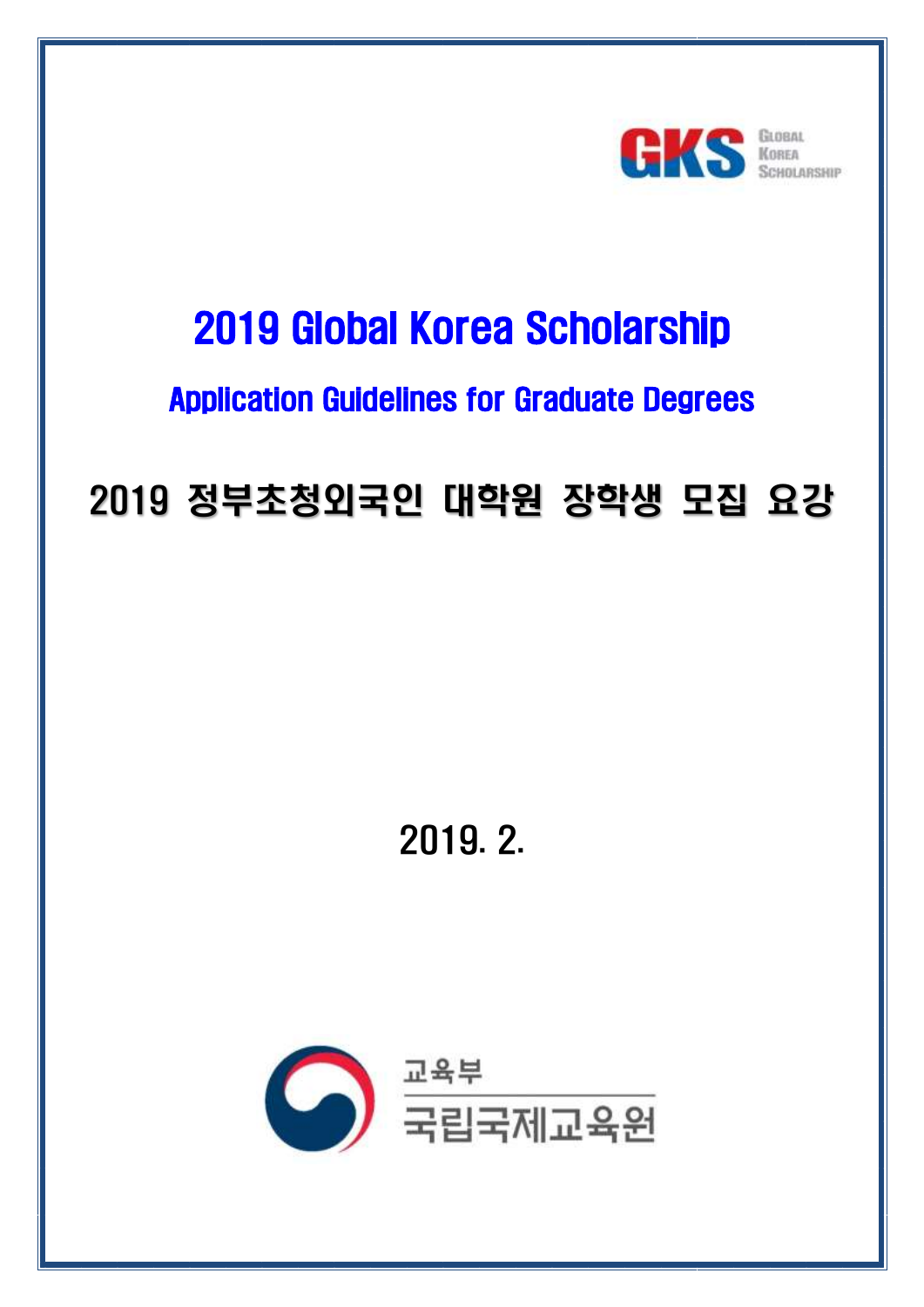## **INDEX**

| 2019 GLOBAL KOREA SCHOLARSHIP FORM 1. Application Form for Graduate Degrees 22 |  |
|--------------------------------------------------------------------------------|--|
|                                                                                |  |
|                                                                                |  |
|                                                                                |  |
|                                                                                |  |
|                                                                                |  |
|                                                                                |  |
|                                                                                |  |
|                                                                                |  |
|                                                                                |  |
|                                                                                |  |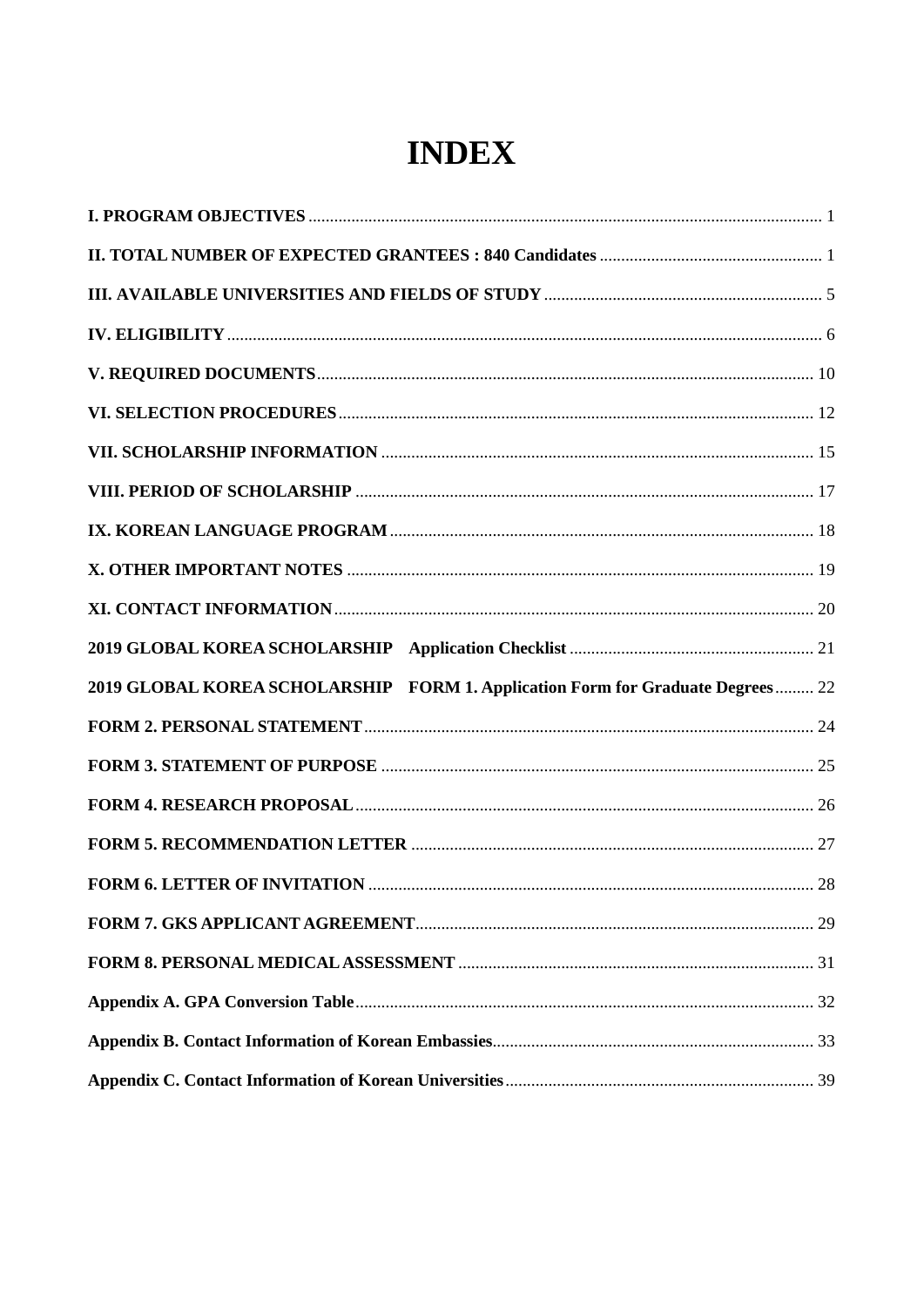## **2019 Global Korea Scholarship Application Guidelines for Graduate Degrees**

## <span id="page-2-0"></span>I. **PROGRAM OBJECTIVES**

○ Global Korea Scholarship is designed to provide international students with opportunities to study at higher educational institutions in Korea for graduate-level degrees, which will enhance international education exchange and deepen mutual friendship between Korea and participating countries. ※ As Korean Government Scholarship Programs have been integrated and branded as Global Korea Scholarship in 2010, the name is changed to **GKS** (Global Korea Scholarship).

## <span id="page-2-1"></span>II. **TOTAL NUMBER OF EXPECTED GRANTEES** : **840 Candidates**

## **1. Graduate Degrees (Master's and Doctoral program): 830 Candidates**

○ GKS Quota reserved for the Embassy Track: **500 Candidates** (General + Overseas Koreans)

| No.            | <b>Country &amp; Region</b> | Quota          | No. | <b>Country &amp; Region</b> | <b>Ouota</b>   | No. | <b>Country &amp; Region</b> | <b>Ouota</b>   |
|----------------|-----------------------------|----------------|-----|-----------------------------|----------------|-----|-----------------------------|----------------|
| 1              | Afghanistan                 | 4              | 20  | <b>Brazil</b>               | 6              | 39  | Dominican Republic          | 3              |
| $\overline{2}$ | Albania                     | 1              | 21  | <b>Brunei</b>               | $\overline{4}$ | 40  | DR Congo                    | 3              |
| 3              | Algeria                     | 2              | 22  | Bulgaria                    | 7              | 41  | Ecuador                     | 7              |
| 4              | Angola                      | $\overline{2}$ | 23  | Burkina Faso                | $\mathbf{1}$   | 42  | Egypt                       | 4              |
| 5              | Argentina                   | 3              | 24  | Burundi                     | 1              | 43  | El Salvador                 | 3              |
| 6              | Armenia                     | 3              | 25  | Cambodia                    | 5              | 44  | <b>Equatorial Guinea</b>    | 1              |
| 7              | Australia                   | 1              | 26  | Canada                      | 3              | 45  | Eritrea                     | 1              |
| 8              | Austria                     | 1              | 27  | Canada-Quebec               | $\overline{2}$ | 46  | Estonia                     | 1              |
| 9              | Azerbaijan                  | 4              | 28  | Chile                       | 3              | 47  | Ethiopia                    | $\overline{7}$ |
| 10             | Bahamas, The                | 1              | 29  | China                       | 30             | 48  | Fiji                        | $\overline{2}$ |
| 11             | <b>Bahrain</b>              | 1              | 30  | Colombia                    | 4              | 49  | Finland                     | 3              |
| 12             | Bangladesh                  | 5              | 31  | Comoros                     |                | 50  | France                      | 3              |
| 13             | <b>Barbados</b>             | $\overline{2}$ | 32  | Congo, Republic of          | $\mathbf{1}$   | 51  | Gabon                       | 3              |
| 14             | <b>Belarus</b>              |                | 33  | Costa Rica                  | 3              | 52  | Gambia, The                 | 1              |
| 15             | Belgium                     | $\overline{c}$ | 34  | Cote d'Ivoire               | 4              | 53  | Georgia                     | 3              |
| 16             | Benin                       | 1              | 35  | Croatia                     | 1              | 54  | Germany                     | $\overline{4}$ |
| 17             | <b>Bolivia</b>              | $\overline{2}$ | 36  | Czech Republic              | $\overline{2}$ | 55  | Ghana                       | 5              |
| 18             | Bosnia and Herzegovina      | $\mathbf{1}$   | 37  | Denmark                     |                | 56  | Greece                      | $\overline{2}$ |
| 19             | Botswana                    | $\overline{2}$ | 38  | Djibouti                    |                | 57  | Guatemala                   | 2              |

- **Embassy Track Quota** for **General Applicants**: **480 Candidates from 146 Countries**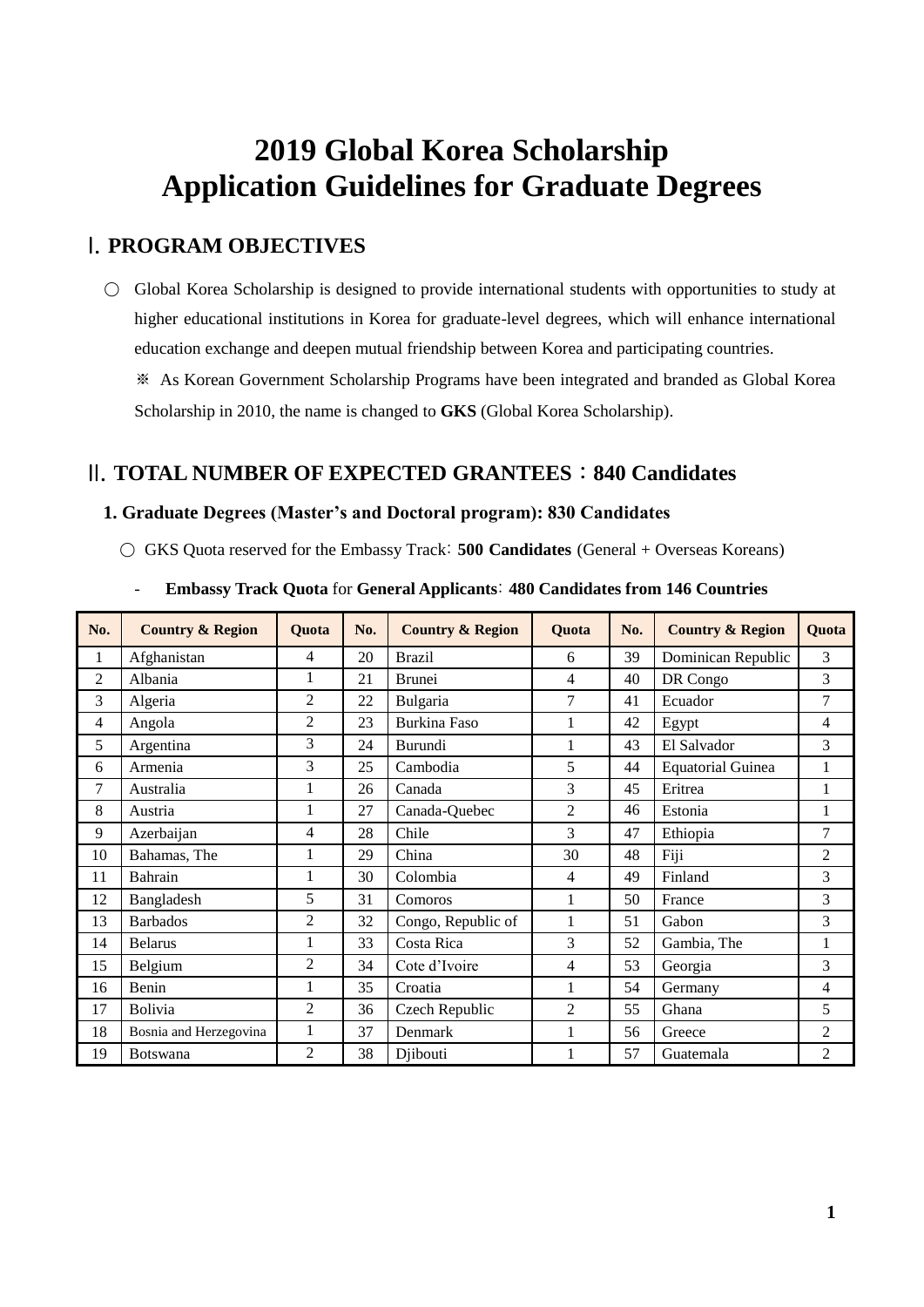| No. | <b>Country &amp; Region</b> | Quota                   | No. | <b>Country &amp; Region</b>         | Quota          | No. | <b>Country &amp; Region</b> | <b>Quota</b>   |
|-----|-----------------------------|-------------------------|-----|-------------------------------------|----------------|-----|-----------------------------|----------------|
| 58  | Guyana                      | $\mathbf{1}$            | 93  | Namibia                             | $\mathbf{1}$   | 128 | Tajikistan                  | $\overline{4}$ |
| 59  | Haiti                       | $\mathbf{1}$            | 94  | Nepal                               | 3              | 129 | Tanzania                    | 3              |
| 60  | Honduras                    | $\overline{2}$          | 95  | Netherlands                         | $\mathbf{1}$   | 130 | Thailand                    | 6              |
| 61  | Hong Kong                   | $\overline{2}$          | 96  | New Zealand                         | $\mathbf{1}$   | 131 | Timor-Leste                 | 3              |
| 62  | Hungary                     | 3                       | 97  | Nicaragua                           | $\mathbf{1}$   | 132 | Togo                        | $\mathbf{1}$   |
| 63  | India                       | 10                      | 98  | Nigeria                             | 4              | 133 | Trinidad and Tobago         | $\overline{2}$ |
| 64  | Indonesia                   | 12                      | 99  | Norway                              | $\mathbf{1}$   | 134 | Tunisia                     | 5              |
| 65  | Iran                        | $\mathbf{1}$            | 100 | Oman                                | 3              | 135 | Turkey                      | 6              |
| 66  | Iraq                        | 3                       | 101 | Pakistan                            | 5              | 136 | Turkmenistan                | 5              |
| 67  | Ireland                     | $\mathbf{1}$            | 102 | Palestine                           | $\mathbf{1}$   | 137 | U.S.A                       | 16             |
| 68  | Israel                      | 3                       | 103 | Panama                              | $\overline{4}$ | 138 | Uganda                      | 5              |
| 69  | Italy                       | 4                       | 104 | Paraguay                            | 3              | 139 | Ukraine                     | $\mathbf{1}$   |
| 70  | Jamaica                     | $\mathbf{1}$            | 105 | Peru                                | 5              | 140 | <b>United Kingdom</b>       | $\overline{4}$ |
| 71  | Japan                       | 10                      | 106 | Philippines                         | 6              | 141 | Uruguay                     | $\mathbf{1}$   |
| 72  | Jordan                      | 3                       | 107 | Poland                              | $\mathbf{1}$   | 142 | Uzbekistan                  | 5              |
| 73  | Kazakhstan                  | 5                       | 108 | Portugal                            | 1              | 143 | Venezuela                   | 3              |
| 74  | Kenya                       | $\overline{\mathbf{4}}$ | 109 | Romania                             | $\overline{c}$ | 144 | Vietnam                     | 14             |
| 75  | Kuwait                      | $\mathbf{1}$            | 110 | Russia                              | 10             | 145 | Zambia                      | $\overline{2}$ |
| 76  | Kyrgyzstan                  | 6                       | 111 | Rwanda                              | 3              | 146 | Zimbabwe                    | $1\,$          |
| 77  | Laos                        | 7                       | 112 | Saint Vincent and the<br>Grenadines | $\mathbf{1}$   |     |                             |                |
| 78  | Latvia                      | $\mathbf{1}$            | 113 | Saudi Arabia                        | $\mathbf{1}$   |     |                             |                |
| 79  | Lebanon                     | $\,1$                   | 114 | Senegal                             | 4              |     |                             |                |
| 80  | Lesotho                     | $\,1$                   | 115 | Serbia                              | 4              |     |                             |                |
| 81  | Libya                       | $\overline{2}$          | 116 | Singapore                           | 3              |     |                             |                |
| 82  | Madagascar                  | $\overline{2}$          | 117 | Slovakia                            | $\mathbf{1}$   |     |                             |                |
| 83  | Malawi                      | $\mathbf{1}$            | 118 | Slovenia                            | $\mathbf{1}$   |     |                             |                |
| 84  | Malaysia                    | 6                       | 119 | Somalia                             | $\mathbf{1}$   |     |                             |                |
| 85  | Mauritania                  | $\mathbf{1}$            | 120 | South Africa                        | 3              |     |                             |                |
| 86  | Mauritius                   | $\mathbf{1}$            | 121 | Spain                               | $\overline{2}$ |     |                             |                |
| 87  | Mexico                      | 5                       | 122 | Sri Lanka                           | 5              |     |                             |                |
| 88  | Mongolia                    | $\tau$                  | 123 | Sudan                               | $\mathfrak{Z}$ |     |                             |                |
| 89  | Montenegro                  | $\mathbf{1}$            | 124 | Sweden                              | $\mathbf{1}$   |     |                             |                |
| 90  | Morocco                     | 5                       | 125 | Switzerland                         | $\mathbf{1}$   |     |                             |                |
| 91  | Mozambique                  | $\overline{3}$          | 126 | Syria                               | $\mathbf{1}$   |     |                             |                |
| 92  | Myanmar                     | $\tau$                  | 127 | Taiwan                              | $\overline{4}$ |     |                             |                |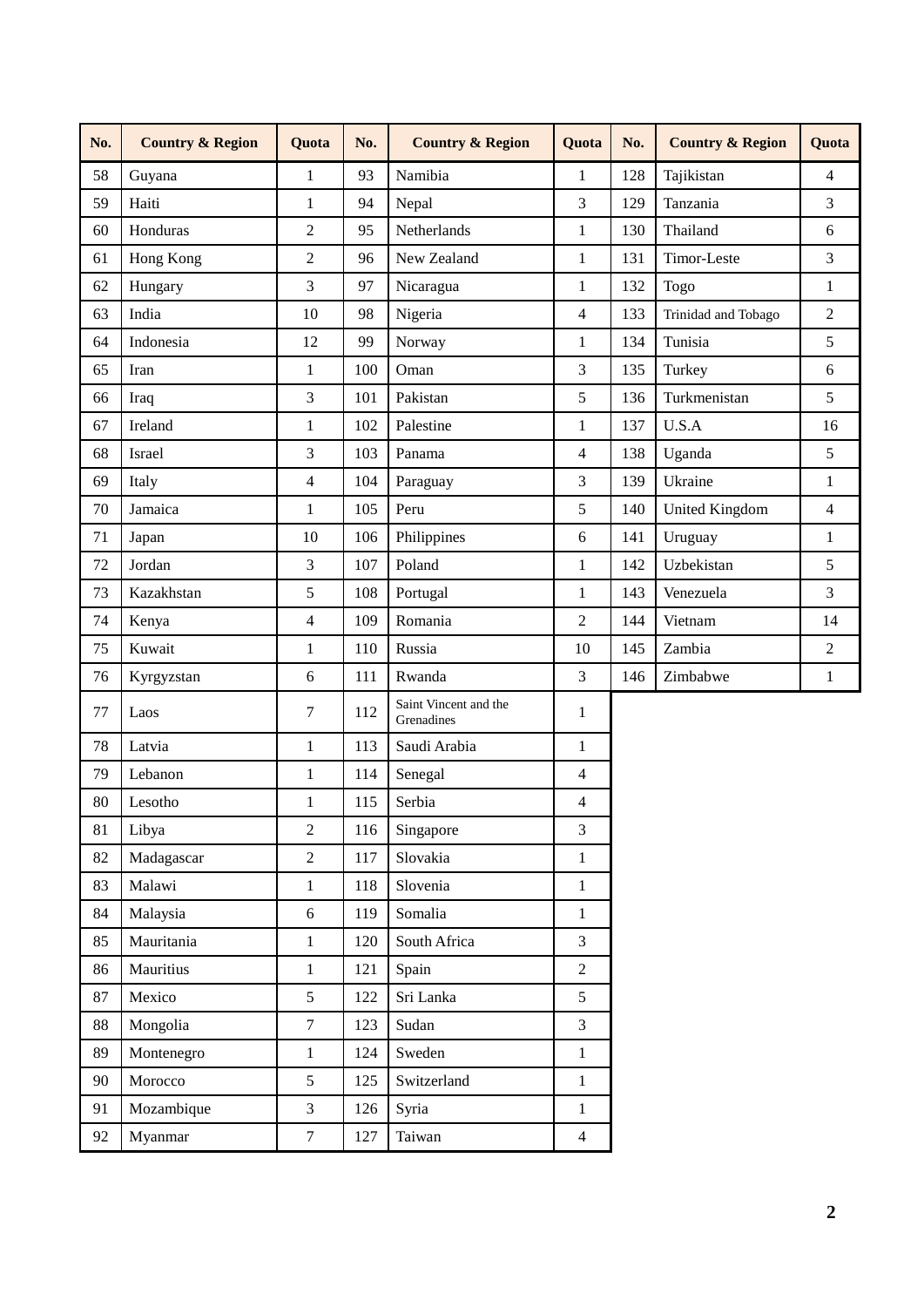#### - **Embassy Track Quota** for **Overseas Koreans**: **20 Candidates from 18 Countries**

※ *Overseas Koreans refer to ethnic Koreans who do not own Korean citizenships. They include Korean adoptees and offspring of Korean diaspora or Korean immigrants who live in countries out of the Korean peninsula.*

| No. | <b>Country &amp; Region</b> | <b>Ouota</b> | No. | <b>Country &amp; Region</b> | <b>Ouota</b> | No. | <b>Country &amp; Region</b> | <b>Ouota</b> |
|-----|-----------------------------|--------------|-----|-----------------------------|--------------|-----|-----------------------------|--------------|
|     | Australia                   |              | ⇁   | France                      |              | 13  | Norway                      |              |
| 2   | Belgium                     |              | 8   | Germany                     |              | 14  | Russia                      |              |
| 3   | <b>Brazil</b>               |              | Q   | Japan                       |              | 15  | Sweden                      |              |
| 4   | Canada                      |              | 10  | Kazakhstan                  |              | 16  | Ukraine                     |              |
|     | China                       |              | 11  | Kyrgyzstan                  |              | 17  | <b>USA</b>                  |              |
| 6   | Denmark                     |              | 12  | <b>Netherlands</b>          |              | 18  | Uzbekistan                  |              |

- Embassy Track applicants must submit their application documents to the Embassy of the Republic of Korea in their respective countries of citizenship (refer to Appendix B for the list of Korean Embassies) and can apply to all available fields of study offered by **67 designated universities** (Type A + Type B universities, refer to III. Available Universities and Fields of Study).
- Refer to section VI. Selection Procedures for more details on the selection process.
- The quota allocation is decided based on the mutual agreements on cultural and education cooperation between Korea and the countries listed above.
- Among the assigned 480 Embassy Track quota, 20 are separately reserved for the overseas Koreans from 18 countries. The overseas Koreans submit their applications to the Korean embassies in 18 countries where they hold citizenship and will be selected from their own applicant pool.
- Korean Adoptees who have graduated or are expected to graduate from Korean universities are eligible to apply through this track.

### ○ **GKS Quota reserved for the University Track**: **330 Candidates from 77 Countries**

|                |                             |                | <b>Ouota</b>          |       |     |                             | <b>Ouota</b>   |                          |                |  |
|----------------|-----------------------------|----------------|-----------------------|-------|-----|-----------------------------|----------------|--------------------------|----------------|--|
| No.            | <b>Country &amp; Region</b> | General        | Regional<br>& Science | Total | No. | <b>Country &amp; Region</b> | General        | Regional<br>& Science    | Total          |  |
| $\perp$        | Algeria                     | $\overline{2}$ | ۰                     | 2     | 13  | Cameroon                    | 3              | 2                        | 5              |  |
| $\overline{2}$ | Austria                     |                | ۰                     |       | 14  | Canada                      |                | ۰                        |                |  |
| 3              | Azerbaijan                  | 2              | 1                     | 3     | 15  | Chile                       |                | -                        |                |  |
| 4              | Bangladesh                  | 5              | 4                     | 9     | 16  | Colombia                    | 3              |                          | $\overline{4}$ |  |
| 5              | <b>Belarus</b>              |                | -                     |       | 17  | Costa Rica                  |                |                          |                |  |
| 6              | Belize                      |                |                       |       | 18  | Dominican Republic          |                | ۰                        |                |  |
| 7              | <b>Bhutan</b>               |                | -                     |       | 19  | DR Congo                    |                | $\overline{\phantom{a}}$ |                |  |
| 8              | <b>Bolivia</b>              |                | ۰                     |       | 20  | Egypt                       | 3              | 2                        | 5              |  |
| 9              | <b>Brazil</b>               | 5              | 2                     | 7     | 21  | El Salvador                 |                |                          |                |  |
| 10             | <b>Brunei</b>               |                | ۰                     |       | 22  | Ethiopia                    | 5              | 3                        | 8              |  |
| 11             | Bulgaria                    |                | ۰                     |       | 23  | France                      | $\overline{2}$ | $\overline{\phantom{a}}$ | 2              |  |
| 12             | Cambodia                    | 8              | 3                     | 11    | 24  | Germany                     |                | $\overline{\phantom{a}}$ |                |  |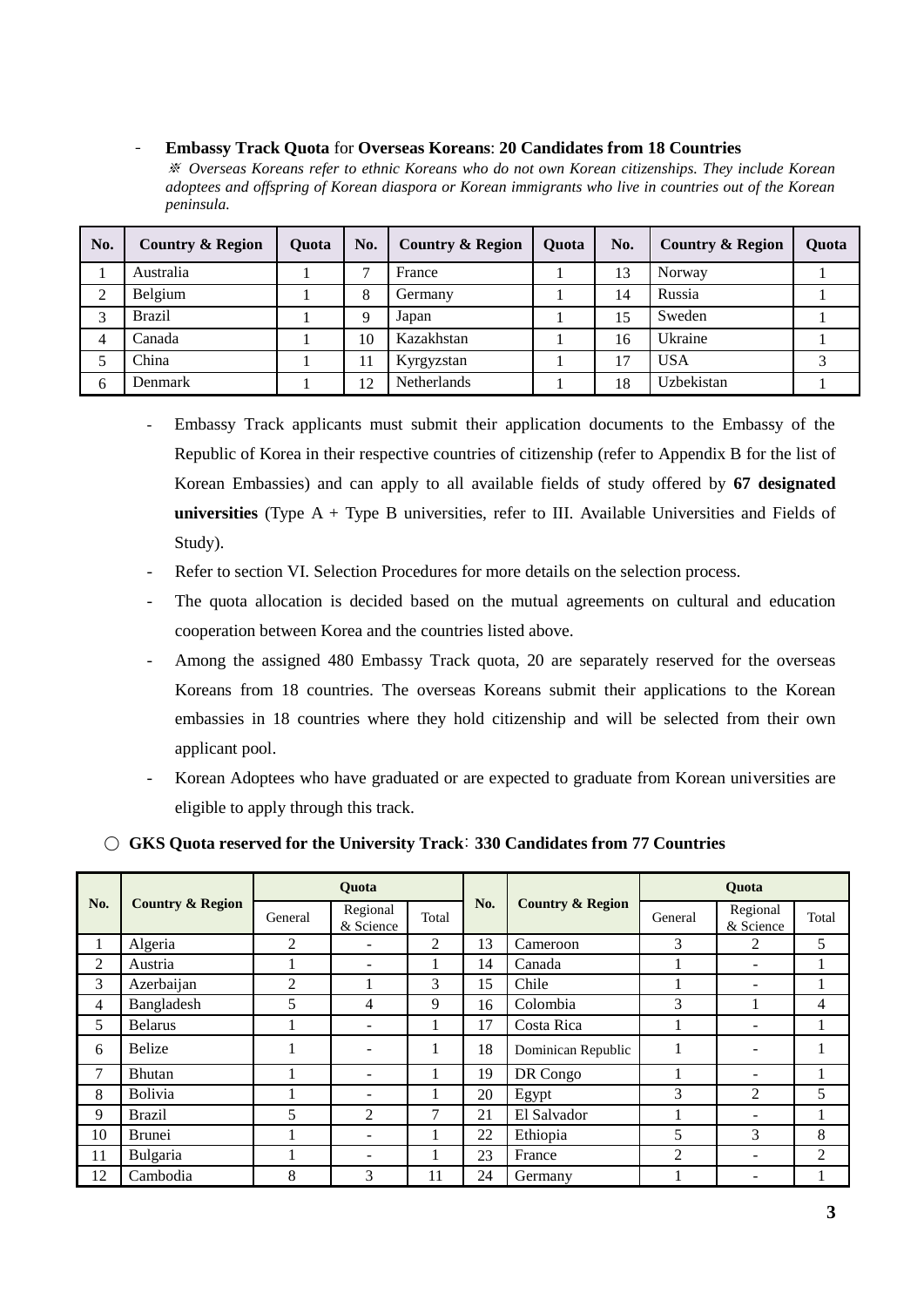| No.             | <b>Country &amp; Region</b> |                | Quota                    |                          | No.             | <b>Country &amp; Region</b> | <b>Quota</b>   |                          |                |
|-----------------|-----------------------------|----------------|--------------------------|--------------------------|-----------------|-----------------------------|----------------|--------------------------|----------------|
|                 |                             | General        | Regional<br>& Science    | Total                    |                 |                             | General        | Regional<br>& Science    | Total          |
| 25              | Ghana                       | $\overline{4}$ | 3                        | $\overline{7}$           | 53              | Romania                     | 3              |                          | 3              |
| 26              | Guinea                      | 3              | $\mathbf{1}$             | $\overline{4}$           | $\overline{54}$ | Russia                      | $\overline{7}$ | 3                        | 10             |
| 27              | Hungary                     | $\overline{2}$ | $\Box$                   | $\overline{2}$           | 55              | Rwanda                      | 3              | $\overline{2}$           | 5              |
| 28              | India                       | $\overline{5}$ | $\overline{2}$           | $\overline{7}$           | 56              | Senegal                     | $\overline{3}$ | $\overline{a}$           | 3              |
| 29              | Indonesia                   | 10             | $\overline{4}$           | 14                       | 57              | Sierra Leone                | $\mathbf{1}$   | $\overline{a}$           | $\mathbf{1}$   |
| 30              | Iran                        | $\overline{c}$ | $\overline{\phantom{a}}$ | $\overline{c}$           | 58              | Singapore                   | $\mathbf{1}$   | ÷,                       | $\mathbf{1}$   |
| $\overline{31}$ | Italy                       | $\overline{2}$ | $\overline{\phantom{a}}$ | $\overline{2}$           | $\overline{59}$ | Slovakia                    | $\mathbf{1}$   | $\overline{a}$           | $\mathbf{1}$   |
| $\overline{32}$ | Japan                       | $\mathbf{1}$   | $\overline{\phantom{a}}$ | $\mathbf{1}$             | 60              | Spain                       | $\overline{c}$ | $\blacksquare$           | $\overline{2}$ |
| 33              | Jordan                      | $\mathbf{1}$   | $\overline{a}$           | $\mathbf{1}$             | 61              | Sri Lanka                   | 3              | $\overline{c}$           | 5              |
| 34              | Kazakhstan                  | 8              | 3                        | 11                       | 62              | Sudan                       | $\mathbf{1}$   | $\overline{a}$           | 1              |
| 35              | Kenya                       | $\overline{c}$ | $\overline{\phantom{a}}$ | $\overline{c}$           | 63              | Taiwan                      | 3              | $\mathbf{1}$             | 4              |
| 36              | Kyrgyzstan                  | 5              | 1                        | 6                        | 64              | Tajikistan                  | 3              | $\mathbb{L}$             | 3              |
| 37              | Laos                        | $\overline{4}$ | $\overline{a}$           | $\overline{\mathcal{L}}$ | 65              | Tanzania                    | 3              | $\overline{2}$           | 5              |
| 38              | Liberia                     | $\overline{2}$ | $\overline{\phantom{a}}$ | $\overline{2}$           | 66              | Thailand                    | 9              | 3                        | 12             |
| 39              | Lithuania                   | $\overline{c}$ | $\overline{a}$           | $\overline{c}$           | 67              | Timor-Leste                 | $\mathbf{1}$   | $\overline{a}$           | $\mathbf{1}$   |
| 40              | Malaysia                    | 8              | 3                        | 11                       | 68              | Turkey                      | 3              | $\overline{c}$           | 5              |
| 41              | Mauritania                  | $\mathbf{1}$   | $\Box$                   | $\mathbf{1}$             | 69              | Turkmenistan                | $\overline{2}$ | $\overline{\phantom{a}}$ | $\overline{2}$ |
| 42              | Mexico                      | 5              | 3                        | $\,8\,$                  | 70              | Uganda                      | 3              | $\overline{c}$           | 5              |
| 43              | Moldova                     | $\overline{2}$ | $\overline{a}$           | $\overline{c}$           | 71              | $\overline{UK}$             | $\mathbf{1}$   | $\overline{a}$           | $\mathbf{1}$   |
| 44              | Mongolia                    | $\overline{7}$ | $\overline{\mathcal{L}}$ | 11                       | $\overline{72}$ | Ukraine                     | $\overline{2}$ | $\frac{1}{2}$            | $\overline{2}$ |
| 45              | Morocco                     | $\mathbf{1}$   | $\overline{a}$           | $\mathbf{1}$             | 73              | <b>USA</b>                  | 3              | $\overline{2}$           | 5              |
| 46              | Myanmar                     | $\overline{7}$ | 3                        | 10                       | $\overline{74}$ | Uzbekistan                  | 8              | $\overline{4}$           | 12             |
| 47              | Nepal                       | 5              | 3                        | $\,8\,$                  | 75              | Vietnam                     | 10             | $\overline{4}$           | 14             |
| 48              | Nigeria                     | $\overline{5}$ | $\overline{3}$           | 8                        | $\overline{76}$ | Yemen                       | $\mathbf{1}$   | $\overline{a}$           | $\mathbf{1}$   |
| 49              | Pakistan                    | 6              | 3                        | 9                        | 77              | Zambia                      | $\mathbf{1}$   | $\overline{a}$           | $\mathbf{1}$   |
| 50              | Peru                        | 3              | $\mathbf{1}$             | 4                        |                 |                             |                |                          |                |
| 51              | Philippines                 | 9              | 3                        | 12                       |                 |                             |                |                          |                |
| 52              | Poland                      | 3              | L.                       | 3                        |                 |                             |                |                          |                |

- Applicants who plan to apply to GKS through the University Track must submit their applications to the university of their choice (Refer to III. Available Universities and Field of Study).
- Refer to section VI. Selection Procedures for more details on the application process.
- Among the assigned 330 University Track quota, **245 candidates** will be selected from all available fields of study offered by **67 designated universities** (Type A + Type B universities, refer to III. Available Universities and Fields of Study).
- Applicants of the University Track must choose the option "General" for the type of application (Application Form 1).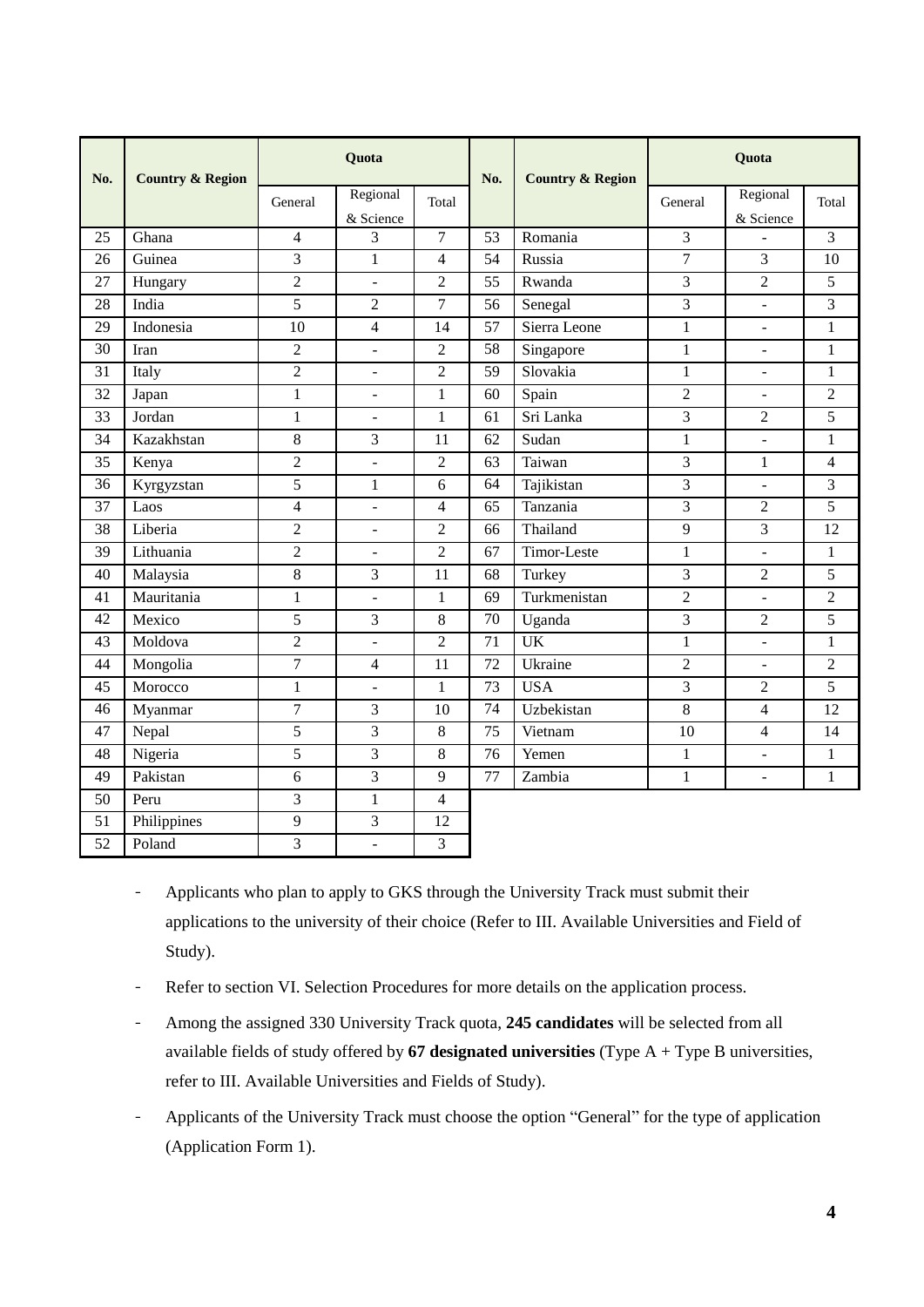- Among the assigned 330 University Track quota, **85 candidates** (refer to the table in pg. 3 and 4 for applicable countries) **will be separately selected from the regional university applicants who applied for Natural Science and Engineering majors** (refer to the table below for Type B universities).

## **2. Research Program: 10 Candidates**

- The **Research Program** candidates are selected from **155** countries that are invited to take part in 2019 Global Korea Scholarship for Graduate degrees. There is no reserved quota per country.
- The **Research Program** applicants must receive invitation from universities prior to applying to this program.

## <span id="page-6-0"></span>**III. AVAILABLE UNIVERSITIES AND FIELDS OF STUDY**

| 1. Available Universities: 67 universities designated by NIIED. |  |  |  |
|-----------------------------------------------------------------|--|--|--|
|                                                                 |  |  |  |

| Classification                                        | <b>Available Universities</b>                                                                                                                                                                                                                                                                                                                                                                                                                                                                                                                                                                                                                                                                                                                                                                                                                                                                                                                                                                      |
|-------------------------------------------------------|----------------------------------------------------------------------------------------------------------------------------------------------------------------------------------------------------------------------------------------------------------------------------------------------------------------------------------------------------------------------------------------------------------------------------------------------------------------------------------------------------------------------------------------------------------------------------------------------------------------------------------------------------------------------------------------------------------------------------------------------------------------------------------------------------------------------------------------------------------------------------------------------------------------------------------------------------------------------------------------------------|
| Type A:<br>General<br>(29 institutions)               | Academy of Korean Studies, Ajou University, Chung-Ang University, Dankook<br>University, Dongguk University (Seoul Campus), Ewha Womans University, Gwangju<br>Institute of Science and Technology (GIST), Hanyang University, Incheon National<br>University, Inha University, Konkuk University, Kookmin University, Korea Advanced<br>Institute of Science and Technology (KAIST), Korea Development Institute (KDI School),<br>Korea Polytechnic University, Korea University, Kyung Hee University, Myongji<br>University, Pohang University of Science and Technology (POSTECH), Sangmyung<br>University, Seoul National University, Seoul National University of Science and<br>Technology (Seoul Tech), Sogang University, Sookmyung Women's University, Soongsil<br>University, Sungkyunkwan University, Ulsan National Institute of Science and Technology<br>(UNIST), University of Seoul, Yonsei University                                                                            |
| Type B:<br>General +<br>Regional<br>(38 institutions) | Andong National University, Busan University of Foreign Studies, Chonbuk National University,<br>Chonnam National University, Chosun University, Chungbuk National University, Chungnam<br>National University, Daegu University, Daejeon University, Dong-a University, Dongguk<br>University (Gyeongju Campus), Dongseo University, Hallym University, Handong Global<br>University, Hannam University, Hanseo University, Inje University, Jeju National University, Jeonju<br>University, Kangwon National University, Keimyung University, Kongju National University,<br>Konyang University, Kumoh National Institute of Technology, Kyungpook National University,<br>Kyungsung University, Namseoul University, Pai Chai University, Pukyong National University,<br>Pusan National University, Semyung University, Silla University, Soonchunhyang University,<br>Sunchon National University, Sun Moon University, University of Ulsan, Woosuk University,<br><b>Yeungnam University</b> |

## **2. Available Fields of Study**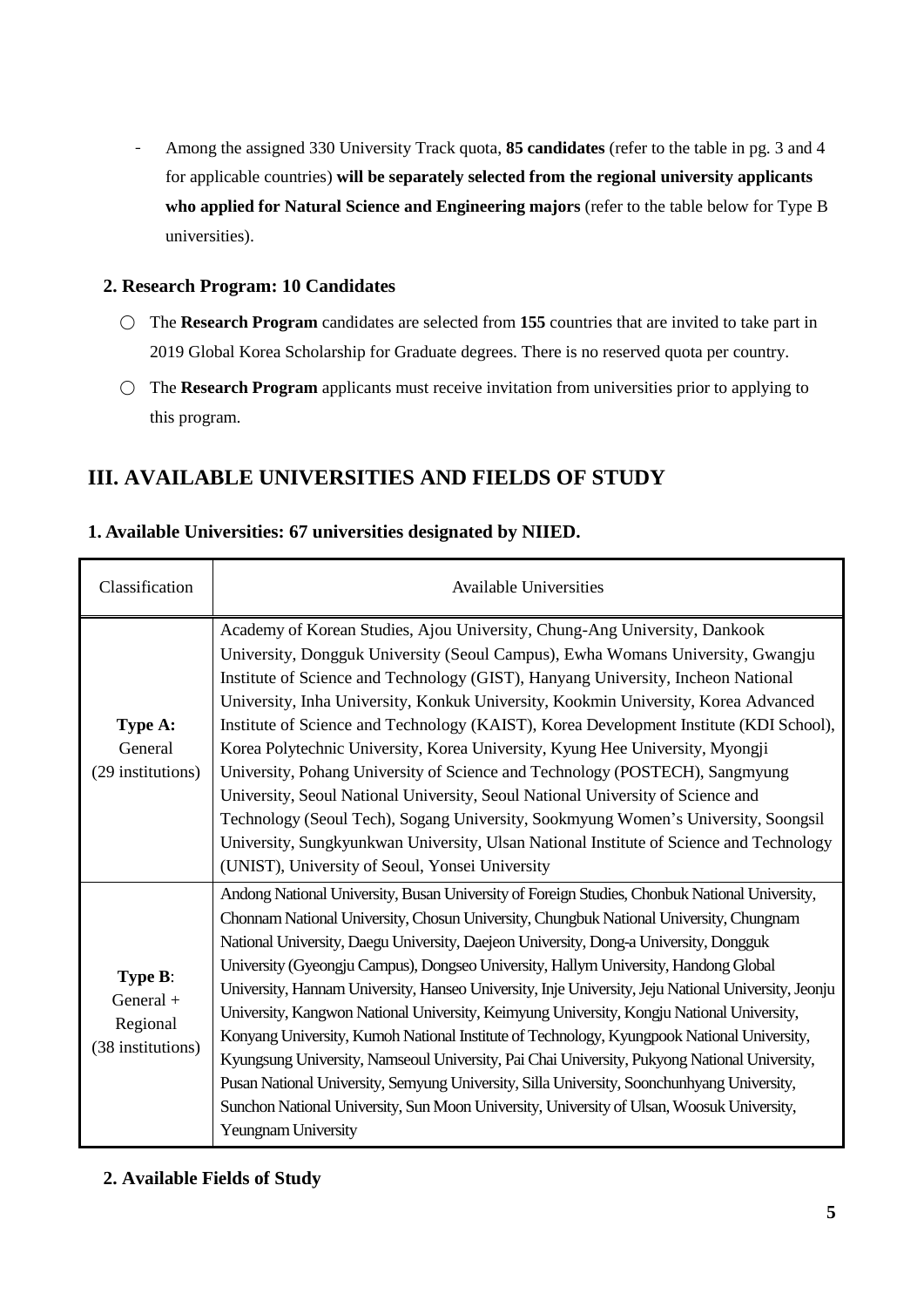- $\bigcirc$  For more detailed information on majors (fields of study) offered by the universities listed above, refer to the "**University Information**" file attached under the **GKS Notice** post in our **Study In Korea** website (www.studyinkorea.go.kr).
- Applicants must choose their majors (fields of study) that are only listed in the "**University Information**" file.
- $\bigcirc$  Please be advised that even if a university's departments or majors you intend to apply offer English-taught courses, it may vary by lectures offered each term. Thus, we highly advise you to double check with your university. Furthermore, we would like applicants to keep in mind that Korean is the core language to be used in every Korean university.
- Night School, Short-term seasonal programs, online and distant-learning programs are not available to apply and admission is not permitted.

## <span id="page-7-0"></span>**IV. ELIGIBILITY**

#### **1. Nationality**

- $\bigcirc$  All applicants and their parents must not hold Korean citizenship.
- Korean citizens and dual citizenship holders (one who have Korean citizenship and citizenship of another country) are NOT eligible to apply.
- $\bigcirc$  Applicants and their parents who had previously held Korean citizenship must submit the document that proves their renunciation of Korean citizenship.

(※Exception: For overseas Korean applicants holding Japanese citizenship, if their parents hold 'Permanent Residency Permit' within Japan while holding Korean citizenship, are eligible to apply.)

#### **2. Age**

- Must be under 40 years of age as of September 1, 2019 (born after September 1, 1979)
- $\bigcirc$  Academic professors who are under 45 years of age as of September 1, 2019 (born after September 1, 1974) and hold citizenship of one of Official Development Assistance (ODA) recipients listed in the table below are eligible to apply.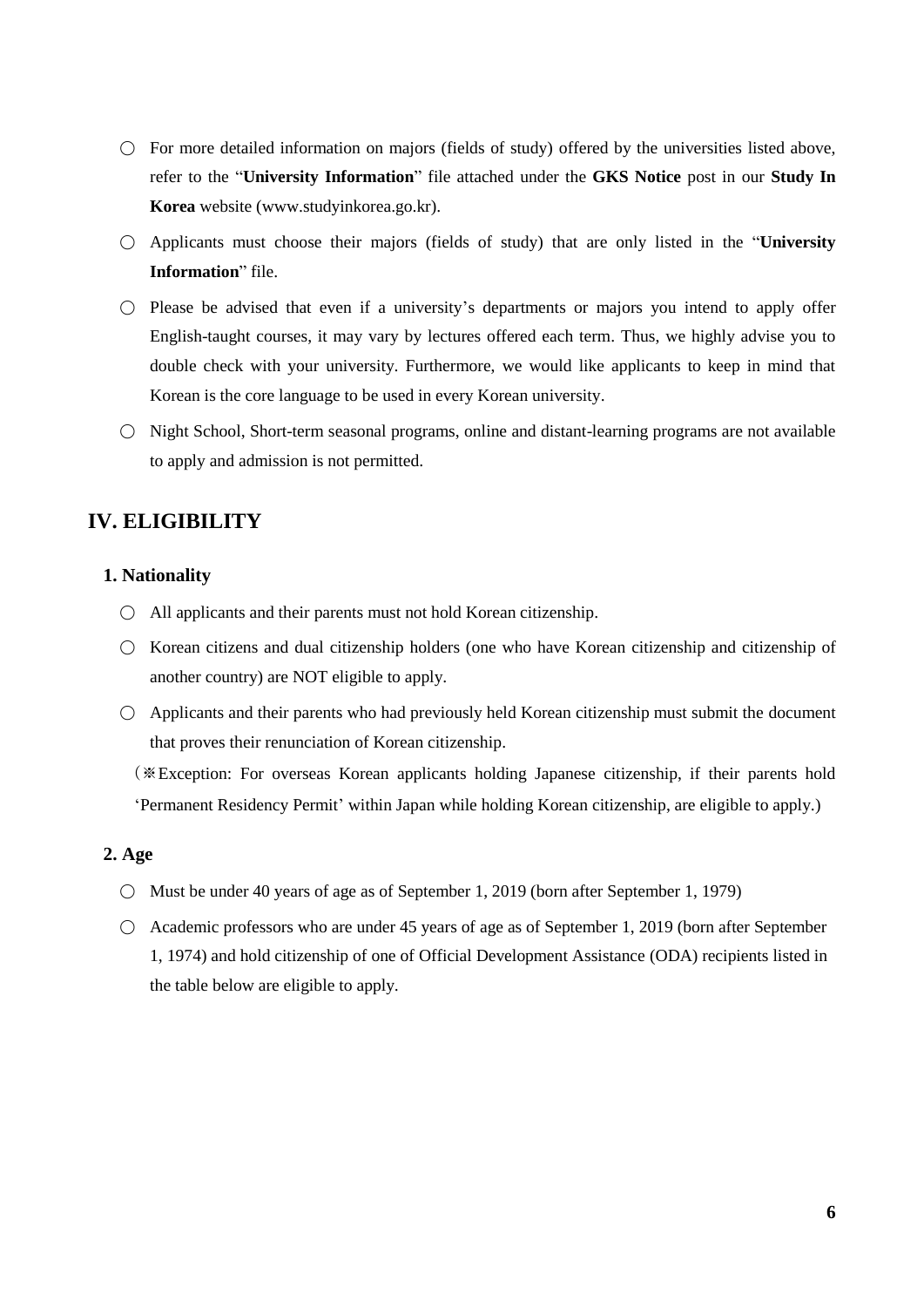#### **< \*ODA Recipients(107 countries) >**

Afghanistan, Albania, Algeria, Angola, Argentina, Armenia, Azerbaijan, Bangladesh, Belarus, Belize, Benin, Bhutan, Bolivia, Bosnia and Herzegovina, Botswana, Brazil, Burkina Faso, Burundi, Cambodia, Cameroon, China, Colombia, Comoros, DR Congo, Republic of the Congo, Costa Rica, Cote d'Ivoire, Djibouti, Dominican Republic, Ecuador, Egypt, El Salvador, Eritrea, Equatorial Guinea, Ethiopia, Fiji, Gabon, Gambia, Georgia, Ghana, Guatemala, Guinea, Guyana, Haiti, Honduras, India, Indonesia, Iran, Iraq, Jamaica, Jordan, Kazakhstan, Kenya, Kyrgyzstan, Laos, Lebanon, Lesotho, Liberia, Libya, Madagascar, Malawi, Malaysia, Mauritania, Mauritius, Mexico, Moldova, Mongolia, Montenegro, Morocco, Mozambique, Myanmar, Namibia, Nepal, Nicaragua, Nigeria, Pakistan, Palestine, Panama, Paraguay, Peru, Philippines, Rwanda, Saint Vincent and the Grenadines, Senegal, Serbia, Sierra Leone, Somalia, South Africa, Sri Lanka, Sudan, Syria, Tajikistan, Tanzania, Thailand, Timor-Leste, Togo, Tunisia, Turkey, Turkmenistan, Uganda, Ukraine, Uzbekistan, Venezuela, Vietnam, Yemen, Zambia, Zimbabwe

#### **3. Degree Requirements**

- Applicants must hold or must be expected to hold a Bachelor's, Master's or a Doctoral degree by August  $31^{\text{st}}$ , 2019.
	- Doctoral Program Applicants: Must hold a Master's degree or a level of education equivalent to a Master's degree
	- Master's Program Applicants: Must hold a Bachelor's degree or a level of education equivalent to a Bachelor's degree
	- Research Program Applicants: Must hold a degree or a level of education equivalent to or higher than a Master's degree and must have received an invitation from one of NIIED's designated Korean universities.
		- Postdoctoral Research Program: Must hold a doctoral degree or a level of education equivalent to a doctoral degree.
		- Professor Exchange Program: Must hold a Master's degree or a level of education equivalent to or higher than a Master's degree.
		- Program for Education·Science·Culture·International Professionals: Must hold a Master's degree or a level of education equivalent to or higher than a Master's degree.
- Applicants who are expected to graduate at the time of applying must first submit the certificate of expected graduation at the time of applying. The official degree certificate (or diploma) and final academic transcript must be submitted by August  $31<sup>st</sup>$ , 2019 at the very latest.
	- In case an applicant fails to submit the above mentioned document by August  $31<sup>st</sup>$ , 2019 or does not fulfill the grade requirement, the scholarship will be forfeited.
- Prospective applicants who have attained a Bachelor's, Master's, or a doctoral degree in Korea are NOT eligible to apply. (※**Exception:** Overseas Korean Adoptees and GKS scholars)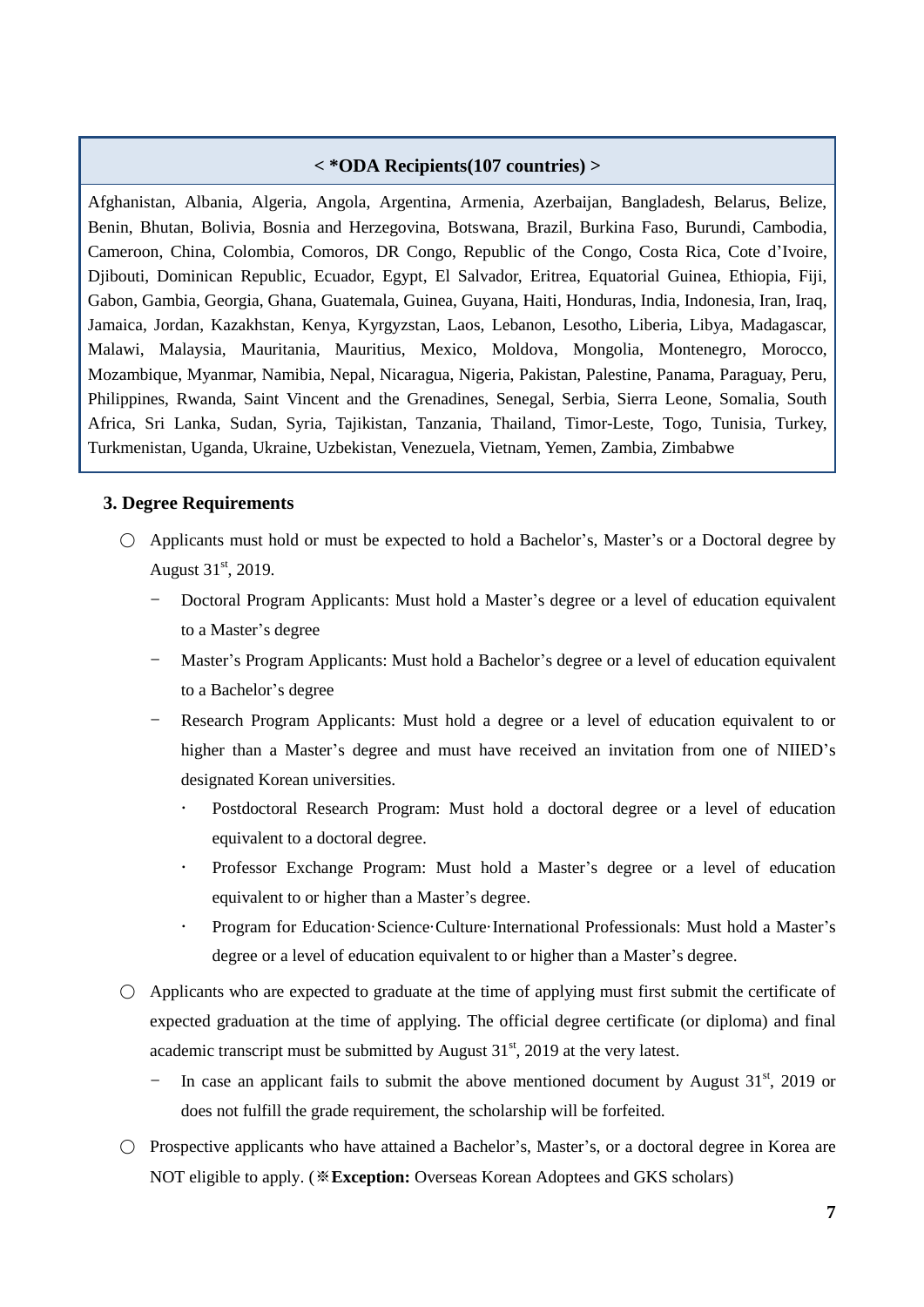- $\bigcirc$  Applicants who have previously studied in a Korean university as exchange or visiting students can apply to this program.
- $\circ$  The GKS scholars who is holding or is expected to hold the degree as of August 31<sup>st</sup>, 2019 are eligible to apply under following conditions:
	- Submit their applications through either Embassy Track or University Track and must be selected from one of those two institutions in the  $1<sup>st</sup>$  round of selection.
	- Can only re-apply for the higher degree program once (Bachelor's  $\rightarrow$  Master's, Master's  $\rightarrow$ Doctoral) and must have overall grade point average equivalent to or higher than 90%.

## **4. Grades**

- ※ GPA: Grade Point Average, CGPA: Cumulative (overall) Grade Point Average
- $\bigcirc$  All applicants must have maintained the overall grade point average (CGPA) equivalent to or higher than any ONE of the following from their respective universities:
	- 2.64 on a 4.0 scale;
	- 2.80 on a 4.3 scale;
	- 2.91 on a 4.5 scale;
	- 3.23 on a 5.0 scale; or
	- Score percentile: 80% or above (Exception: GKS scholars must hold the grade of 90% or above)
- $\bigcirc$  Refer to Appendix A for the GPA Conversion table
- $\circ$  If an applicant has a CGPA below the minimum grade requirement, the applicant will be disqualified and application will be disregarded.
- $\bigcirc$  If an applicant holds a transcript that does not include information on grade point average or is unable to convert his or her grades into any one of the GPA criteria mentioned above, then applicant must submit an official document issued by the applicant's university describing the university's grade system.

### **5. Health**

- $\bigcirc$  All applicants must be in good health, both mentally and physically, to study in Korea for the full duration of degree or research programs.
- All applicants must submit Form 6 or the "Personal Medical Assessment" at the time of applying.
- $\bigcirc$  All applicants who pass the  $2^{nd}$  round of selection must receive comprehensive medical checkup and submit the certificate of health and medical examination result issued by a medical doctor or a licensed physician.
- $\bigcirc$  If an applicant is found to be in one of the following conditions, the applicant will be disqualified in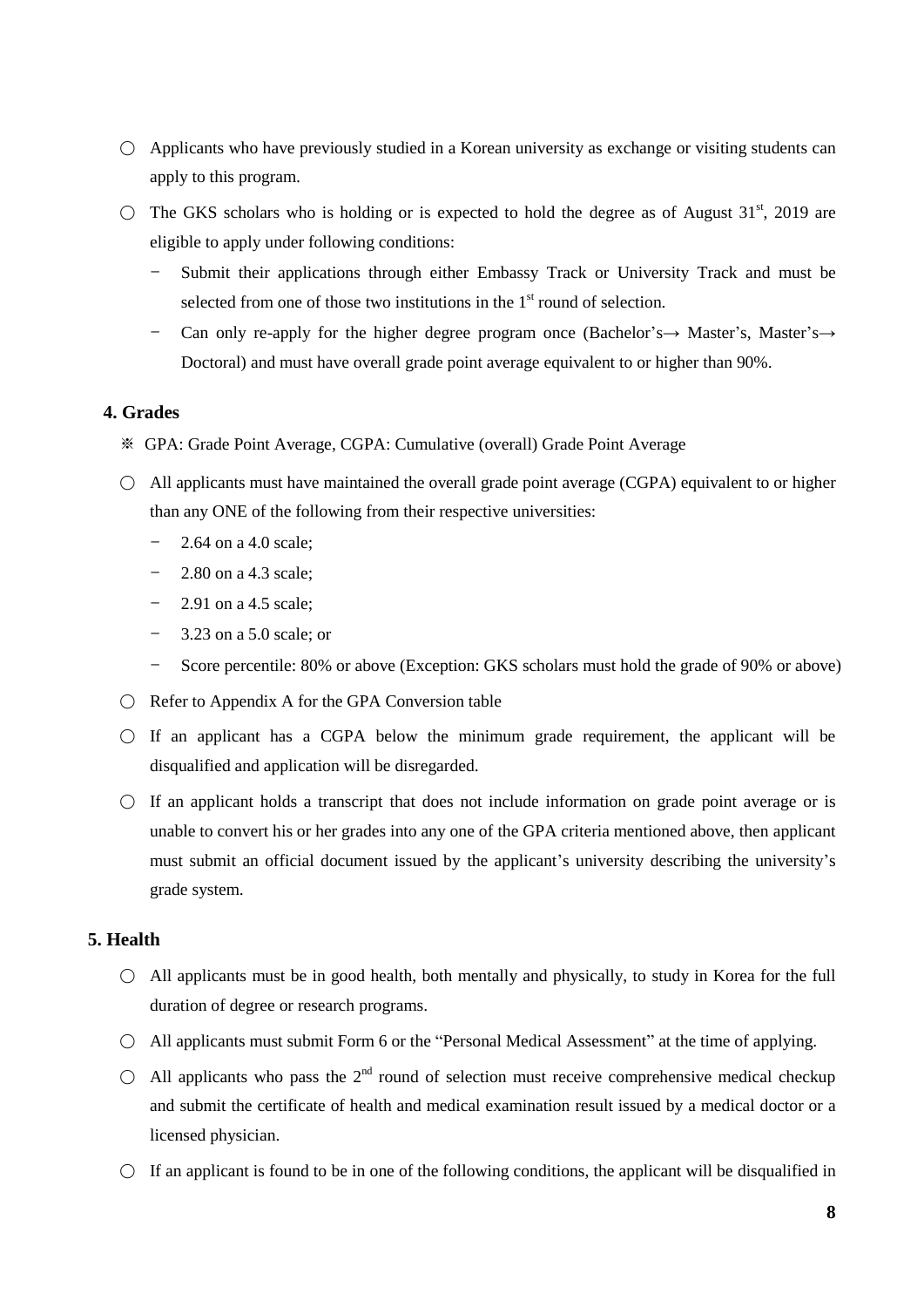the final round of selection:

- An applicant is tested positive on drug tests;
- An applicant owns serious illness that prevents him or her to study abroad for long period of time including the full duration of degree or research program in Korea.

### **6. Restriction**

- Prospective applicants who have attained a Bachelor's, Master's, or a doctoral degree in Korea are NOT eligible to apply.(※**Exception:** Overseas Korean Adoptees and GKS scholars)
- $\bigcirc$  Former applicants who had withdrawn from the scholarship after being selected as GKS scholars (applicable to those who did not come to Korea after being selected as GKS scholars and who had resigned from their studies) in the past are strictly NOT eligible to apply.
- (Prior Notice) Effective 2020
	- **Previous GKS scholars whose scholarship was forfeited during the scholarship period are strictly forbidden to reapply to Global Korea Scholarship program.**
	- However, **a former GKS scholar whose scholarship was forfeited due to a scholar's failure to achieve TOPIK level 3 or above** after completing Korean language program **may be deemed eligible to reapply if a scholar receive TOPIK level 5 or above.**
		- ※ Detailed regulation on application restriction

### **7. Preference**

- $\bigcirc$  Applicants who received outstanding scores for their proficiency in Korean or English may be given preference. Some examples include the followings:
	- Proficiency in Korean: TOPIK (Test of Proficiency in Korean)
	- Proficiency in English: TOEFL, TOEIC, or IELTS Academic (TOEFL ITPs are NOT acceptable)
- $\bigcirc$  Applicants who apply for majors in the field of Natural Science and Engineering are given priority when they receive same marks with other candidates.
- Applicants who apply for majors under the *Industrial Professionals Training Project* are given priority when they receive same marks with other candidates.
- Academic professors holding citizenship of developing countries, especially ODA recipients, are given priority when they receive same marks with other candidates.
- $\bigcirc$  Descendants of Korean War veterans will receive additional 5% of the total marks.
- $\bigcirc$  Applicants from low income families or underprivileged backgrounds will be given preference.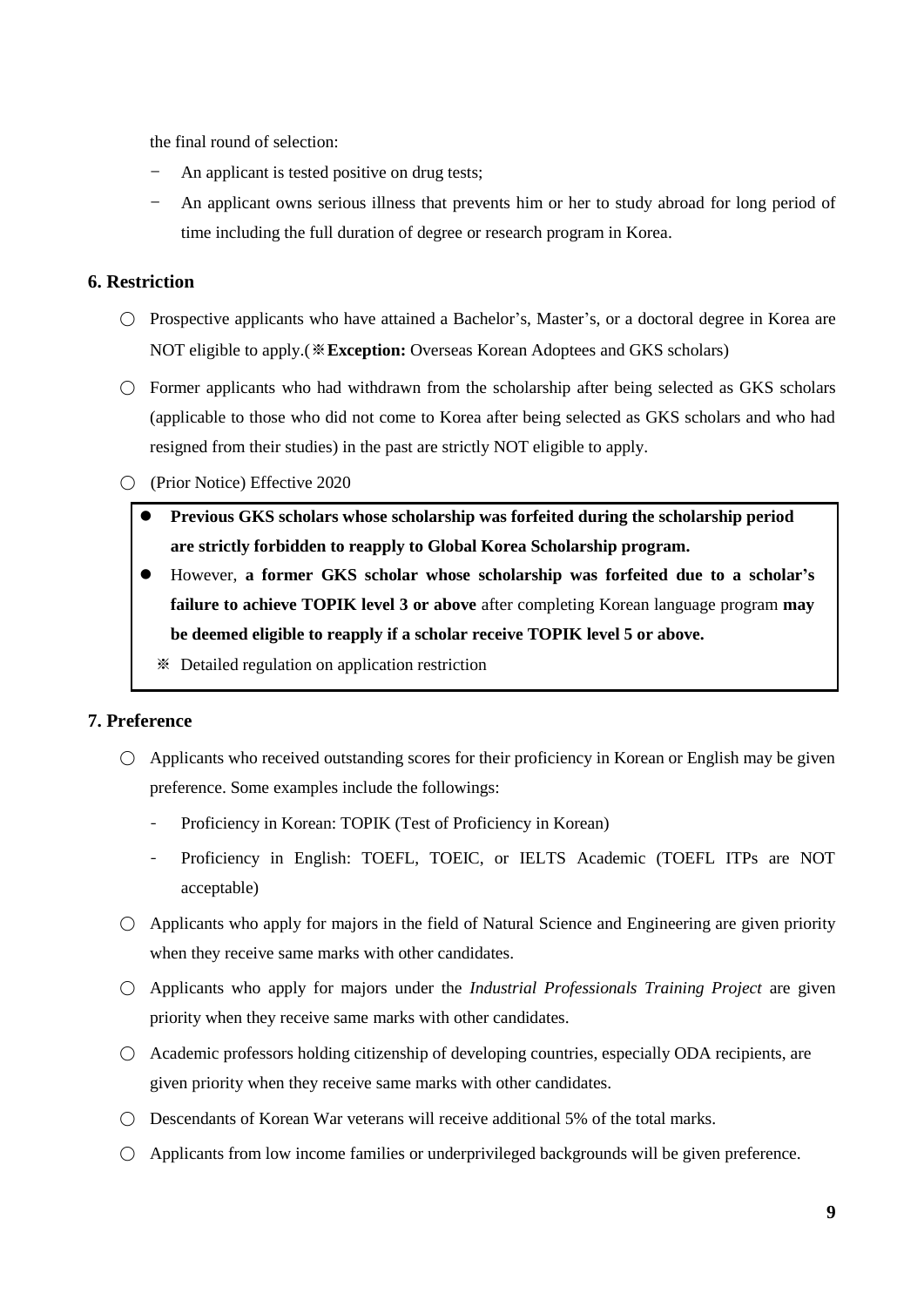○ Applicants who are confirmed to be the 'third generation' or 'post-third generation' overseas Koreans will be given preference.

## <span id="page-11-0"></span>**V. REQUIRED DOCUMENTS**

## **1. List of required documents for Master's and Doctoral degree applicants.**

| NO.              | APPLICATION DOCUMENTS CHECKLIST                                                                                      | Master's                                    | <b>Doctoral</b> | <b>Research</b> |
|------------------|----------------------------------------------------------------------------------------------------------------------|---------------------------------------------|-----------------|-----------------|
| $\mathbf{1}$     | Applicant Form (Form 1)                                                                                              | Required                                    | Required        | Required        |
| $\overline{2}$   | Personal Statement (Form 2)                                                                                          | Required                                    | Required        | Required        |
| 3                | Statement of Purpose (Form 3)                                                                                        | Required                                    | Required        |                 |
| $\overline{4}$   | Research Proposal (Form 4)                                                                                           |                                             |                 | Required        |
| 5                | TWO letters of Recommendation (Form 5)                                                                               | Required                                    | Required        | Required        |
| 6                | University's Official Letter of Invitation (Form 6)                                                                  |                                             |                 | Required        |
| $\boldsymbol{7}$ | <b>GSK</b> Applicant Agreement (Form 7)                                                                              | Required                                    | Required        | Required        |
| 8                | Personal Medical Assessment (Form 8)                                                                                 | Required                                    | Required        | Required        |
| 9                | Certificate of Bachelor's degree or Bachelor's Diploma (Original)                                                    | Required                                    | Required        |                 |
| 10               | Bachelor's degree Transcript (Original)                                                                              | Required                                    | Required        |                 |
| 11               | Certificate of Master's degree or Master's Diploma (Original)                                                        |                                             | Required        | Required        |
| 12               | Master's degree Transcript (Original)                                                                                |                                             | Required        | Required        |
| 13               | Certificate of Doctoral degree or Doctoral Diploma (Original)<br>* ONLY for Postdoctoral Research Program applicants |                                             |                 | Required        |
| 14               | Doctoral degree Transcript (Original)<br>* ONLY for Postdoctoral Research Program applicants                         |                                             |                 | Required        |
| 15               | Certificate of Employment (Original)<br>* ONLY for Postdoctoral Research Program applicants                          |                                             |                 | Required        |
| 16               | Applicant's Proof of Citizenship Document                                                                            | Required                                    | Required        | Required        |
| 17               | Applicant's Parent's Proof of Citizenship Document                                                                   | Required                                    | Required        | Required        |
| 18               | Proof of Overseas Korean Document<br>* ONLY for overseas Korean                                                      | $\ast$                                      | $\ast$          | $\ast$          |
| 19               | Proof of Korean Citizenship Renunciation Document<br>* ONLY for previous Korean citizenship holders                  | $\ast$                                      | *               | $\ast$          |
| 20               | Proof of Korean Adoptee Document<br>* ONLY for Korean adoptees                                                       | $\ast$                                      | $\ast$          | $\ast$          |
| 21               | Certificate of valid TOPIK score                                                                                     | Optional                                    | Optional        | Optional        |
| 22               | Certificate of valid English Proficiency Test                                                                        | Optional                                    | Optional        | Optional        |
| 23               | Published Papers, Research papers, and etc.                                                                          | Optional                                    | Optional        | Optional        |
| 24               | Awards                                                                                                               | Optional                                    | Optional        | Optional        |
| 25               | <b>Applicant's Passport Copy</b>                                                                                     |                                             |                 |                 |
| 26               | <b>Comprehensive Medical Examination Results</b>                                                                     | 2 <sup>nd</sup> Round Successful Candidates |                 |                 |

## **2. Notes for ALL Applicants**

○ All application documents must be written either in Korean or English.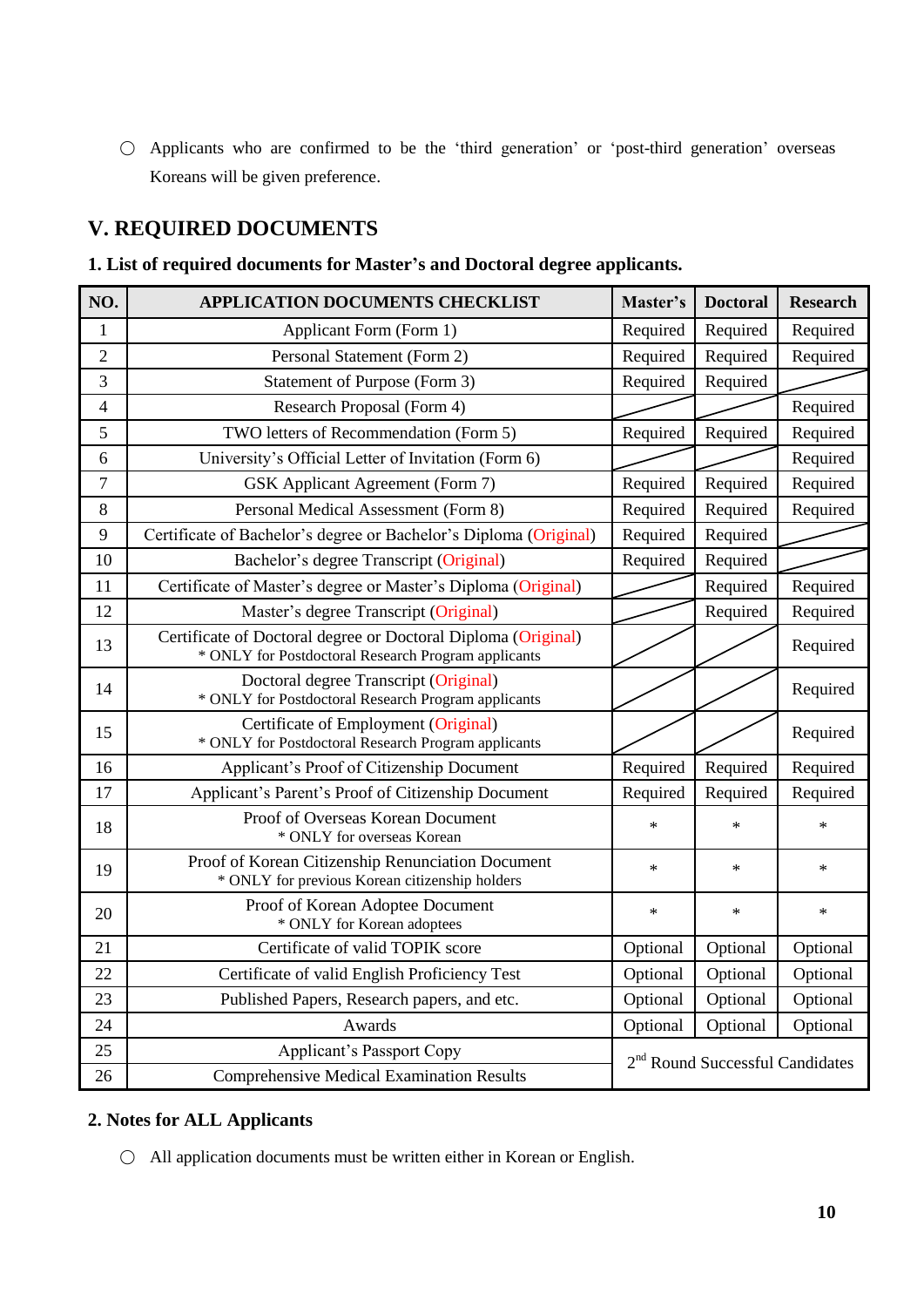- Documents written in languages other than Korean or English must accompany a complete Korean or English translation, authenticated by the issuing institution or notarized by a notary public.
- $\bigcirc$  All application documents must be presented in their original forms. If an applicant has to submit photocopied documents, applicant MUST have the photocopies notarized, apostilled, or receive consular confirmation and submit those certified documents.
- $\bigcirc$  All documents submitted will NOT be returned to the applicants in any case.
- Application documents must be submitted in the order of the checklist on the first page of the application forms. Each required document must be numbered and labeled on the top right corner. (ex. **9. Certificate of Bachelor's degree**)
- $\bigcirc$  Any fraudulent or incomplete applications will be disregarded.
- Applicants who are expected to graduate at the time of applying must first submit the certificate of expected graduation at the time of applying. The official degree certificate (or diploma) and final academic transcript must be submitted by August  $31<sup>st</sup>$ , 2019 at the very latest.
	- If an applicant fails to submit official degree certificate (or diploma) and final academic transcript by August  $31<sup>st</sup>$ , 2019 or does not fulfill the grade requirement, the scholarship will be forfeited.
- $\bigcirc$  The recommendation letters must be written by two different recommenders, who can give thorough assessment on applicant's academic abilities.
- $\bigcirc$  The recommenders must seal recommendation letters in an envelope and sign across the back flap. The letters with broken seal or sign will be considered invalid.
- $\bigcirc$  For the published papers, research papers, and awards, photocopies are acceptable.
- $\bigcirc$  The proof of citizenship must be government-issued documents. The examples include, but are not limited to, the following:
	- A birth certificate issued by the government of the applicant's country;
	- A family register issued by the government of the applicant's country
	- Passport copies of the applicant and applicant's parent

### **3. Embassy Track Applicants**

○ Must submit **ONE** set of original application forms and **THREE** sets of photocopied application forms.

### **4. University Track Applicants**

○ Must submit **ONE** original application documents.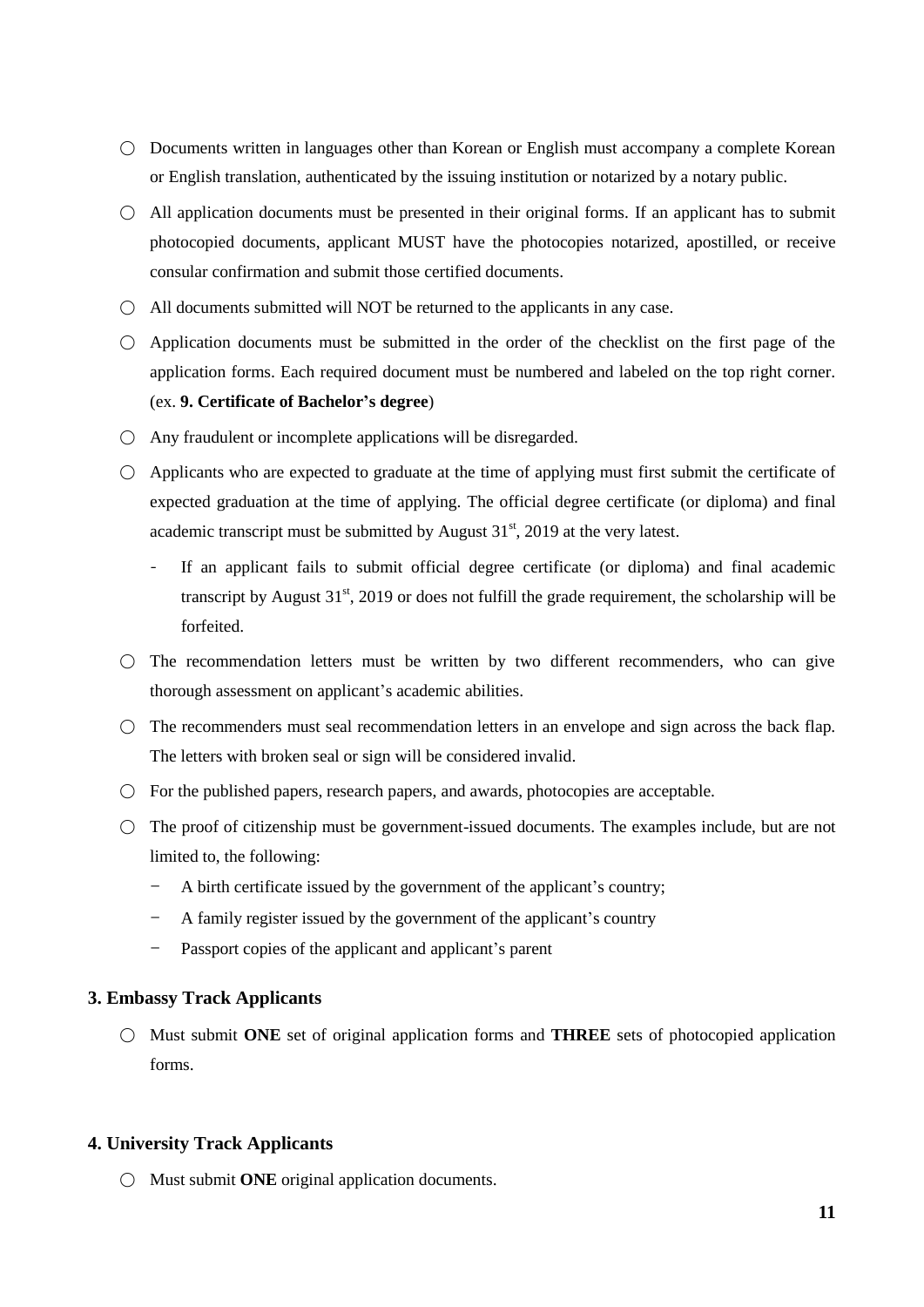## **5. Research Program Applicants**

○ Must submit **ONE** original application documents.

## <span id="page-13-0"></span>**VI. SELECTION PROCEDURES**

## **1. Application Submission**

- Applicants must apply either to a Korean Embassy where they hold citizenship or directly to one of designated universities.
- $\bigcirc$  Institutions accepting applications
	- **117 Embassies of the Republic of Korea:** In countries where Korean Education Center or Korean Cultural Center is located, these institutions may accept and review GKS applications in lieu of Korean embassies. We highly recommend applicants to contact Korean embassy in their countries to check which party is accepting the application.
	- **67 Korean Universities designated by NIIED**
- $\circ$  If an applicant submit application to more than ONE institution, his or her application will be discarded.
- Those who apply as overseas Koreans must apply to the Korean Embassy in their home countries. Only those who own citizenships of one of the selected countries that have been allocated overseas Korean quota (refer to II.) are eligible to apply.
- **Chinese applicants** must submit their applications to the China Scholarship Council, in accordance with the agreement between the government of Korea and the government of China.
- **The Czech Republic applicants** must submit their applications to the Ministry of Education of the Czech Republic, in accordance with the agreement between the Korean government and the Czech Republic government.

## **2. Deadline of Application Submission**

- $\bigcirc$  The application deadline is set by each Korean embassy or university.
- $\bigcirc$  All applicants must check the deadline of application submission by contacting their relevant embassy or desired university directly.
- Please refer to the following for contact information:
	- Korean Embassies in foreign countries: Refer to Appendix B
	- Korean Universities: Refer to Appendix C or the "University Information" file(attached to GKS-G Announcement post)

## **3. University and Field of Study Choice**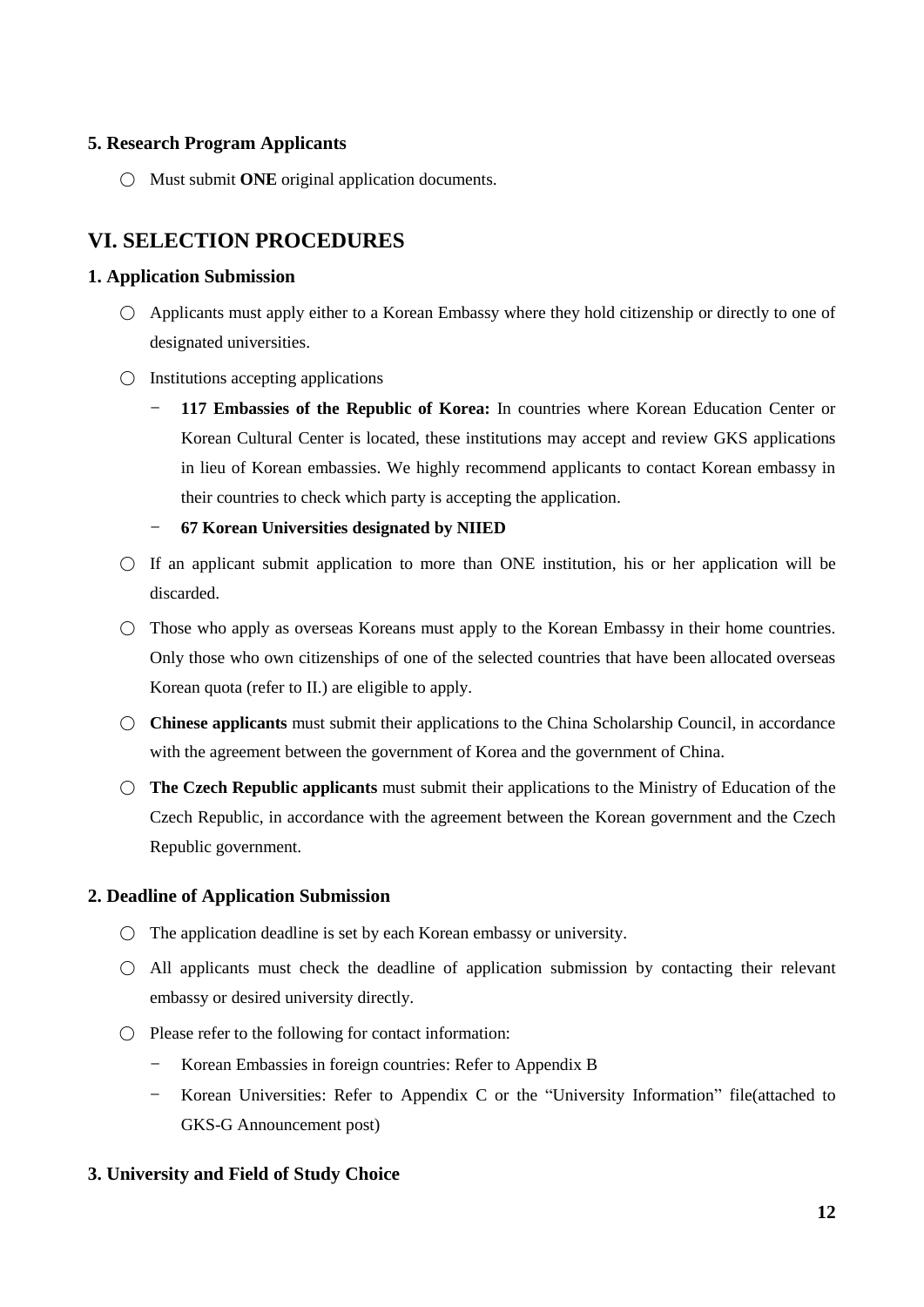- Embassy Track Applicants
	- Applicants must choose **THREE** desired universities and available fields of study among 67 universities listed in section III.
	- Applicants that pass the  $2<sup>nd</sup>$  round of selection will go through university admission in the 3<sup>rd</sup> round of selection (Refer to "4. Selection Procedure" below).
- University Track Applicants
	- Applicants must choose a major and **ONE** desired university among 67 universities.
- $\circ$  For the list of universities and fields of study that are available to apply, please refer to the "University Information" file attached along with GKS-G announcement post.

### **4. Selection Procedure**

#### **1 st round of Selection**

Applicants submit applications to Korean Embassies or Korean universities designated by NIIED. Each embassy and university selects candidates among the applicants based on NIIED's selection criteria.

 $\bigcirc$  Each embassy and university will send the 1<sup>st</sup> round successful candidates' applications and related documents to NIIED by April 4<sup>th</sup>, 2019.

### **2 nd round of Selection**

The NIIED Selection Committee conducts the  $2<sup>nd</sup>$  round of selection among candidates that passed the  $1<sup>st</sup>$  round of selection.

- $\bigcirc$  University Track applicants who pass the 2<sup>nd</sup> round of selection are granted admission to the university. In order to be selected as GKS scholars, these University Track applicants MUST submit their comprehensive medical examination results and other additional required documents.
- Comprehensive Medical Examination
	- All candidates who pass the  $2<sup>nd</sup>$  round must get comprehensive medical examinations based on NIIED's Certificate of Health form and submit the medical examination result issued by a medical doctor or a licensed physician.
	- The Certificate of Health form will be posted along with the announcement of successful candidates of  $2<sup>nd</sup>$  round of selection.
	- If the medical examination result shows that an applicant is not suitable to study and live overseas for the extended period of time, he or she will be disqualified.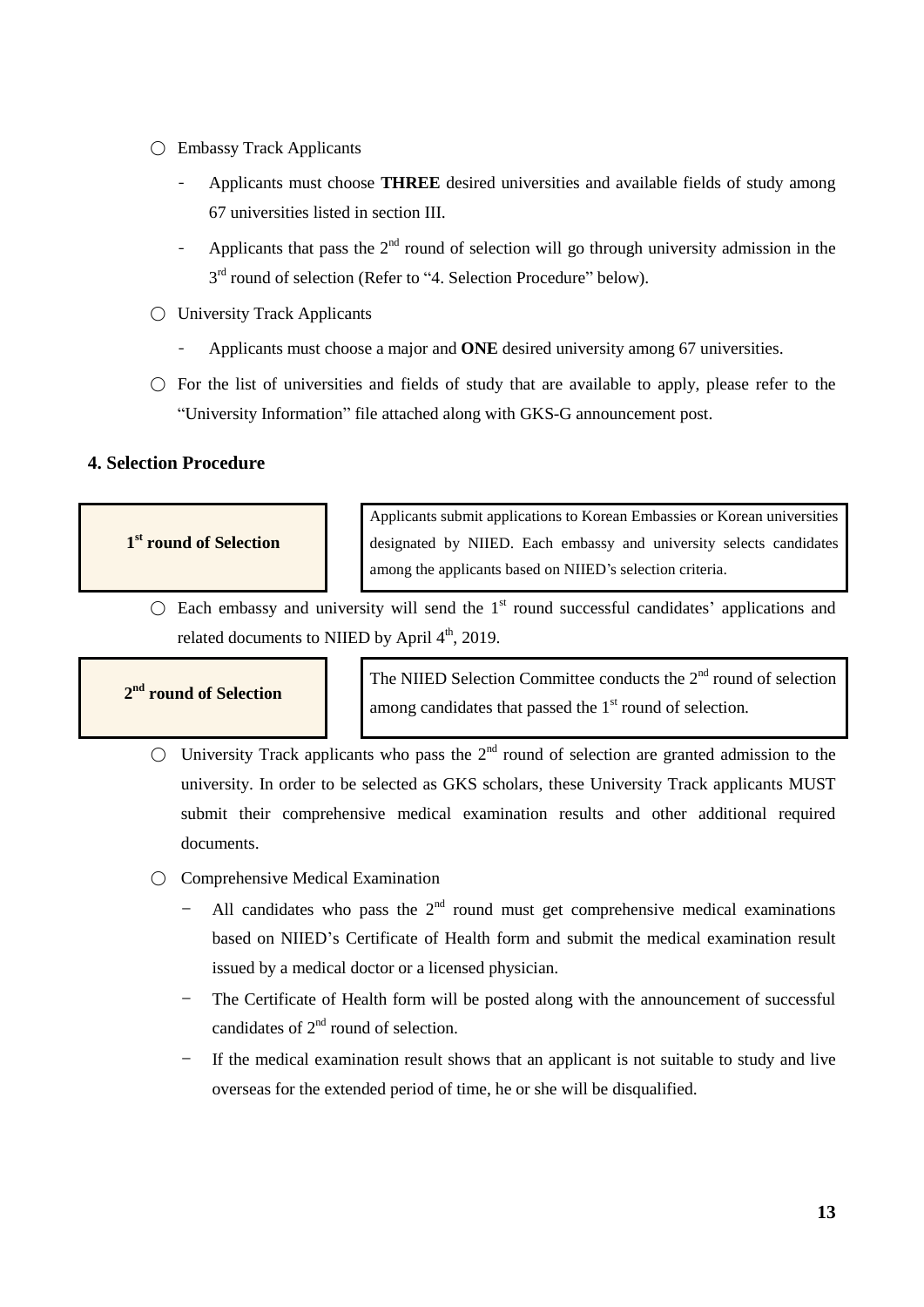**3 rd round of Selection (Embassy Track Applicants ONLY)**

The applications of the  $2<sup>nd</sup>$  round successful candidates will finally be reviewed by the universities for admission. The final round successful candidates must receive admission from at least one of the universities they applied in order to be selected as GKS Scholars.

## **5. Application Screening and Evaluation**

- $\bigcirc$  Applications will be reviewed by each round's selection committee.
- Each selection committee will consider various factors when screening applications such as the following:
	- Academic Transcript
	- Personal Statement
	- Statement of Purpose or Research Proposal
	- Letters of recommendation
	- Certificates of Language Proficiency (Korean or English), publications, awards, and etc.

## **6. Selection Timeline**

| February ~ March                             | <b>Application Submission</b><br>- Deadline: Decided by each Korean embassy and university<br>- Applicants MUST check the deadline with the institution they intend<br>to submit applications in advance. |
|----------------------------------------------|-----------------------------------------------------------------------------------------------------------------------------------------------------------------------------------------------------------|
| <b>March</b>                                 | 1 <sup>st</sup> Round of Selection<br>- Institutions: Korean Embassies and Korean Universities                                                                                                            |
| April 4 <sup>th</sup>                        | (Korean Embassy, University) Send applications of 1 <sup>st</sup> round<br>successful candidates to NIIED.                                                                                                |
| End of April ~ Early May                     | 2 <sup>nd</sup> Round of Selection<br>- Institutions: NIIED (Selection Committee)                                                                                                                         |
| May $16^{th}$                                | Announcement of $2nd$ round Successful Candidates<br>- Study in Korea (www.studyinkorea.go.kr) < GKS Notice                                                                                               |
| May $17^{\text{th}}$ ~ June $12^{\text{th}}$ | (2 <sup>nd</sup> Round Successful Candidates) Submit medical checkup results                                                                                                                              |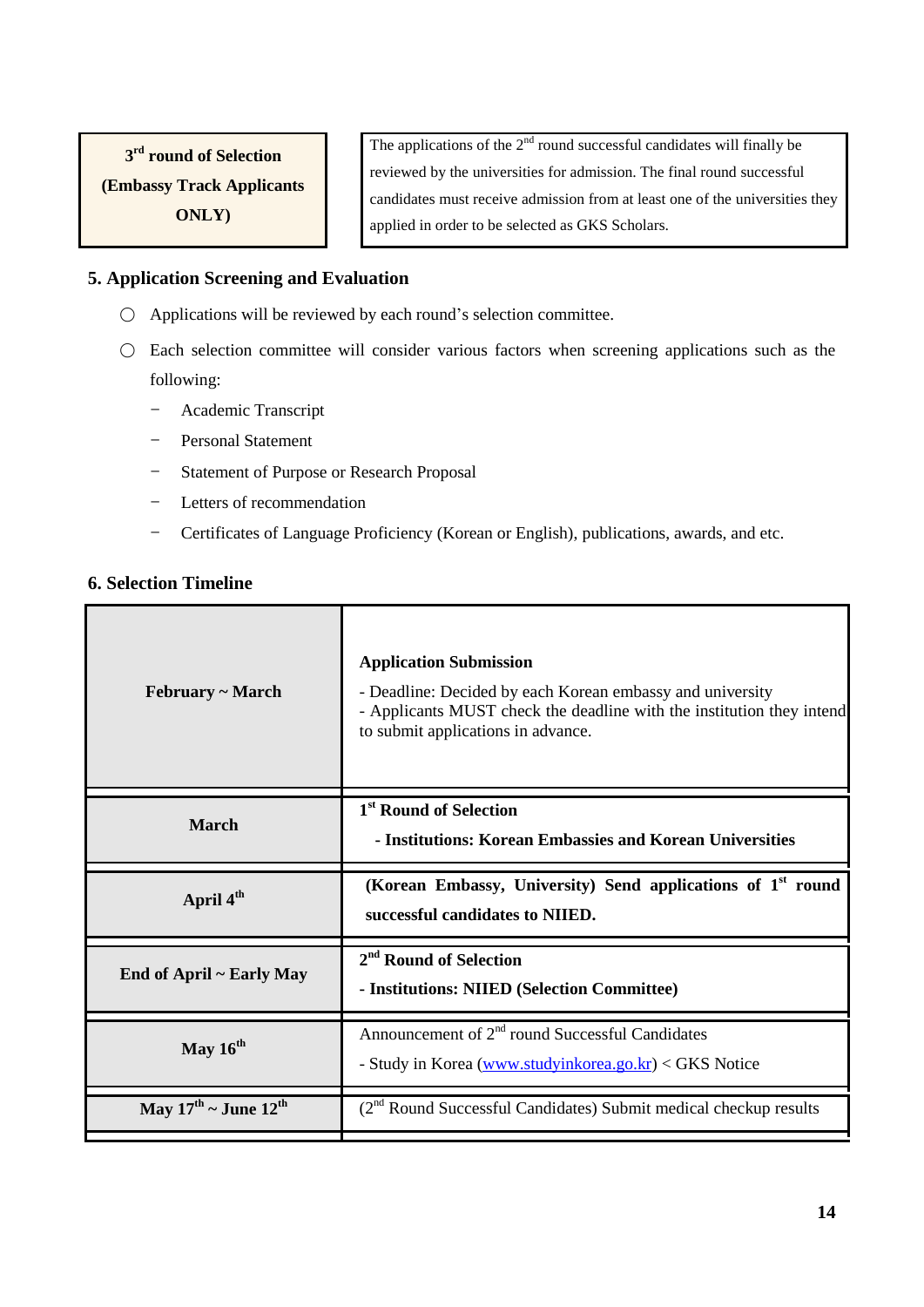| End of May ~ June                                 | 3 <sup>rd</sup> Round of Selection (ONLY for Embassy Track Applicants)<br>- University Admission<br>- Each university informs admission results to candidates<br>- Each university informs candidates' admission results to NIIED |
|---------------------------------------------------|-----------------------------------------------------------------------------------------------------------------------------------------------------------------------------------------------------------------------------------|
| June $12^{\text{th}}$ ~ June $19^{\text{th}}$     | (3 <sup>rd</sup> Round Successful Candidates) Notify their final university and<br>major choice to NIIED                                                                                                                          |
|                                                   | <b>Announcement of 2019 GKS Graduate Degrees Scholars</b>                                                                                                                                                                         |
| June $27th$                                       | - Study in Korea (www.studyinkorea.go.kr) < GKS Notice<br>- Inform final results to Korean embassies and universities                                                                                                             |
| June $28^{th}$ ~ July $12^{th}$                   | <b>NIIED Invitation Letter</b><br>- NIIED Invitation Letter will be sent to each scholar via email                                                                                                                                |
| July $12^{th}$ ~ August $16^{th}$                 | <b>Applying for Korean Visa and Visa Issuance</b><br>- Visa Issuance: Each county's Korean embassies or consulates<br>* Types of visa:<br>- D-4: Korean language program students,<br>- D-2: Degree program students              |
|                                                   | Reservation and Purchase of flight ticket (one-way) to Korea                                                                                                                                                                      |
| July $15^{th}$ ~ August 9 <sup>th</sup>           | - Korean language institutions and universities make reservation and<br>purchase of flight tickets<br>- Announcement of additional notice regarding entry to Korea                                                                |
| August $23^{\text{rd}}$ ~ August $27^{\text{th}}$ | <b>Entry to Korea</b>                                                                                                                                                                                                             |
|                                                   | <b>NIIED Orientation</b>                                                                                                                                                                                                          |
| August $28^{th}$ ~ August $30^{th}$               | - Scholars will be divided into three to four groups and the orientation<br>for each group will last for 6 hours each day.                                                                                                        |

## <span id="page-16-0"></span>**VII. SCHOLARSHIP INFORMATION**

## **1. Scholarship Information is available at the following:**

- NIIED's Global Korea Scholarship (GKS) website: [www.studyinkorea.go.kr](http://www.studyinkorea.go.kr/)
	- Application guidelines, Application Forms, University Information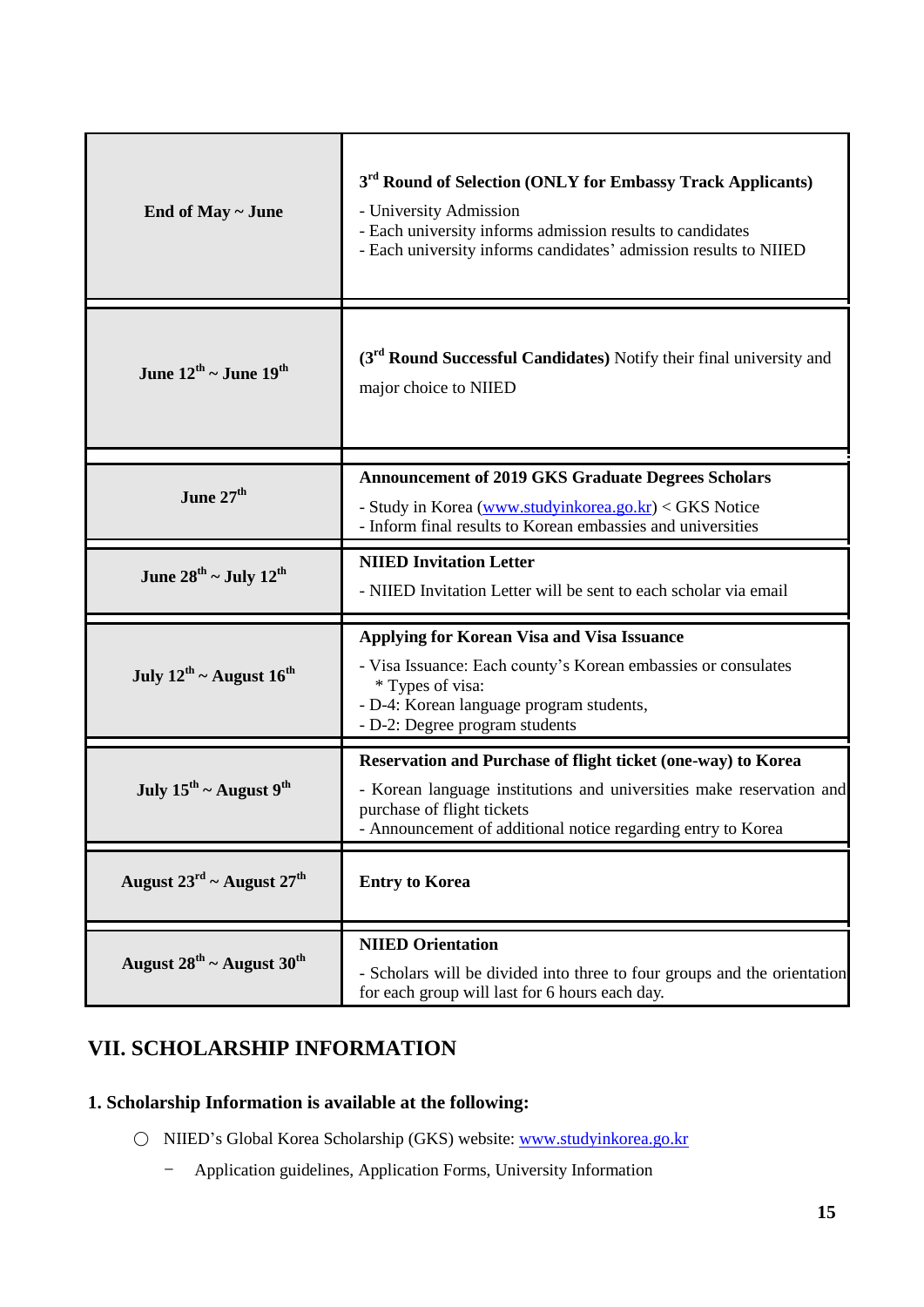- Embassies of the Republic of Korea: Refer to Appendix B for contact information
- $\bigcirc$  Designated Korean Universities: Refer to Appendix C for contact information

## **2. Scholarship Benefits**

| <b>Classification</b>        | Airfare | <b>Settlement</b><br><b>Allowance</b> | <b>Monthly</b><br><b>Allowance</b> | <b>Research</b><br><b>Support</b><br>Fee | Language<br><b>Training</b><br>Fee | <b>Tuition</b> | <b>Thesis</b><br>Printing<br>Fee | <b>Medical</b><br><b>Insurance</b> | Korean<br>Proficiency<br><b>Grants</b> | <b>Degree</b><br><b>Completion</b><br><b>Grants</b> |
|------------------------------|---------|---------------------------------------|------------------------------------|------------------------------------------|------------------------------------|----------------|----------------------------------|------------------------------------|----------------------------------------|-----------------------------------------------------|
| Master's/<br><b>Doctoral</b> |         |                                       |                                    |                                          |                                    |                |                                  |                                    |                                        |                                                     |
| <b>Research</b>              |         |                                       |                                    |                                          |                                    |                |                                  |                                    |                                        |                                                     |

## ○ Airfare

- Entry to Korea: An economy class flight ticket from GKS scholar's home country to Korea
- Return: An economy class flight ticket from Korea to GKS scholar's home country
- Entry flight ticket will NOT be provided to scholars who have resided in Korea at the time of applying to this program and up until the designated arrival period.
- The return flight ticket is only offered to GKS scholars who successfully complete their degree coursework.
- The return flight is NOT offered to those who have withdrawn from the scholarship in the middle of their studies.
- Any fees domestic travel fees within a GKS scholar's home country are NOT covered.
- International travel insurance is NOT covered.
- **For GKS scholars selected in China and Czech Republic**: The flight tickets will be prepared and provided by the government of China and Czech Republic, respectively, in accordance with the agreement made between Korean government and the governments of two countries.
- Settlement Allowance: 200,000 KRW (offered once after entry to Korea)
- Monthly Allowance: (Degree Program) 900,000 KRW per month, (Research Program) 1,500,000 KRW per month
- Research Allowance
	- Liberal Arts and Social Science majors: 210,000 KRW per semester
	- Natural Science and Engineering majors: 240,000 KRW per semester
- 1-Year Korean Language Training Fee: Fully covered
- Degree Program Tuition: Fully covered
	- Tuition amount covered by NIIED is maximum 5million KRW, and the amount that exceeds 5 million KRW will be covered by scholar's university.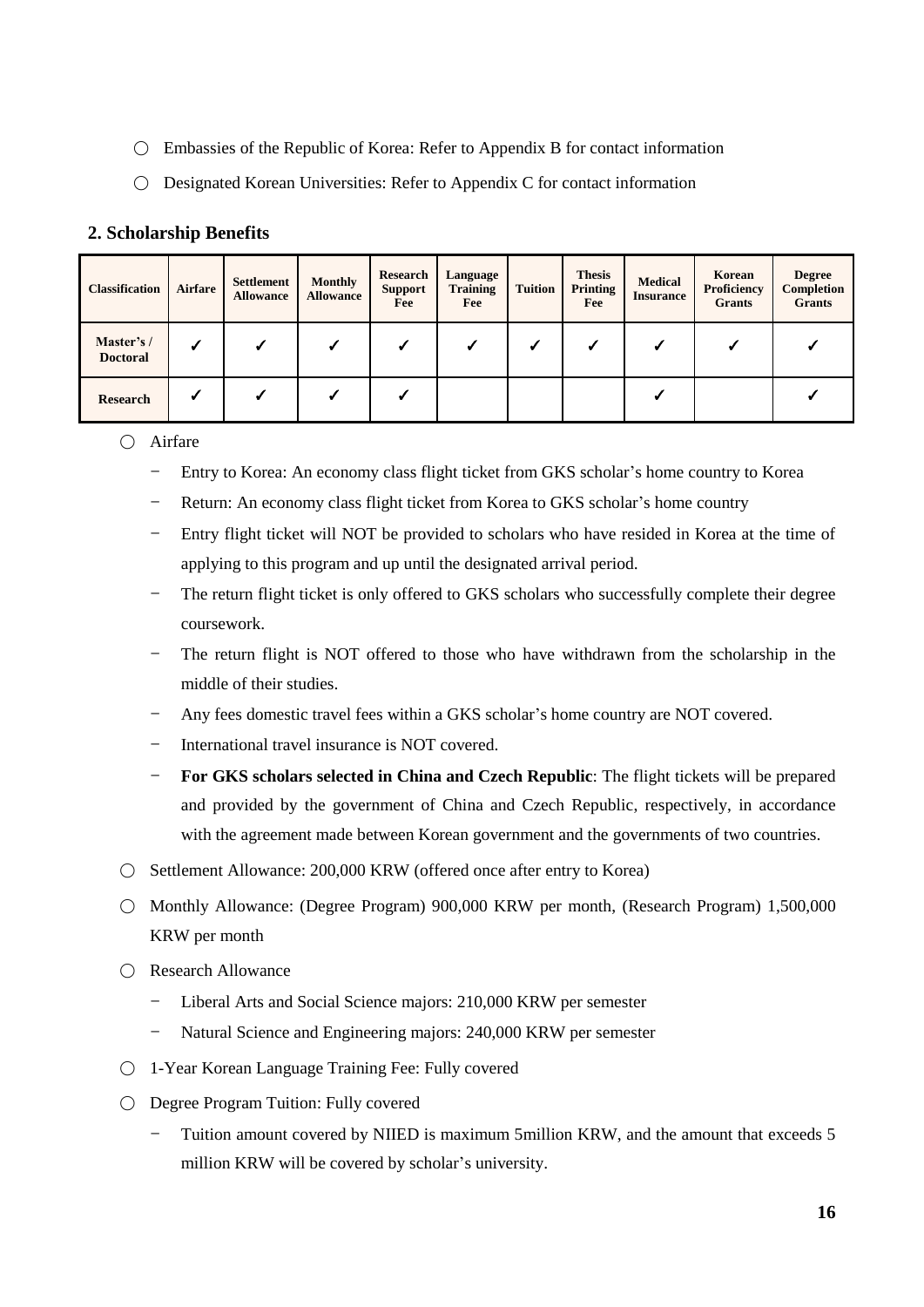- University Admission fees are waived for GKS scholars.
- Thesis (Dissertation) Printing Fee Reimbursement
	- The actual printing cost shown on the receipt will be reimbursed (receipt submission required)
	- Maximum reimbursable amount for each scholar: 500,000 KRW for Liberal Arts and Social Science majors, 800,000 KRW for Natural Science & Engineering and Arts, Music & Sports majors.
- Medical Insurance: 20,000 KRW per month
- Korean Proficiency Grants: 100,000 KRW per month
	- This special grant is given only to GKS scholars in the degree program who have attained valid TOPIK level 5 or 6.
- Degree Completion Grants: 100,000 KRW (offered once)
	- Offered to GKS scholars who return to their home countries after completing their degree coursework under the scholarship program.
	- NOT offered to GKS scholars who decide to remain in Korea after completing their degree coursework

※ Korean Proficiency Grants, Korean Language Training Fee, Degree Program Tuition, and Thesis (Dissertation) Printing Fee are ONLY given to degree-pursuing scholars.

## <span id="page-18-0"></span>**VIII. PERIOD OF SCHOLARSHIP**

### **1. Doctoral Degree Program: 4 years (2019. 9. 1. ~ 2023. 8. 31.)**

- 1 year of Korean language program
- $\bigcirc$  3 years of regular degree program

### **2. Master's Degree Program: 3 years (2019. 9. 1. ~ 2022. 8. 31.)**

- 1 year of Korean language program
- 2 years of degree program

### **3. Research Program: 6 Months (2019. 9. 1. ~ 2020. 2. 29.)**

#### **4. Important Notes regarding Scholarship Period**

- The scholarship period for the degree (Master's-2years, Doctoral-3years) and research program (6months) cannot be extended once the scholarship is terminated.
- $\circ$  The period change during the Korean language program will not affect the scholarship period for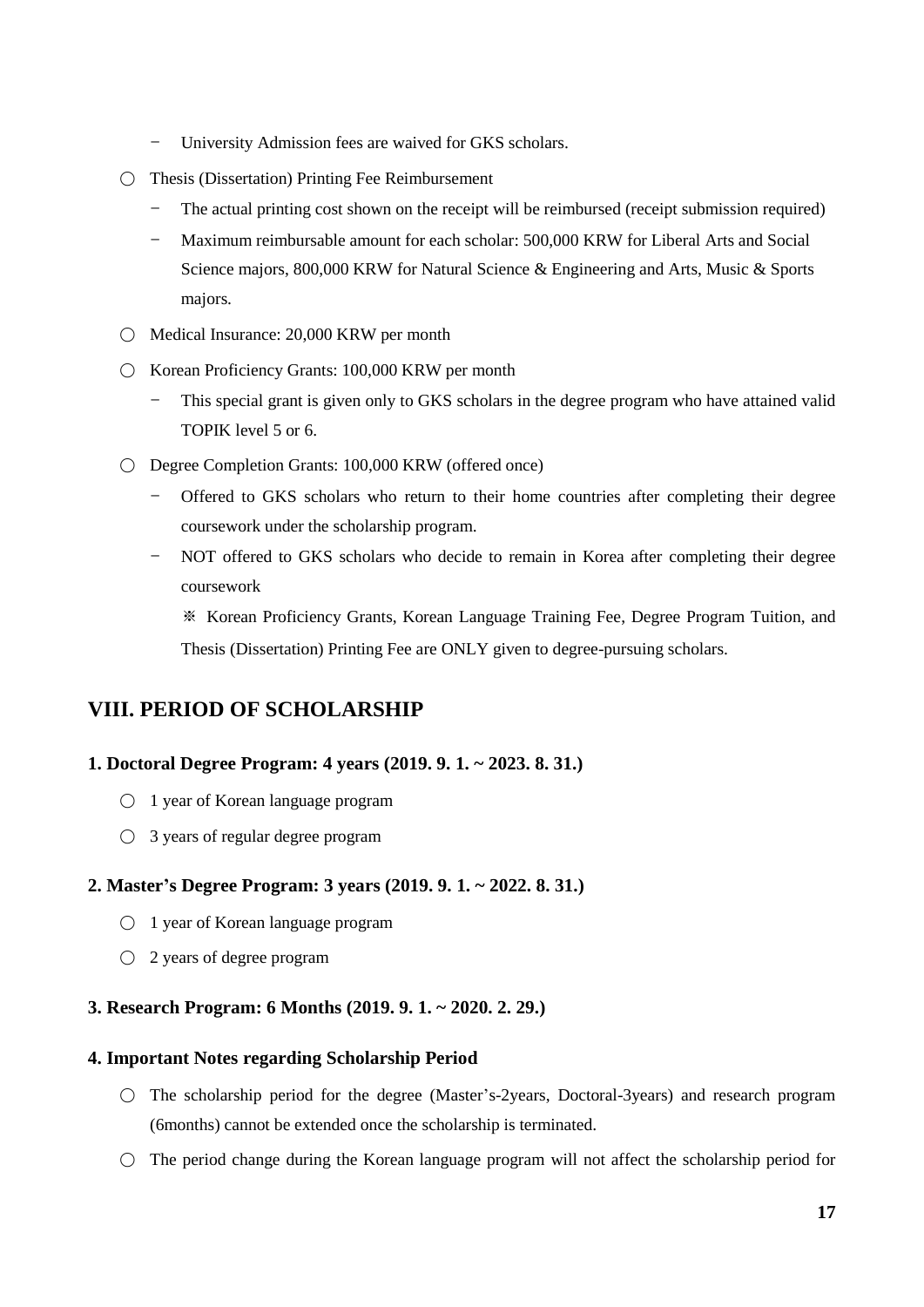the degree program. In other words, even if a scholar's language program shortens to 6months instead of a year, the scholarship period that GKS supports for his or her degree program will remain the same (2 years for Master's degree and 3 years for Doctoral degree).

- $\bigcirc$  GKS scholars with TOPIK level 5 or 6
	- GKS scholars who have already received valid TOPIK level 5 or 6 at the time of applying are exempt from a yearlong Korean language program. Thus, the total scholarship period will be 2years for Master's degree scholars and 3years for Doctoral degree scholars.
	- Those who receive TOPIK level 5 or 6 within the first 6months of the Korean language program will be exempt from 6-month language training and must start their degree program in the following semester. The total scholarship period for these scholars will be shortened to 2.5 years for Master's degree scholars and 3.5years for Doctoral degree scholars.
- $\circ$  Research program scholars, upon their completion of the program and before returning back to their countries, must submit their thesis or research results that include methods, data collection, and discussion of the findings as well as the academic advisor's evaluation on scholar's performance.

## <span id="page-19-0"></span>**IX. KOREAN LANGUAGE PROGRAM**

- All scholars, unless exempt, must take one year mandatory Korean Language Program at Korean language institutions assigned by NIIED.
- Exemption of the Korean Language Program
	- GKS scholars who have already received valid TOPIK level 5 or 6 at the time of applying are exempt from a yearlong Korean language program and must directly enroll in degree program.
	- GKS scholars who receive TOPIK level 5 or 6 within the first 6months of the Korean language program are exempt from the subsequent 6-month language training and must start their degree program in the following semester.
	- All applicants and scholars must submit valid TOPIK certificates to NIIED.
	- If one wishes to be exempt from the Korean language program, the  $64<sup>th</sup>$  TOPIK score is the last TOPIK score one can report to NIIED to request for exemption from the Korean language program. One must submit the valid TOPIK certificate to NIIED and his or her university by end of June, 2019.
- $\circ$  Korean language institution is assigned to each student based on following criteria:
	- The language institution is not located in the same city as the scholar's degree pursuing university.
	- The language institution should provide a variety of Korean cultural experiences in addition to offering focused and professional Korean language training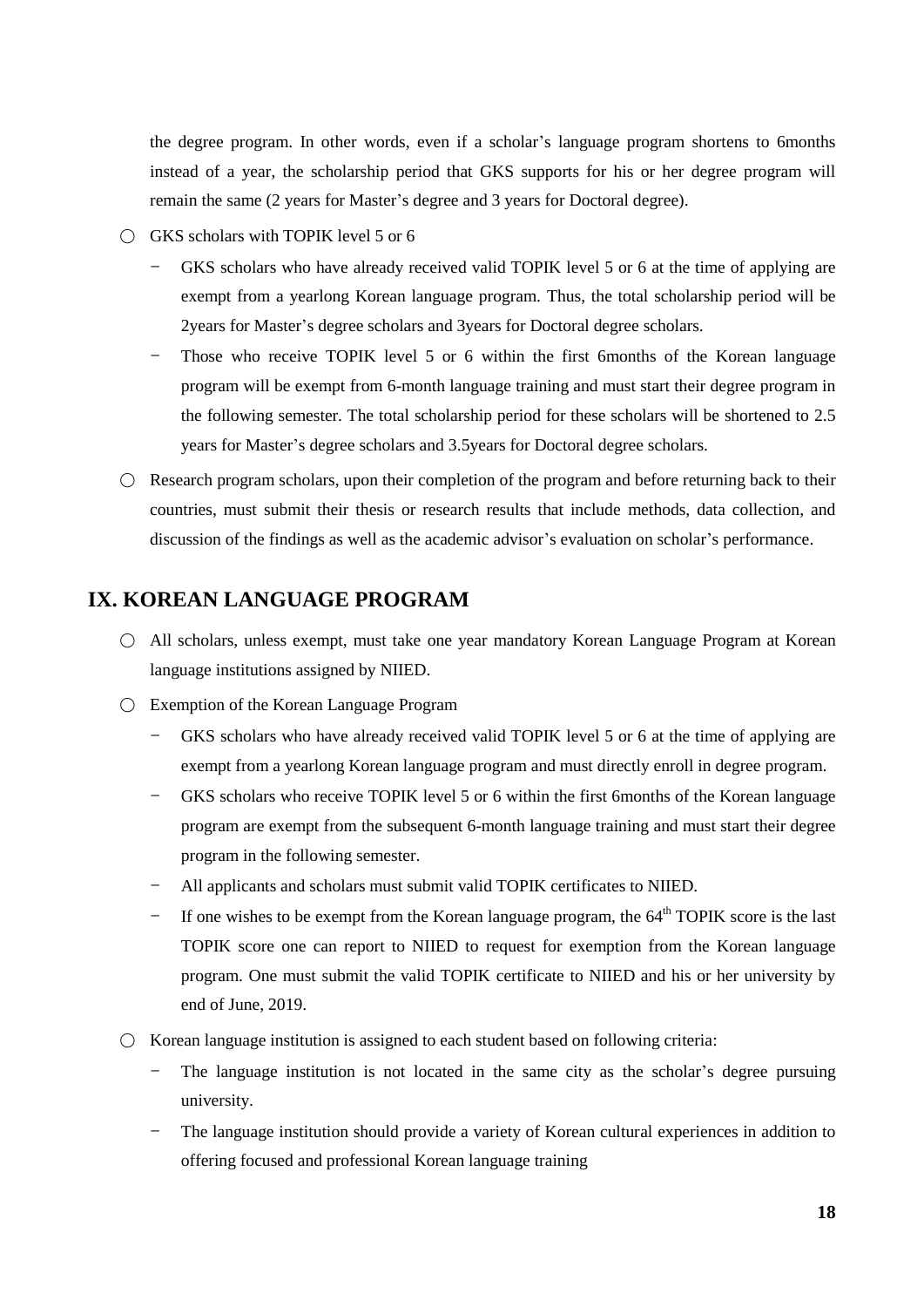- $\circ$  Korean language institution for each GKS scholar will be announced along with the list of finally selected GKS scholars.
- $\bigcirc$  GKS scholars cannot change their assigned Korean language institutions in any case.
- $\bigcirc$  GKS scholars must live on-campus during the Korean language program.
	- Most dormitory rooms are shared with roommates.
	- Accompanying family members is strictly forbidden during the Korean language program.
	- A scholar with a valid TOPIK level 3 or above may choose to live on- or off-campus.
- $\bigcirc$  Prerequisites for proceeding to the degree program
	- **ALL GKS scholars MUST achieve at least level 3 on TOPIK by the end of one year Korean language program**, in order to proceed to the degree program.

## <span id="page-20-0"></span>**X. OTHER IMPORTANT NOTES**

## **1. Medical Insurance**

- Universities and Korean language institutions will enroll in medical insurance plan on behalf of GKS scholars.
- The medical insurance plan will be effective immediately after one's arrival in Korea.
- $\bigcirc$  The medical fees incurred during the insurance enrollment period will be reimbursed by the insurance company.
	- If a GKS scholar has to receive medical treatment, one must first pay for the medical bills and submit receipts to one's insurance company.
	- The insurance company will refund partial or full amount of the medical bills (depending on the insurance plan). It is GKS scholar's responsibility to check the insurance terms and policies provided to the scholar when one enrolls in the insurance plan.
- $\bigcirc$  The medical insurance will not cover the expenses for dental care or chronic disease.

### **2. Scholarship Withdrawal and Cancelation**

- $\circ$  One who withdraws from the scholarship after being selected as a GKS scholar will NOT receive degree completion grants and airfare for returning back to one's country.
- $\bigcirc$  If a GKS scholar withdraws from the scholarship within the first 3months after entering Korea, one MUST return the full scholarship amount that he or she has received after being selected as GKS scholar. This will include the airfare from one's home country to Korea, settlement allowance, monthly allowance, language training fees, medical insurance fees, and etc.
	- Former applicants who had withdrawn from the scholarship after being selected as GKS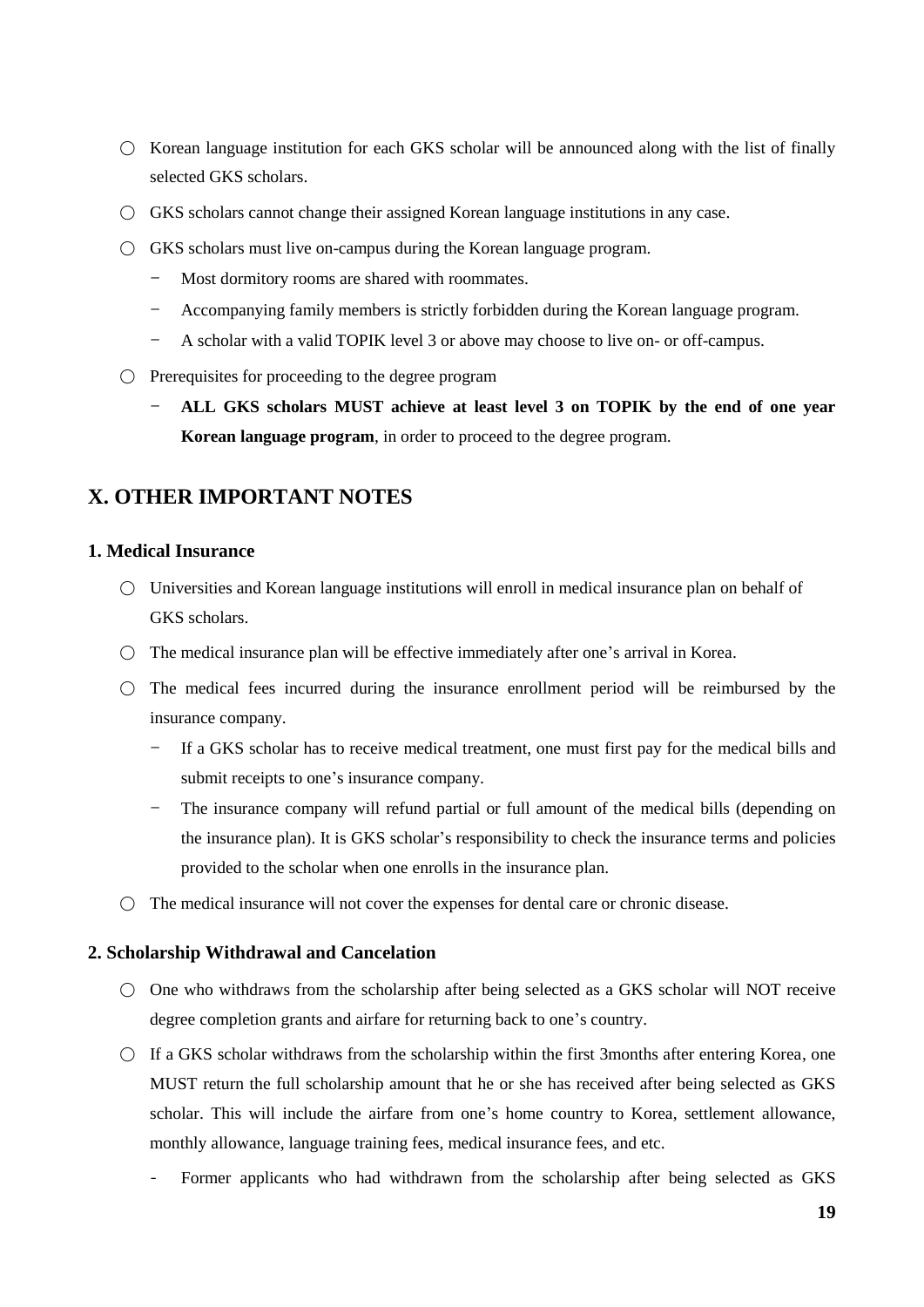scholars in the past are strictly NOT eligible to apply.

## **3. Restriction on changing universities and degree**

- Changing the university or transferring to a different university under this scholarship is NOT, in any case, permitted.
- Changing a major may be allowed under restricted conditions including, but not limited to the following:
	- With the approval from a scholar's university and concerned departments;
	- With the scholarship period unchanged (2 years for Master's degree and 3 years for Doctoral degree).

## <span id="page-21-0"></span>**XI. CONTACT INFORMATION**

## **1. Embassies of the Republic of Korea in foreign countries: Refer to Appendix B**

## **2. Korean Universities designated by NIIED: Refer to Appendix C**

## **3. Global Korea Scholarship Team, Dept. of Global Human Resources Development, NIIED**

- Websites: [www.studyinkorea.go.kr](http://www.studyinkorea.go.kr/) / [www.niied.go.kr](http://www.niied.go.kr/)
- Email: [kgspniied@korea.kr](mailto:kgspniied@korea.kr)

### **4. Other useful websites**

| Learning Korean             | www.sejonghakdang.go.kr |  |  |  |
|-----------------------------|-------------------------|--|--|--|
| Korean Portal               | www.korea.net           |  |  |  |
| Ministry of Foreign Affairs | www.mofa.go.kr          |  |  |  |
| Visa and Immigration        | www.immigration.go.kr   |  |  |  |
|                             | www.hikorea.go.kr       |  |  |  |
| Higher Education in Korea   | heik.academyinfo.go.kr  |  |  |  |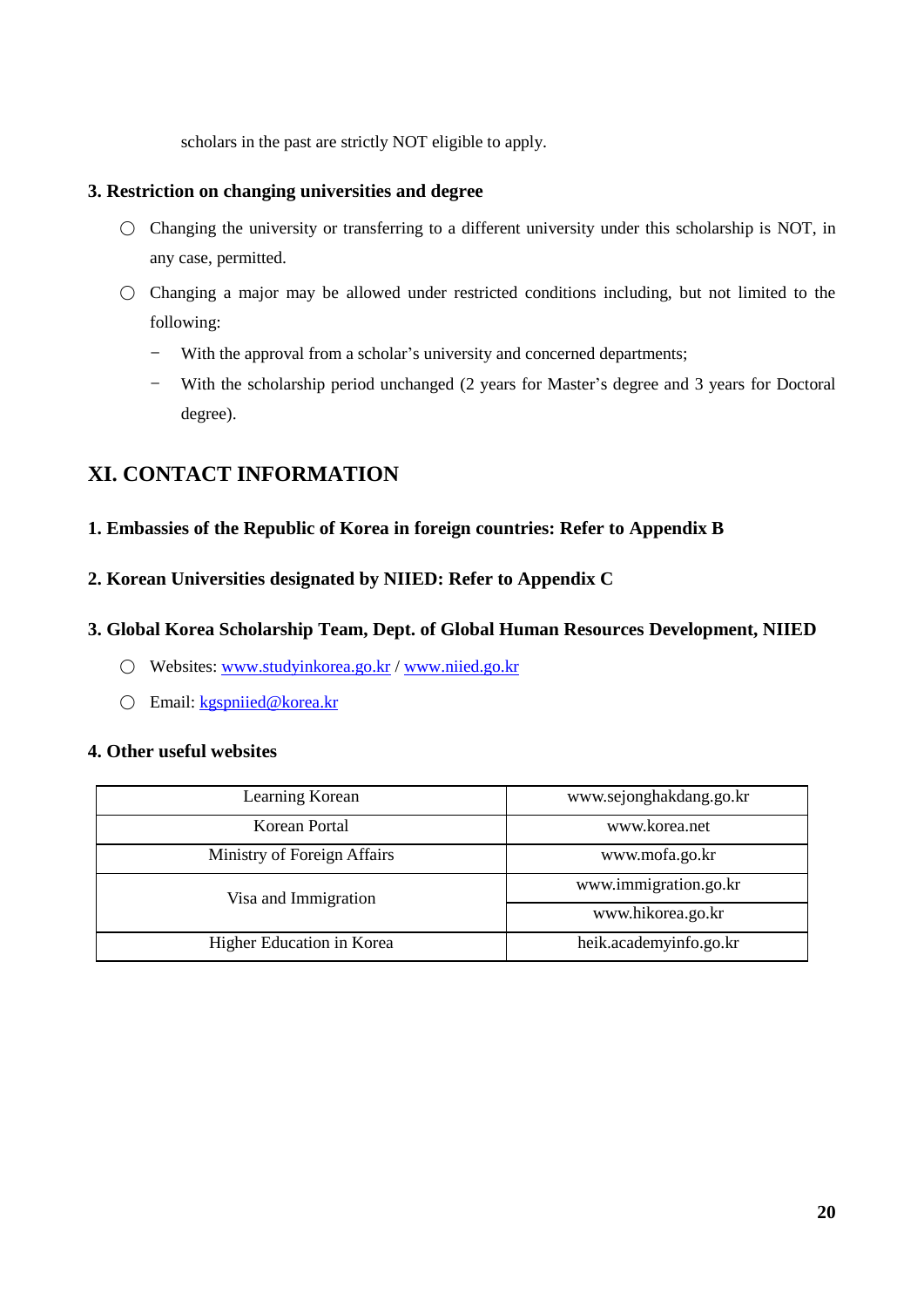## <span id="page-22-0"></span>**2019 GLOBAL KOREA SCHOLARSHIP Application Checklist**

|                          | Institution Receiving Application (접수기관):                                                 | <b>REGISTRATION NUMBER</b> |                         |                |  |  |  |  |
|--------------------------|-------------------------------------------------------------------------------------------|----------------------------|-------------------------|----------------|--|--|--|--|
|                          | Person in Charge (확인자):                                                                   |                            |                         |                |  |  |  |  |
|                          | Signature (서명)                                                                            |                            | *Leave this table blank |                |  |  |  |  |
| 1)                       | Name of Applicant : (Surname)<br>(Given Name)                                             |                            |                         |                |  |  |  |  |
| 2)                       | Country:                                                                                  |                            |                         |                |  |  |  |  |
| 3)                       | Desired Program: $\Box$ Doctoral Degree<br>Master's Degree<br>Research<br>$\Box$          |                            |                         |                |  |  |  |  |
|                          | (*Please check $(\sqrt{})$ in the appropriate box.)                                       |                            |                         |                |  |  |  |  |
| <b>Submission Status</b> |                                                                                           |                            |                         |                |  |  |  |  |
|                          | <b>Application Documents</b>                                                              |                            | Yes                     | N <sub>0</sub> |  |  |  |  |
| $\mathbf{1}$             | Application Form (Form 1)                                                                 |                            |                         |                |  |  |  |  |
| $\overline{2}$           | Personal Statement (Form 2)                                                               |                            |                         |                |  |  |  |  |
| 3                        | Statement of Purpose (Form 3)                                                             |                            |                         |                |  |  |  |  |
| $\overline{4}$           | Research Proposal (Form 4)                                                                |                            |                         |                |  |  |  |  |
| 5                        | TWO Letters of Recommendation (Form 5)                                                    |                            |                         |                |  |  |  |  |
| 6                        | University's Official Letter of Invitation (Form 6)<br>* Research Program applicants ONLY |                            |                         |                |  |  |  |  |
| 7                        | GKS Applicant Agreement (Form 7)                                                          |                            |                         |                |  |  |  |  |
| 8                        | Personal Medical Assessment (Form 8)                                                      |                            |                         |                |  |  |  |  |
| 9                        | Certificate of Bachelor's degree or Bachelor's Diploma (Original)                         |                            |                         |                |  |  |  |  |
| 10                       | Bachelor's degree Transcript (Original)                                                   |                            |                         |                |  |  |  |  |
| 11                       | Certificate of Master's degree or Master's Diploma (Original)                             |                            |                         |                |  |  |  |  |
| 12                       | Master's degree Transcript (Original)                                                     |                            |                         |                |  |  |  |  |
| 13                       | Certificate of Doctoral degree or Doctoral Diploma (Original)                             |                            |                         |                |  |  |  |  |

|    | Certificate of Doctoral degree or Doctoral Diploma (Original) |  |
|----|---------------------------------------------------------------|--|
| 13 | * Post-Doctoral Research Program applicants ONLY              |  |
| 14 | Doctoral degree Transcript (Original)                         |  |
|    | * Post-Doctoral Research Program applicants ONLY              |  |
| 15 | Certificate of Employment (Original)                          |  |
|    | * Research Program applicants ONLY                            |  |
| 16 | Applicant's Proof of Citizenship Document                     |  |
| 17 | Applicant's Parent's Proof of Citizenship Document            |  |
| 18 | Proof of Overseas Korean Document                             |  |
|    | * Overseas Koreans ONLY                                       |  |
| 19 | Proof of Korean Citizenship Renunciation Document             |  |
|    | * Previous Korean citizenship holders ONLY                    |  |
| 20 | Proof of Korean Adoptee Document                              |  |
|    | *Overseas Korean Adoptees ONLY                                |  |
| 21 | Certificate of Valid TOPIK                                    |  |
| 22 | Certificate of Valid English Proficiency Test                 |  |
| 23 | Published Papers, Research papers, and etc.                   |  |
| 24 | Awards                                                        |  |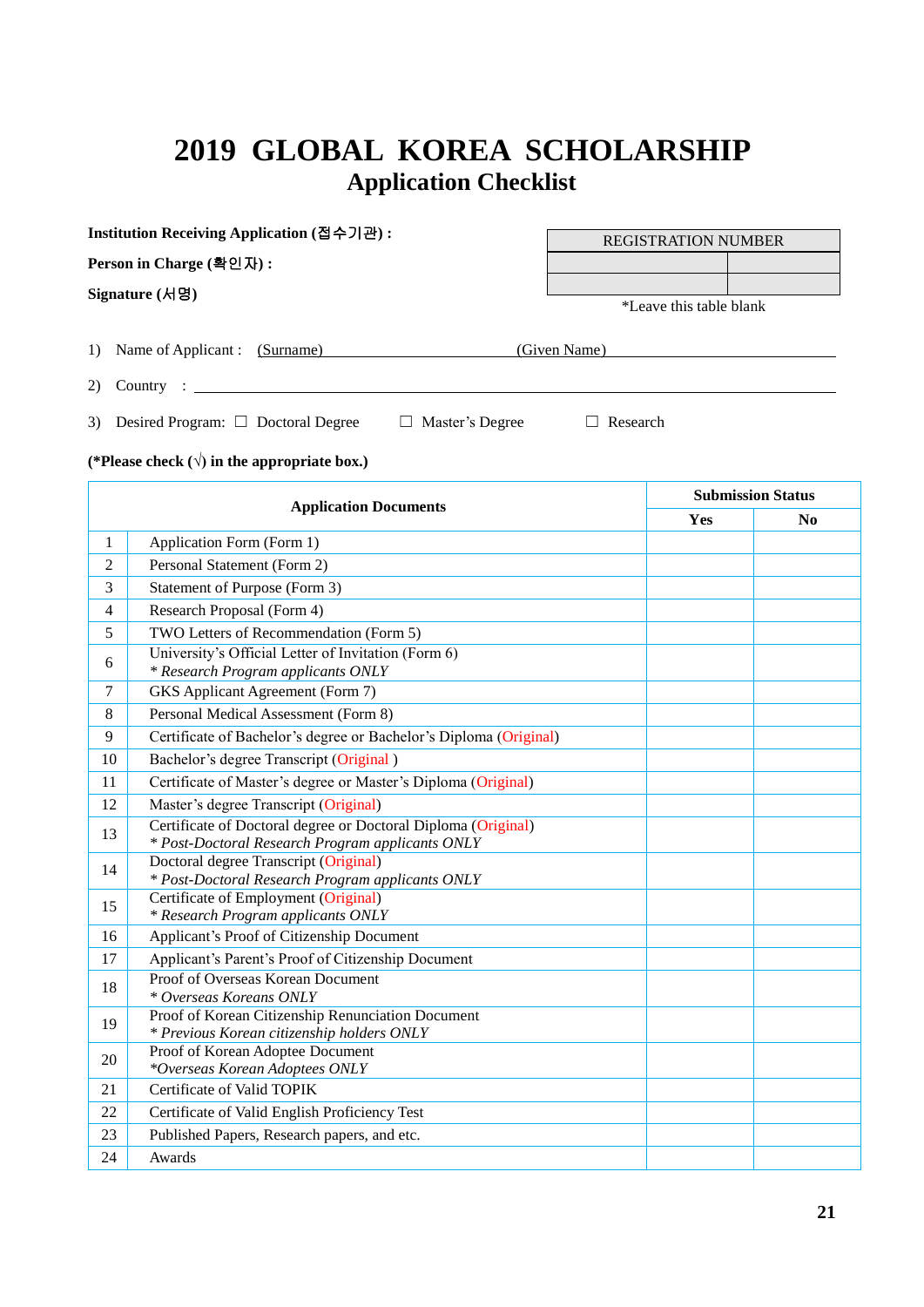## **2019 GLOBAL KOREA SCHOLARSHIP FORM 1. Application Form for Graduate Degrees**

<span id="page-23-0"></span>*Please check (*☒*) the following. Click the box to check or uncheck.* 

### **1. Application Track** 추천기관

☐ Embassy 재외공관 ☐ University 국내대학

#### **2. Type of Application** 추천유형

☐ General 일반추천 ☐ Overseas Korean Adoptee 입양인 ☐ Overseas Korean 재외동포

#### **3. Desired Field of Study** 희망계열

- ☐ Liberal Arts and Social Science 인문사회계열
- ☐ Science, Technology and Engineering 자연공학계열
- ☐ Arts and Sports 예체능계열

#### **4. Program to Apply** 지원과정

☐ Doctoral Degree 박사과정 ☐ Master's Degree 석사과정 ☐ Research 연구과정

*Please complete the form below. It must be typed in English ONLY.*

| <b>Full Name</b><br>성명                                     | $Surname \n\mathcal{L}$                                                          |  | Given Name $0/\epsilon$<br>П.<br>$\Box$               |  | Gender 성별<br>Male<br>Female | <b>Marital Status</b><br>결혼여부<br>Single<br>$\Box$<br>Married<br>П |      |                 |  |
|------------------------------------------------------------|----------------------------------------------------------------------------------|--|-------------------------------------------------------|--|-----------------------------|-------------------------------------------------------------------|------|-----------------|--|
|                                                            | *Please write your full name as indicated on your passport or official documents |  |                                                       |  |                             |                                                                   |      | Photo           |  |
| Date of Birth 생년월일<br>(YYYY/MM/DD)                         |                                                                                  |  | Age L+0                                               |  |                             |                                                                   |      | Size: 3cm x 4cm |  |
| Country 국가                                                 |                                                                                  |  | Citizenship 국적                                        |  |                             |                                                                   |      |                 |  |
| <b>Contact Information</b>                                 | <b>Address</b>                                                                   |  |                                                       |  |                             |                                                                   |      |                 |  |
| 연락처<br>*Must be applicant's                                | Phone (Must start with the country code)                                         |  |                                                       |  |                             |                                                                   |      |                 |  |
|                                                            | E-mail                                                                           |  |                                                       |  |                             |                                                                   |      |                 |  |
|                                                            | University Name 학교명                                                              |  |                                                       |  |                             | Location (City, Country)<br>소재국가/도시                               |      |                 |  |
| <b>Most Recently</b><br><b>Attended University</b><br>최종학력 | Achieved or Expected<br>Degree 학위                                                |  | Bachelor's<br>Master's<br>Doctoral                    |  |                             | Major 전공                                                          |      |                 |  |
|                                                            | Degree Thesis Title<br>최종학위논문제목                                                  |  |                                                       |  |                             |                                                                   |      |                 |  |
| Language Abilities<br>어학능력                                 | <b>TOPIK Level</b><br>한국어능력시험성적                                                  |  | $\Box$ 1 $\Box$ 2 $\Box$ 3 $\Box$ 4 $\Box$ 5 $\Box$ 6 |  |                             | <b>English Proficiency</b><br><b>Test Scores</b><br>영어공인성적        | Type | Score           |  |
| <b>Published Papers</b><br>(If available)                  |                                                                                  |  |                                                       |  |                             |                                                                   |      |                 |  |
| Awards<br>(If available)                                   |                                                                                  |  |                                                       |  |                             |                                                                   |      |                 |  |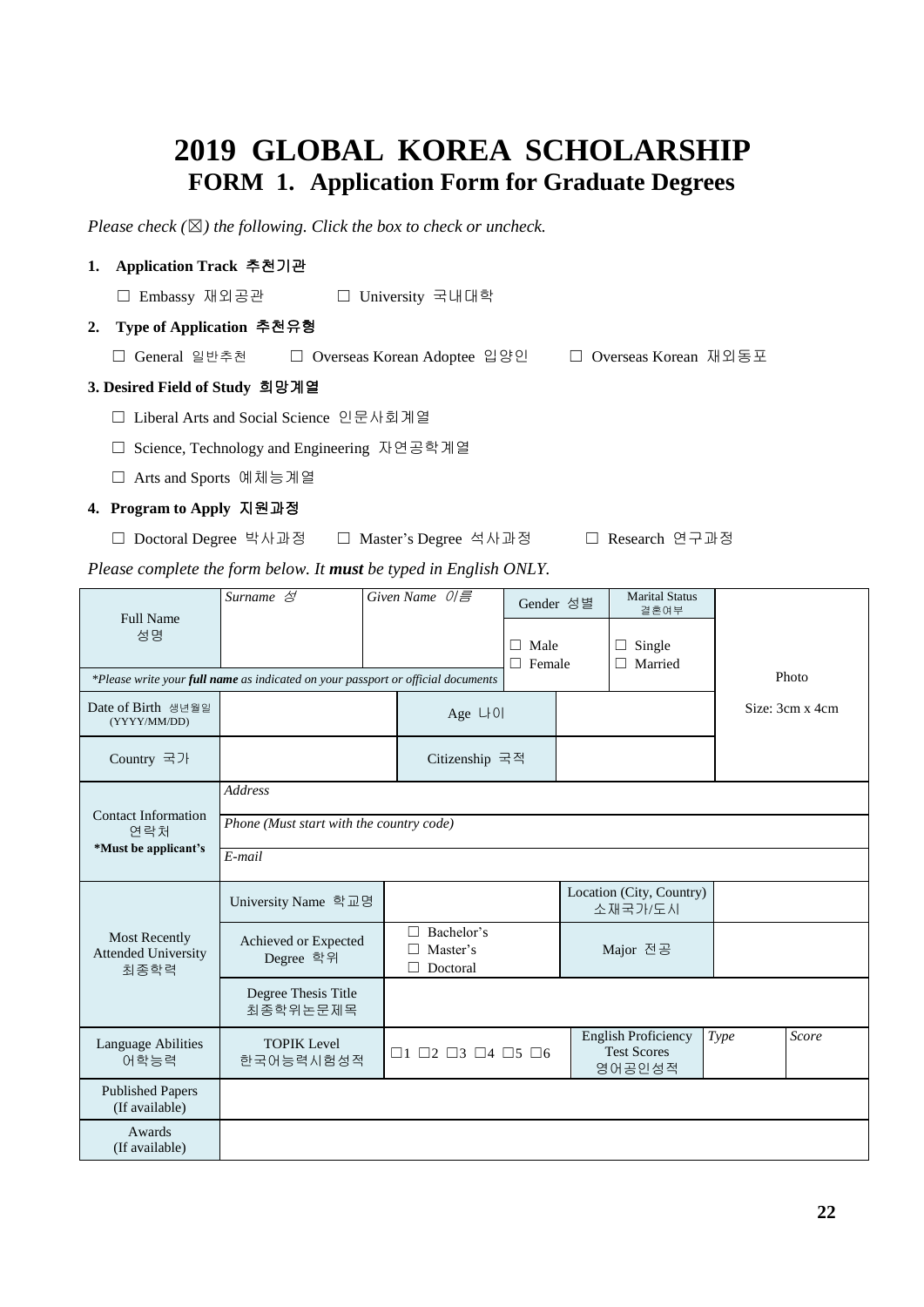| Choice of University &<br>Major<br>지원신청대학                                                                                                             |                                           | University 대학 |                |            |              | Division 계열    |                |                            | Department 학과  |          |              |                | Major 세부전공        |              |                          |                  |                                   |      |           |
|-------------------------------------------------------------------------------------------------------------------------------------------------------|-------------------------------------------|---------------|----------------|------------|--------------|----------------|----------------|----------------------------|----------------|----------|--------------|----------------|-------------------|--------------|--------------------------|------------------|-----------------------------------|------|-----------|
| * Attention! Embassy Track applicants must choose THREE universities and majors.<br>University Track applicants must choose ONE university and major. |                                           |               |                |            |              |                |                |                            |                |          |              |                |                   |              |                          |                  |                                   |      |           |
|                                                                                                                                                       | Choice #1                                 |               |                |            |              |                |                |                            |                |          |              |                |                   |              |                          |                  |                                   |      |           |
|                                                                                                                                                       | Choice #2                                 |               |                |            |              |                |                |                            |                |          |              |                |                   |              |                          |                  |                                   |      |           |
|                                                                                                                                                       | Choice #3                                 |               |                |            |              |                |                |                            |                |          |              |                |                   |              |                          |                  |                                   |      |           |
|                                                                                                                                                       |                                           |               | Period 기간      |            |              |                |                | University/Institution 학교명 |                |          |              |                | Country 소재국       |              |                          | Major 전공분야       |                                   |      | Degree 학위 |
|                                                                                                                                                       | Previously                                |               |                |            |              |                |                |                            |                |          |              |                |                   |              |                          |                  |                                   |      |           |
| Achieved<br>Degree(s)                                                                                                                                 |                                           |               |                |            |              |                |                |                            |                |          |              |                |                   |              |                          |                  |                                   |      |           |
| 학력                                                                                                                                                    |                                           |               |                |            |              |                |                |                            |                |          |              |                |                   |              |                          |                  |                                   |      |           |
|                                                                                                                                                       |                                           |               |                |            |              |                |                |                            |                |          |              |                |                   |              |                          |                  |                                   |      |           |
| $GPA*$                                                                                                                                                | School<br>Year                            |               | $1st$ year     |            |              | $2nd$ year     |                |                            | $3rd$ year     |          |              | $4th$ year     |                   |              | $5th$ year<br>Cumulative |                  | Score<br><b>GPA</b><br>Percentile |      |           |
| (ONLY for<br>terms or<br>semesters                                                                                                                    | Term/<br>Semester                         | 1             | $\overline{c}$ | 3          | $\mathbf{1}$ | $\overline{2}$ | 3              | $\mathbf{1}$               | $\overline{2}$ | 3        | $\mathbf{1}$ | $\overline{2}$ | 3                 | $\mathbf{1}$ | $\overline{c}$           | 3                |                                   | 평균평점 | 환산점수      |
| completed)<br>성적                                                                                                                                      | Bachelor's                                | $\sqrt{2}$    |                | $\sqrt{2}$ | $\sqrt{2}$   | $\sqrt{2}$     | $\overline{1}$ | $\sqrt{2}$                 | $\overline{1}$ | $\prime$ |              | $\sqrt{2}$     | $\sqrt{2}$        | $\sqrt{2}$   | $\sqrt{2}$               | $\sqrt{2}$       |                                   |      | /100      |
| (이수<br>학기만)                                                                                                                                           | Master's                                  |               |                | $\sqrt{2}$ | $\sqrt{2}$   | $\overline{1}$ | $\overline{1}$ | $\overline{1}$             |                |          |              |                | $\sqrt{2}$        | $\sqrt{2}$   | $\sqrt{2}$               | $\sqrt{2}$       |                                   |      |           |
|                                                                                                                                                       | Doctoral                                  |               |                | $\sqrt{2}$ |              | $\sqrt{2}$     |                | $\overline{1}$             |                |          |              |                | $\sqrt{2}$        |              | $\sqrt{2}$               | $\prime$         |                                   |      | /100      |
|                                                                                                                                                       | Employment or                             |               |                | Period     |              |                |                | Institution/Company        |                |          |              | Position       |                   |              |                          | Responsibilities |                                   |      |           |
|                                                                                                                                                       | Professional Research<br>Experience       |               |                |            |              |                |                |                            |                |          |              |                |                   |              |                          |                  |                                   |      |           |
|                                                                                                                                                       | 직업 혹은 연구경력                                |               |                |            |              |                |                |                            |                |          |              |                |                   |              |                          |                  |                                   |      |           |
|                                                                                                                                                       | Previous Visits to                        |               |                |            | Period       |                |                | Purpose of Stay            |                |          |              | City or Region |                   |              |                          |                  | Affiliated Organization           |      |           |
|                                                                                                                                                       | Korea 과거 한국<br>거주 또는                      |               |                |            |              |                |                |                            |                |          |              |                |                   |              |                          |                  |                                   |      |           |
|                                                                                                                                                       | 체류 사실                                     |               |                |            |              |                |                |                            |                |          |              |                |                   |              |                          |                  |                                   |      |           |
|                                                                                                                                                       | Previously Received<br>Scholarship Awards |               |                |            | Sponsor 지원기관 |                |                |                            |                |          |              | (USD/year)     | Grant Amount 지원금액 |              | Period 수혜기간              |                  |                                   |      |           |
|                                                                                                                                                       | from Korean<br>institutions               |               |                |            |              |                |                |                            |                |          |              | $\sqrt{2}$     |                   |              |                          |                  |                                   |      |           |
|                                                                                                                                                       | 장학금 수혜                                    |               |                |            |              |                |                |                            |                |          |              | $\sqrt{2}$     |                   |              |                          |                  |                                   |      |           |
|                                                                                                                                                       | 년(yyyy)<br>월 $(mm)$<br>일 $(dd)$           |               |                |            |              |                |                |                            |                |          |              |                |                   |              |                          |                  |                                   |      |           |
|                                                                                                                                                       | Applicant's<br>Name:<br>(signature)       |               |                |            |              |                |                |                            |                |          |              |                |                   |              |                          |                  |                                   |      |           |

\* Refer to Appendix A for the grade conversion table.

\* Doctoral degree applicants must put grades information both for Bachelor's degree and Master's degree.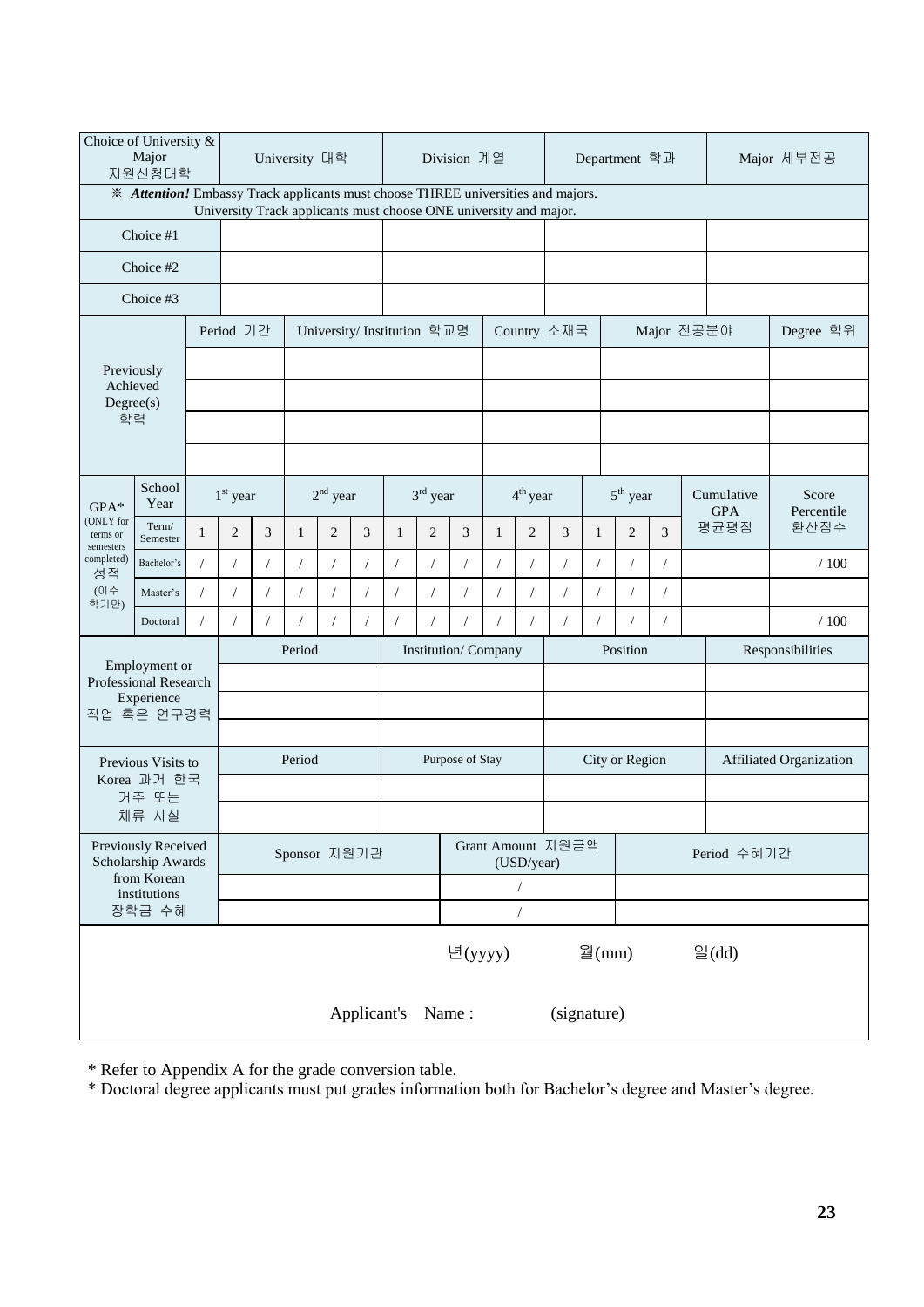## **FORM 2. PERSONAL STATEMENT**

<span id="page-25-0"></span>*Please type in Korean or in English. The letter must be single spaced within ONE page, with the font Times New Roman, size 11. (\*11 points)*

o Motivations with which you apply for this program

o Your education and work experience in relation to GKS.

o Reason for studying in Korea

o Any other aspects of your background and interests which may help us evaluate your aptitude and passion for graduate study or research.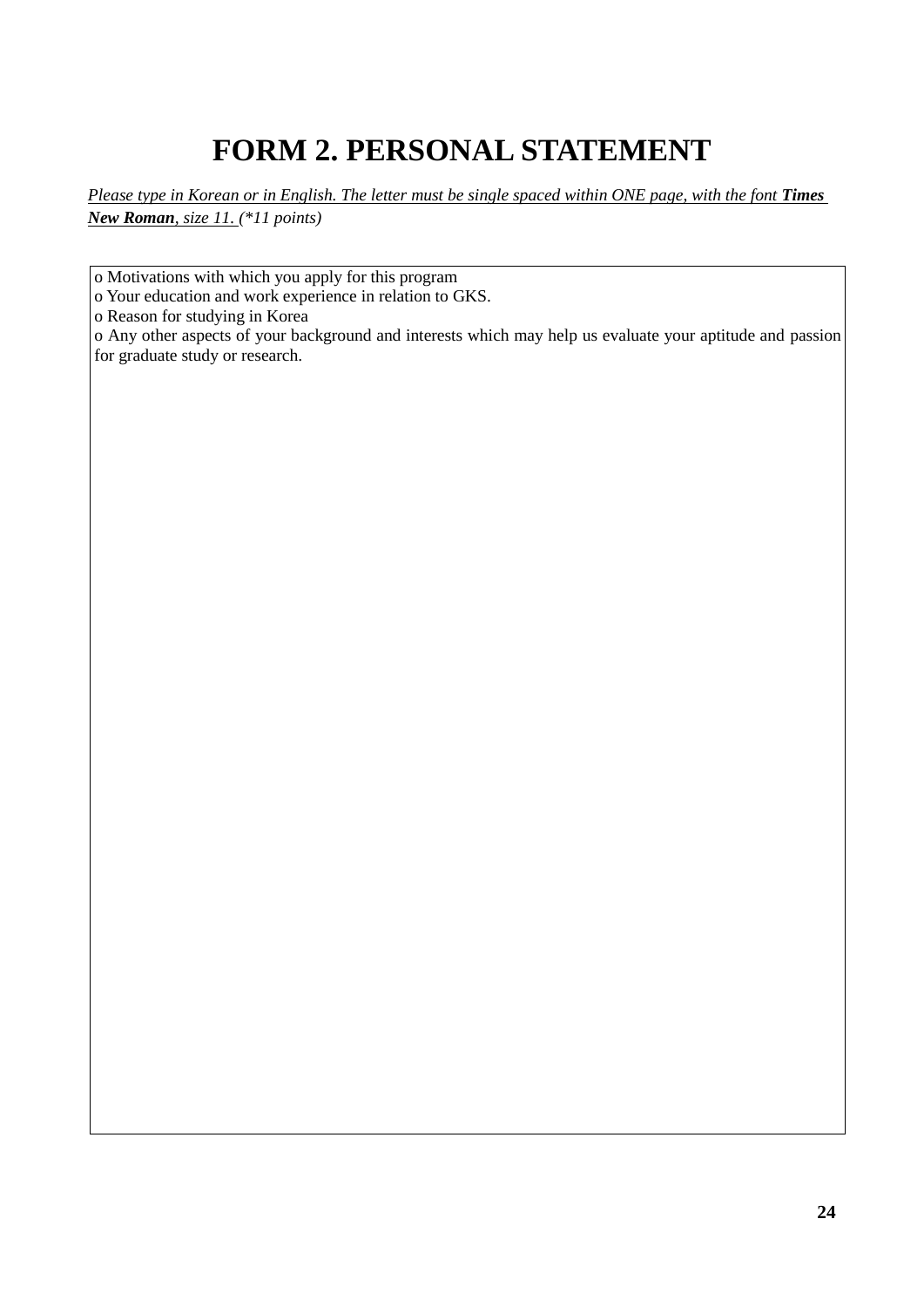## **FORM 3. STATEMENT OF PURPOSE**

<span id="page-26-0"></span>*This form is required for applicants in the Master's or Doctoral program ONLY. Please type in Korean or in English. The statement of purpose must be single spaced with no more than TWO pages, with the font Times New Roman, size 11. (\*11 points)*

| Goal of study $\&$<br>Study Plan | o Goal of study, title or subject of research, and detailed study plan |
|----------------------------------|------------------------------------------------------------------------|
|                                  |                                                                        |
|                                  |                                                                        |
|                                  |                                                                        |
|                                  |                                                                        |
|                                  |                                                                        |
|                                  |                                                                        |
|                                  |                                                                        |
|                                  |                                                                        |
|                                  |                                                                        |
| Future Plan<br>after Study       | o Future plan in Korea or another country after study in Korea         |
|                                  |                                                                        |
|                                  |                                                                        |
|                                  |                                                                        |
|                                  |                                                                        |
|                                  |                                                                        |
|                                  |                                                                        |
|                                  |                                                                        |
|                                  |                                                                        |
|                                  |                                                                        |
|                                  |                                                                        |

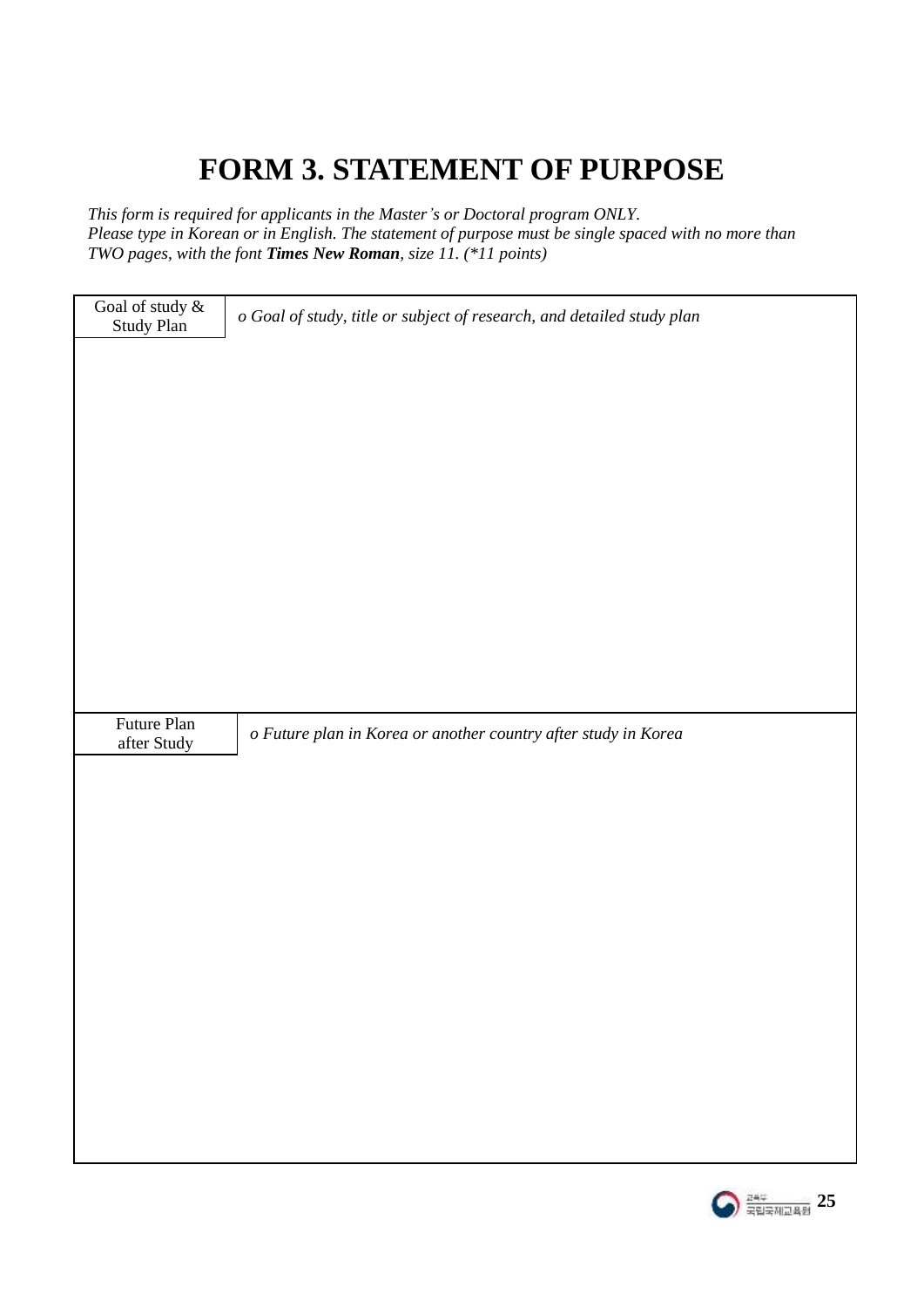## **FORM 4. RESEARCH PROPOSAL**

<span id="page-27-0"></span>*This form is required for the Research Program applicants ONLY.* 

*Please type in Korean or in English. Please write in as much detail as possible, not exceeding FIVE pages, single-spaced, with the font Times New Roman, in size 11. (\*11 points)*

| $\blacksquare$<br>Expected Results of the Research |
|----------------------------------------------------|

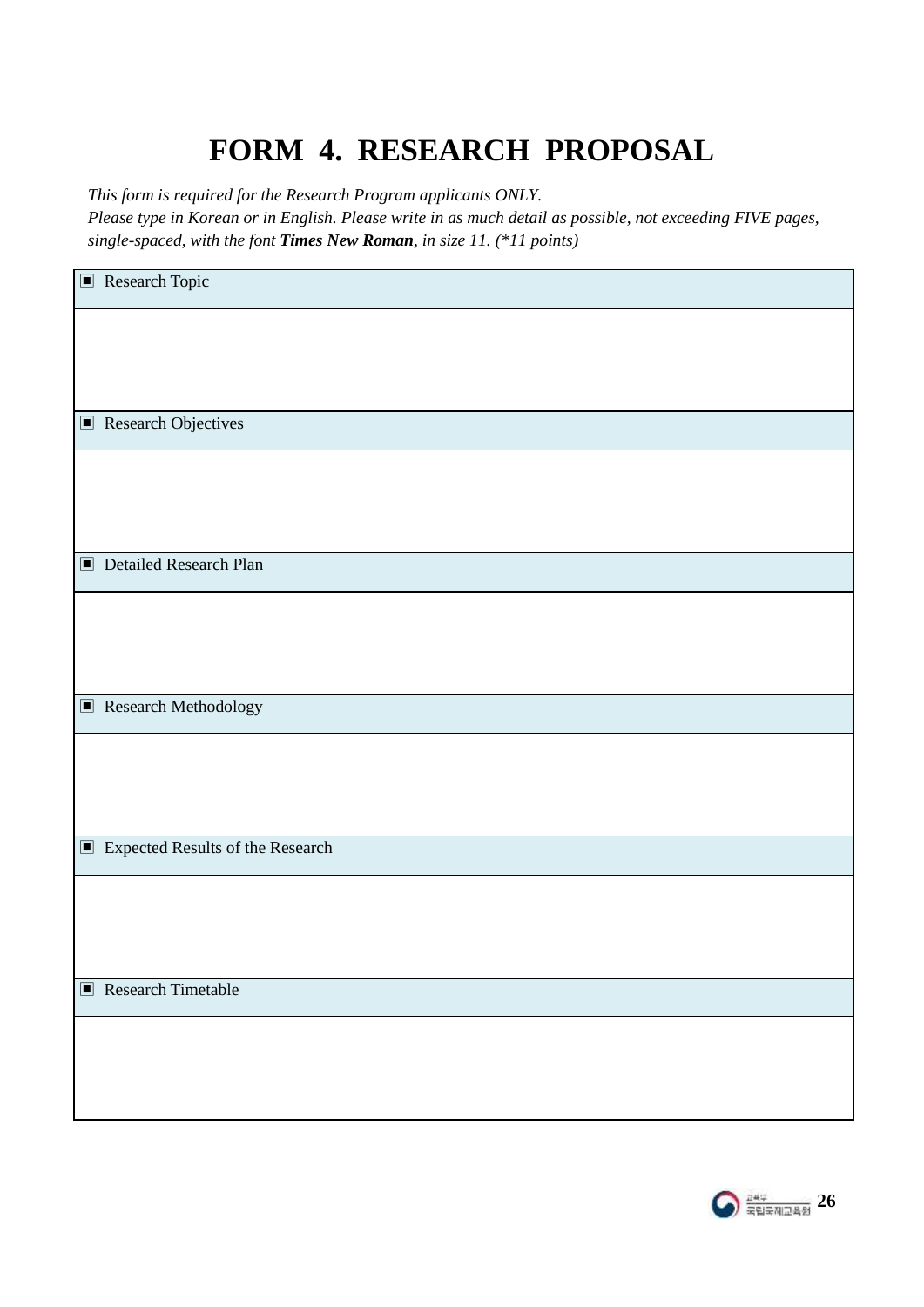## **FORM 5. RECOMMENDATION LETTER**

<span id="page-28-0"></span>**To the applicant**: Please fill in your name and the other required information below. In turn, deliver or email this form to the person who will write this letter. **NOTE:** Request your recommender to seal his or her letter of recommendation in an official envelope and sign across the back flap upon completion. Recommendation letters that are not sealed and signed will not be accepted. **Confidential**

| Name of Applicant: (Surname) | (Given Name)                                                            |
|------------------------------|-------------------------------------------------------------------------|
| Nationality:                 | Desired Degree Program: $\Box$ Master's $\Box$ Doctoral $\Box$ Research |
| Intended Major:              |                                                                         |

#### **To be completed by the recommender:**

l,

*Your frank and candid evaluation of the applicant will be highly appreciated in the selection of Global Korea Scholarship awardees and the admissions to a Korean university. We greatly appreciate your time and effort.*

#### **\*You may use your own recommendation letter template and attach your letter to this form. However, we hope to glean the following information of the applicant from your recommendation letter:**

- How long have you known the applicant and in what relationship?

- What are applicant's capabilities, strengths, and weaknesses (in regards to academic achievement, passion and interest for intended major, future academic potential, integrity, responsibility, independence, creativity, adaptability, communication skills, and others)?

- Please comment on the applicant's performance record, potential, or personal qualities which you believe would be helpful in considering the applicant's application for the proposed degree/research program.

| Recommender's Name                           |  |
|----------------------------------------------|--|
| Recommender's Signature                      |  |
| Position or Title: University (Institution): |  |
|                                              |  |
| (zip-code:                                   |  |
|                                              |  |
|                                              |  |

*\*After completing the recommendation letter, please printout or make 3 photocopies of the letter you wrote and sign all copies (1 original and 3 photocopied letters) respectively. Please enclose all 4 letters in an official envelope and sign across the back flap; the recommendation letters that are not signed will not be considered valid.* Please return this form and your recommendation letters sealed in an envelope to the applicant. Thank you!

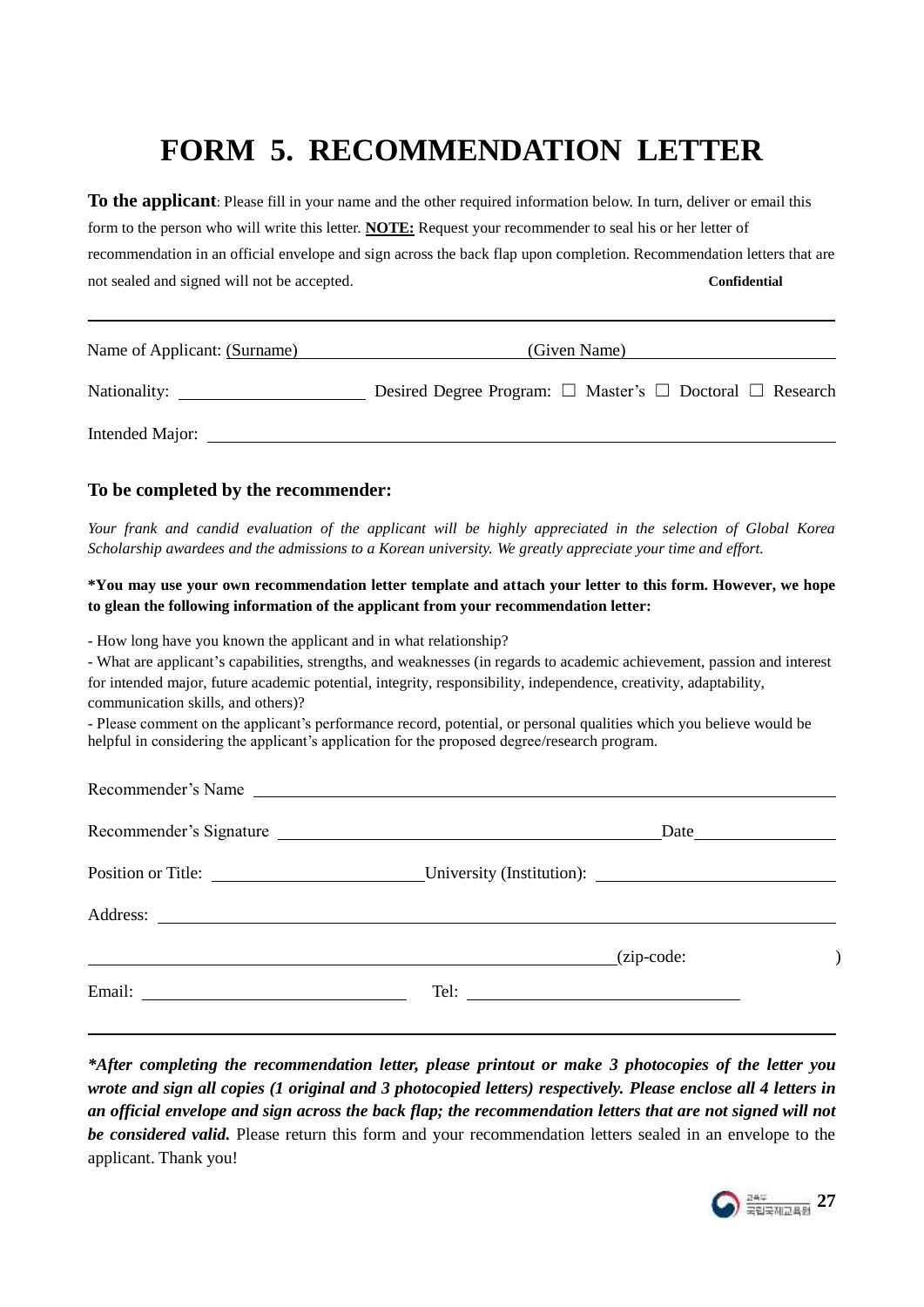## **FORM 6. LETTER OF INVITATION**

<span id="page-29-0"></span>*This form is required for the Research Program applicants ONLY and must be completed by the staff or faculty of the inviting university.* 

| <b>A. Applicant Information</b> |                                                                                                                                                                                                                                                                                                                                          |                              |  |  |  |  |  |
|---------------------------------|------------------------------------------------------------------------------------------------------------------------------------------------------------------------------------------------------------------------------------------------------------------------------------------------------------------------------------------|------------------------------|--|--|--|--|--|
| <b>Full Name</b>                |                                                                                                                                                                                                                                                                                                                                          |                              |  |  |  |  |  |
| Nationality                     |                                                                                                                                                                                                                                                                                                                                          | <b>Final Degree</b>          |  |  |  |  |  |
| Current<br>Affiliation          |                                                                                                                                                                                                                                                                                                                                          | Current<br>Position          |  |  |  |  |  |
|                                 |                                                                                                                                                                                                                                                                                                                                          | <b>B. Invitation Details</b> |  |  |  |  |  |
| Period of<br>Invitation         |                                                                                                                                                                                                                                                                                                                                          | Department                   |  |  |  |  |  |
| Professor                       |                                                                                                                                                                                                                                                                                                                                          | (signature)                  |  |  |  |  |  |
| Research Plan                   | * Please briefly describe the applicant's research topic and plan.                                                                                                                                                                                                                                                                       |                              |  |  |  |  |  |
| University's<br>Support         | 1. Please check all that applies:<br>Participation in our university's research project;<br>Support for coursework, as in auditing a course;<br>Ш<br>Personal research office<br>$\Box$<br>Access to the university's library<br>⊔<br>Financial support for attending academic conferences<br>$\Box$<br>On-campus accommodation<br>Other |                              |  |  |  |  |  |
| Plan                            | 2. University Support Details                                                                                                                                                                                                                                                                                                            |                              |  |  |  |  |  |

I hereby confirm that our university (institution) will invite the above person as a research program scholar under the Korean Government Scholarship Program.

Date:

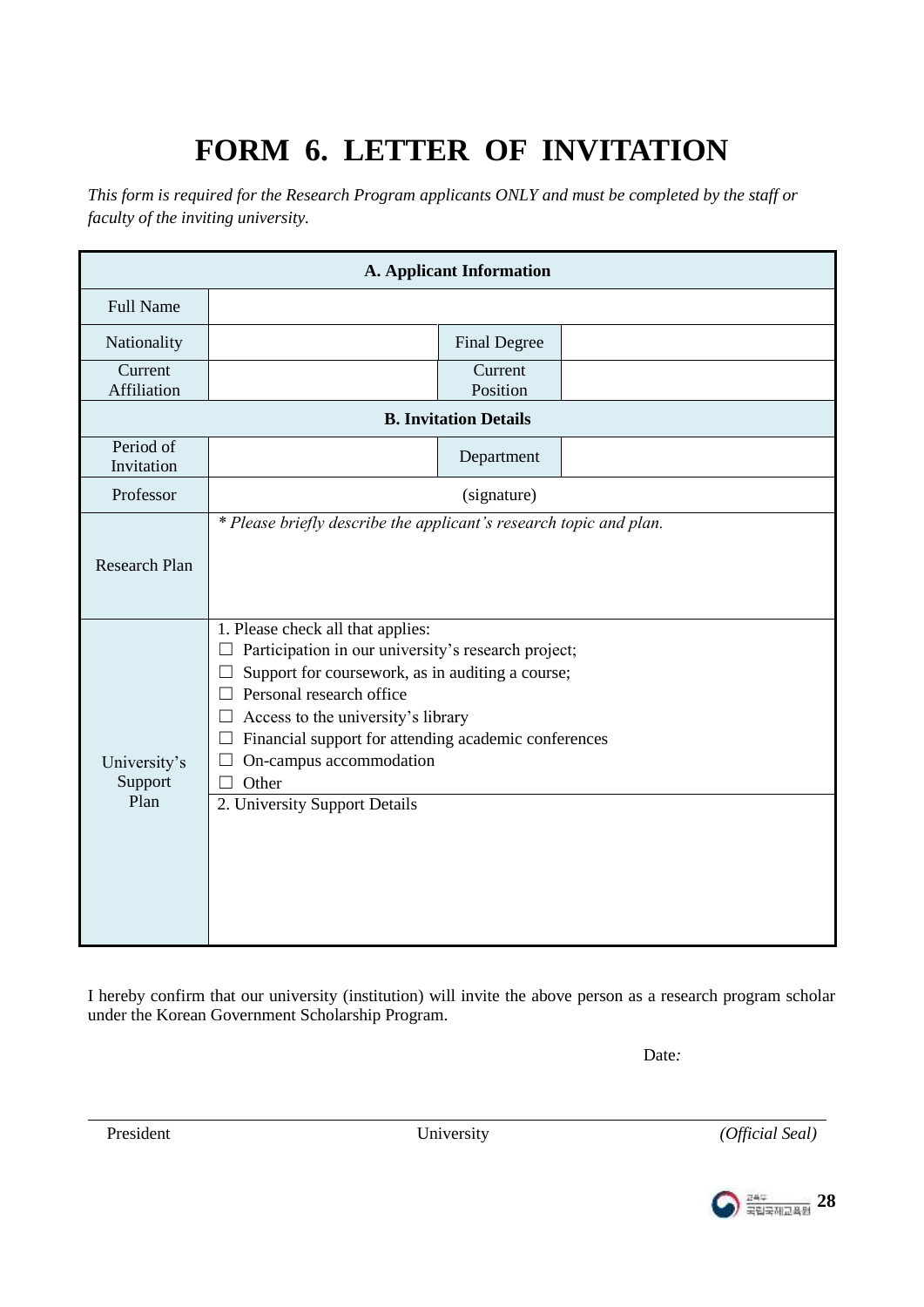## <span id="page-30-0"></span>**FORM 7. GKS APPLICANT AGREEMENT**

## **As an applicant for 2019 Global Korea Scholarship for Graduate Degree, I agree to abide by the following;**

※ *Please read each article, check each box and sign below.*

- (1) The information I have provided in this application forms are true and accurate and all documents I submitted to the National Institute for International Education (hereafter NIIED) are genuine.  $\Box$
- (2) I understand that all the documents submitted to NIIED for GKS will not be returned regardless of the final outcome of the selection process.  $\Box$
- (3) I will abide by all the Korean laws and ordinances.  $\Box$
- (4) I will respect and uphold the values of the Korean culture and society.  $\Box$
- (5) I will fulfill my responsibilities as a GKS scholar to the best of my abilities.  $\Box$
- (6) I will not participate in any form of political activities (such as organizing or joining a political party, attending political meetings, publishing articles and declarations, and organizing or participating in political demonstrations).  $\Box$
- (7) I will maintain financial integrity at a personal level.  $\Box$
- (8) I accept NIIED's decision concerning graduate degree, research program and the Korean language program.  $\Box$
- (9) I understand that once I am selected as a GKS scholar. I am not permitted to change the university, either for the Korean language program or for the degree and research program.  $\Box$
- (10)I will abide by the academic regulations and requirements of NIIED, Korean language institution, and university.  $\Box$

Date(yyyy/mm/ dd) Applicant's Name (Signature)

*(continued in the next page)*

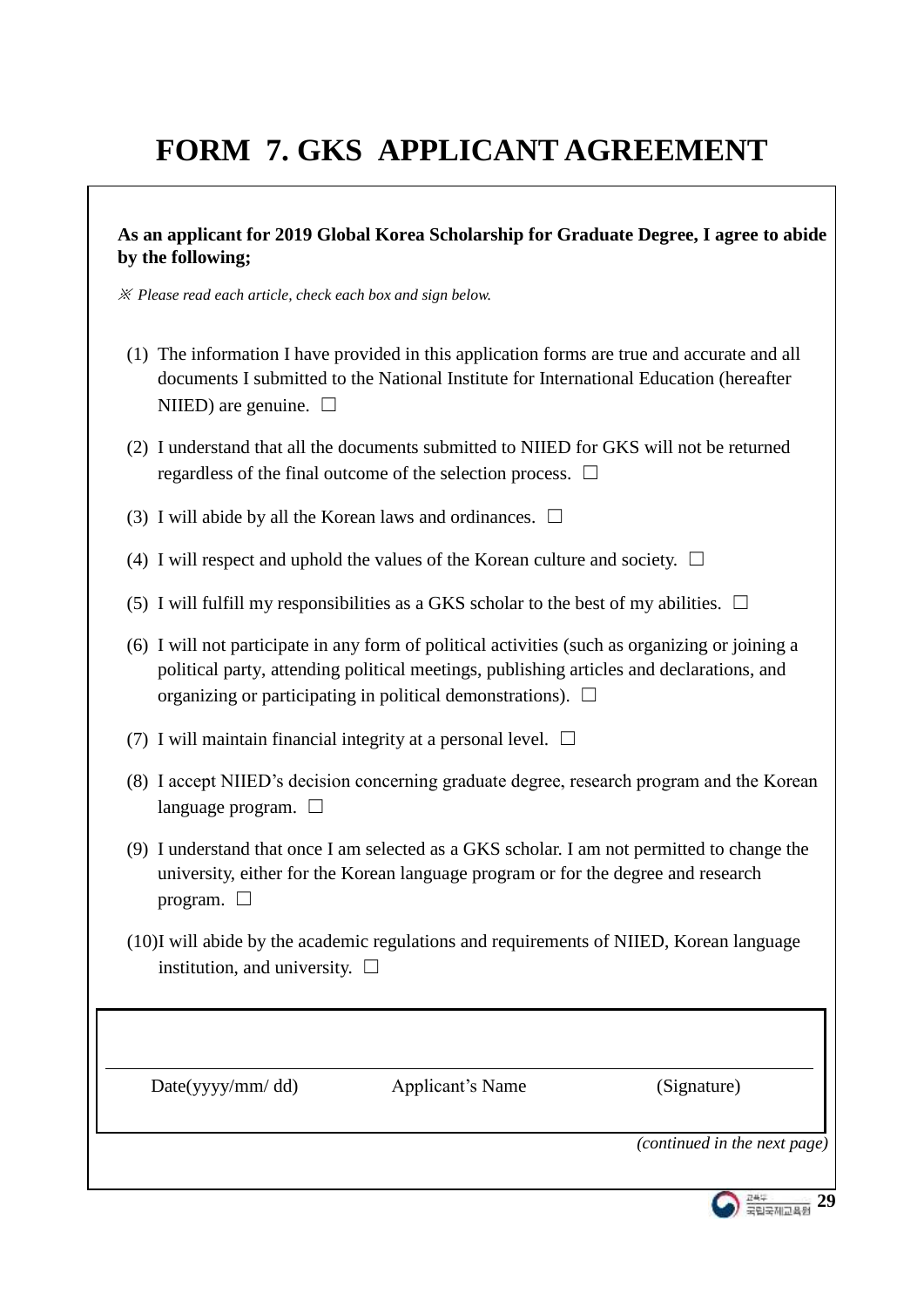- (11)I understand that if I have any dependents that will accompany me to Korea, I am responsible for all matters concerning those dependents such as visa issuance and that NIIED will not provide any extra expenses or support in regards to my dependents.  $\Box$
- (12)I give permission to NIIED, the Ministry of Education of Korea, the Ministry of Foreign Affairs of Korea, the Ministry of Justice of Korea, and affiliated institutions to use the contact information provided in my application for the purpose of visa issuance, communication, conducting surveys, and sharing information as needed. I give authorization for photos and video of me to be taken during GKS orientation and used in any promotional or educational materials.  $\Box$
- (13)I hereby authorize NIIED to verify the information disclosed in this application form and the documents required by GKS as well as to collect any other information deemed necessary by GKS to determine my suitability as an applicant from any institution, organization or individual issuing said information and/or documentation. This includes but is not limited to contacting recommendation referees or previous employers.  $\Box$
- (14)I hereby understand that all information provided to NIIED will be stored in secured servers where access will be limited to GKS team and its affiliates. I understand that all reasonable efforts will be made to protect confidential and sensitive information. By signing below and submitting my application, I agree to these terms.  $\Box$
- (15)I understand that failure to uphold any of the above statements may be grounds for termination of my scholarship offer.  $\Box$

**I confirm that I read all of the above conditions. I also understand that the violation of any one of the above might result in suspension or cancellation of the scholarship.**

Date(yyyy/mm/ dd) Applicant's Name (Signature)

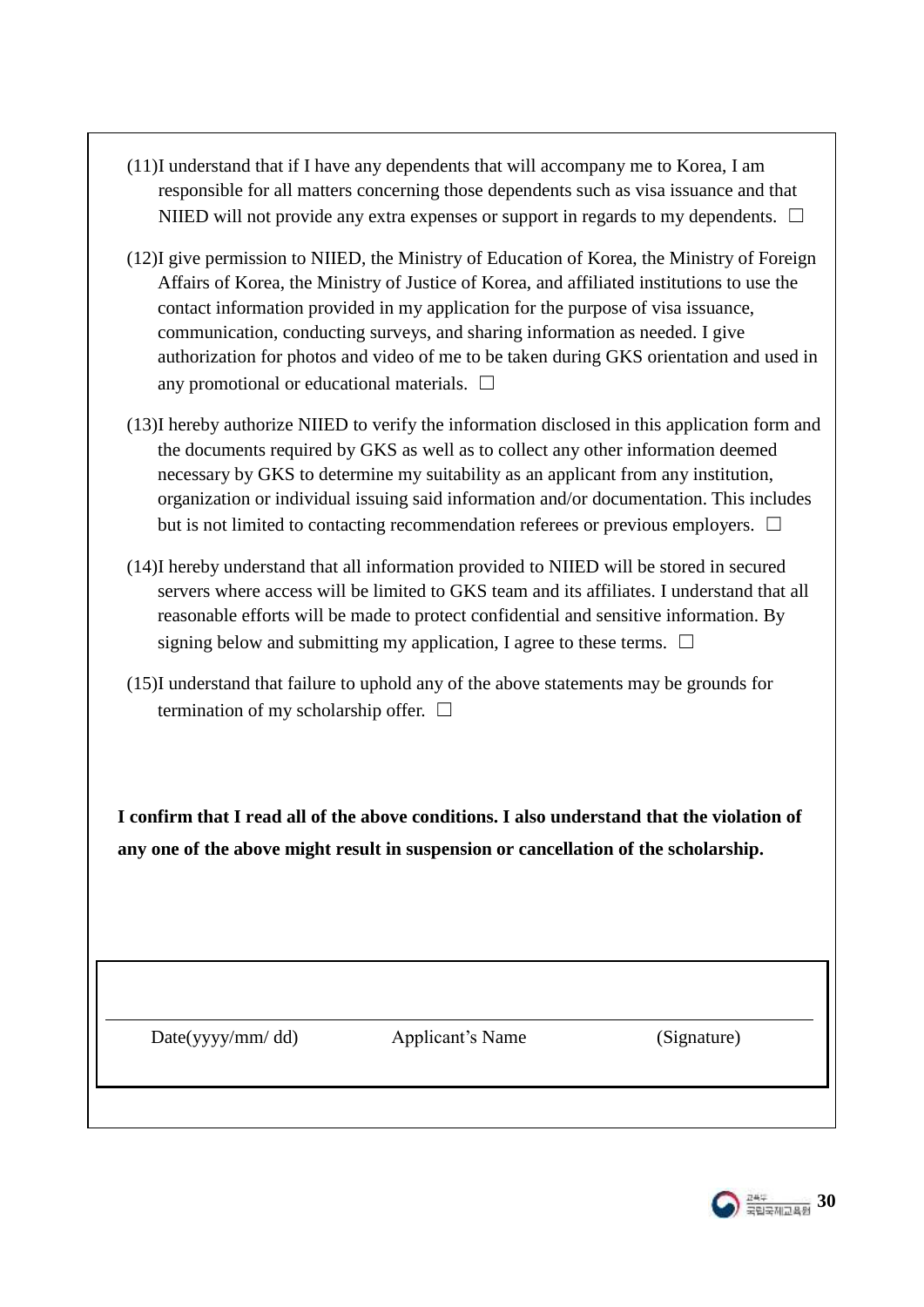## <span id="page-32-0"></span>**FORM 8. PERSONAL MEDICAL ASSESSMENT**

*Attention!* This form is just a personal medical assessment and applicants do not need to get comprehensive medical examination for now. However, once applicants are successful in the  $2<sup>nd</sup>$  round of selection, in accordance with the requirements of the Korea Immigration Service and Global Korea Scholarship, applicants must get a comprehensive medical examinations from a licensed physician or a doctor (including TBPE drug test\*\* etc) If the results show that the applicant is unfit to study and live overseas, he/she will be considered disqualified for this scholarship program.

| Gender                      | Male $\Box$ Female                                                                                                                                                                                          | <b>HEIGHT</b> |            | cm | <b>WEIGHT</b> | kg                     |
|-----------------------------|-------------------------------------------------------------------------------------------------------------------------------------------------------------------------------------------------------------|---------------|------------|----|---------------|------------------------|
|                             | <b>QUESTION</b>                                                                                                                                                                                             |               | <b>YES</b> | NO |               | IF YES, PLEASE EXPLAIN |
| tuberculosis and STDs)?     | Have you ever had an infectious disease that posed a<br>risk to public health (such as, but not limited to,                                                                                                 |               |            |    |               |                        |
| Do you have allergies?      |                                                                                                                                                                                                             |               |            |    |               |                        |
| Do you have hyper tension?  |                                                                                                                                                                                                             |               |            |    |               |                        |
| Do you have diabetes?       |                                                                                                                                                                                                             |               |            |    |               |                        |
|                             | Do you have any type of Hepatitis?                                                                                                                                                                          |               |            |    |               |                        |
|                             | Have you ever suffered from or been treated for<br>depression, anxiety, or any other mental or mood<br>disorder? (If you have received treatment, please<br>explain and attach an official medical report.) |               |            |    |               |                        |
|                             | Have you ever been addicted to alcohol?                                                                                                                                                                     |               |            |    |               |                        |
| illegally?                  | Have you ever abused any narcotic, stimulant,<br>hallucinogen or other substance, either legally or                                                                                                         |               |            |    |               |                        |
|                             | Have you been hospitalized in the last two (2) years?                                                                                                                                                       |               |            |    |               |                        |
| in the last five (5) years? | Have you had any serious injury, ailment or sickness                                                                                                                                                        |               |            |    |               |                        |
|                             | Do you have any visual or hearing impairment?                                                                                                                                                               |               |            |    |               |                        |
|                             | Do you have any physical disabilities?                                                                                                                                                                      |               |            |    |               |                        |
|                             | Do you have any cognitive/mental disabilities?                                                                                                                                                              |               |            |    |               |                        |
|                             | Are you taking any prescribed medication?                                                                                                                                                                   |               |            |    |               |                        |
| Are you on a special diet?  |                                                                                                                                                                                                             |               |            |    |               |                        |
| Are you pregnant?           |                                                                                                                                                                                                             |               |            |    |               |                        |

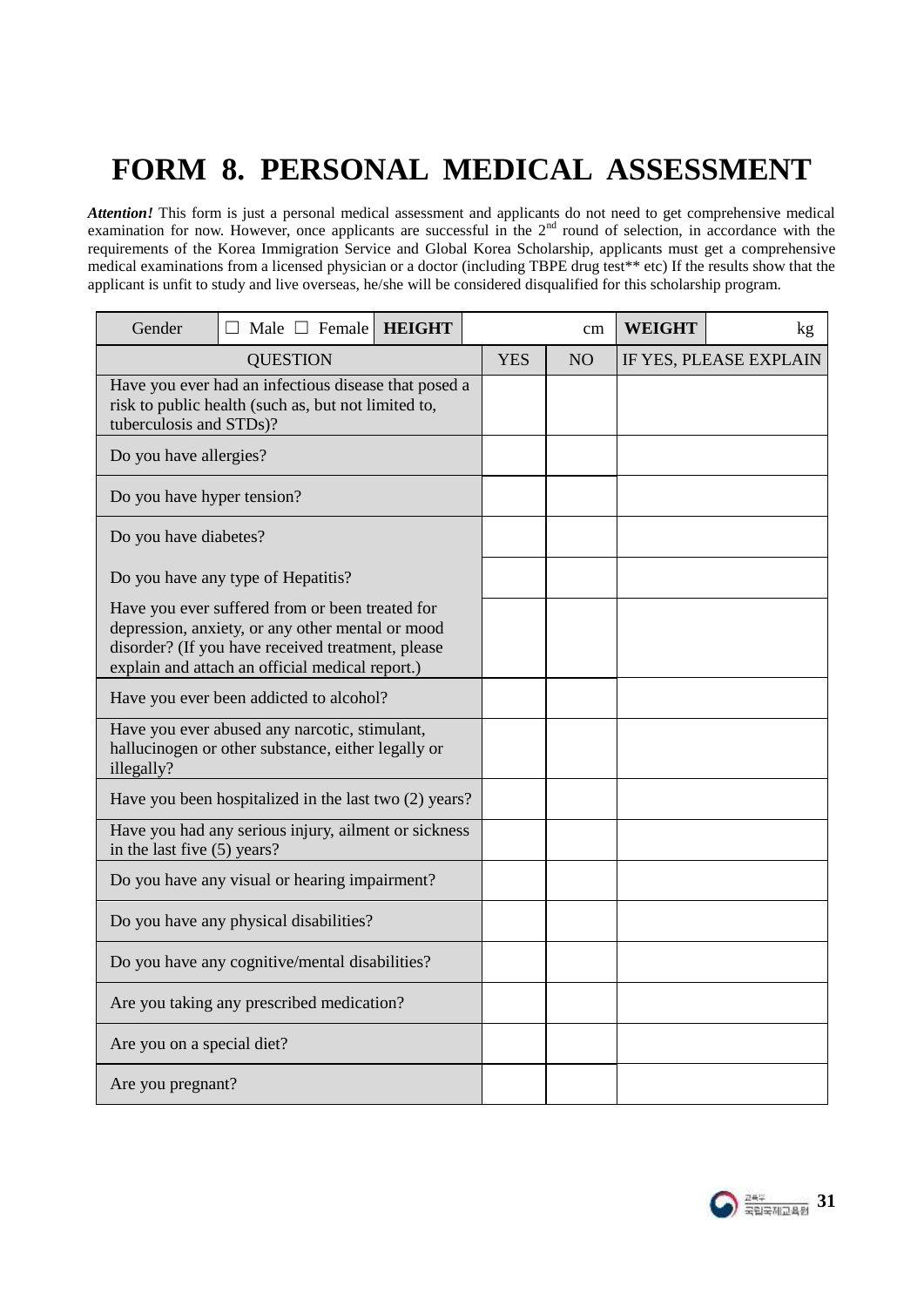## **Appendix A. GPA Conversion Table**

<span id="page-33-0"></span>

| 4.0 Scale        | 4.3 Scale        | 4.5 Scale        | 5.0 Scale        | <b>100 Points Scale</b> |
|------------------|------------------|------------------|------------------|-------------------------|
| $3.97 - 4.0$     | $4.26 - 4.3$     | $4.46 \sim 4.5$  | $4.95 \sim 5.00$ | 100                     |
| $3.92 - 3.96$    | $4.22 \div 4.25$ | $4.41 \sim 4.45$ | $4.90 \sim 4.94$ | 99                      |
| $3.88 \sim 3.91$ | $4.17 - 4.21$    | $4.36 \sim 4.40$ | $4.84 \sim 4.89$ | 98                      |
| $3.84 - 3.87$    | $4.12 - 4.16$    | $4.31 - 4.35$    | $4.79 - 4.83$    | 97                      |
| $3.80 - 3.83$    | $4.08 \sim 4.11$ | $4.26 \sim 4.30$ | $4.73 \sim 4.78$ | 96                      |
| $3.75 \sim 3.79$ | $4.03 \sim 4.07$ | $4.21 - 4.25$    | $4.68 \sim 4.72$ | 95                      |
| $3.71 - 3.74$    | $3.98 - 4.02$    | $4.16 - 4.20$    | $4.62 \sim 4.67$ | 94                      |
| $3.67 \sim 3.70$ | $3.93 \sim 3.97$ | $4.11 - 4.15$    | $4.57 \sim 4.61$ | 93                      |
| $3.62 \sim 3.66$ | $3.89 - 3.92$    | $4.06 \sim 4.10$ | $4.51 - 4.56$    | 92                      |
| $3.58 \sim 3.61$ | $3.84 \sim 3.88$ | $4.01 - 4.05$    | $4.45 \sim 4.50$ | 91                      |
| $3.49 - 3.57$    | $3.75 \sim 3.83$ | $3.91 - 4.00$    | $4.34 \sim 4.44$ | 90                      |
| $3.41 - 3.48$    | $3.65 \sim 3.74$ | $3.81 - 3.90$    | $4.23 \sim 4.33$ | 89                      |
| $3.32 \sim 3.40$ | $3.56 \sim 3.64$ | $3.71 - 3.80$    | $4.12 - 4.22$    | 88                      |
| $3.24 \sim 3.31$ | $3.46 \sim 3.55$ | $3.61 - 3.70$    | $4.01 - 4.11$    | 87                      |
| $3.15 - 3.23$    | $3.37 \sim 3.45$ | $3.51 - 3.60$    | $3.90 - 4.00$    | 86                      |
| $3.07 - 3.14$    | $3.27 - 3.36$    | $3.41 - 3.50$    | $3.79 - 3.89$    | 85                      |
| $2.98 \sim 3.06$ | $3.18 \sim 3.26$ | $3.31 - 3.40$    | $3.68 \sim 3.78$ | 84                      |
| $2.90 - 2.97$    | $3.09 - 3.17$    | $3.21 - 3.30$    | $3.57 - 3.67$    | 83                      |
| $2.81 - 2.89$    | $2.99 - 3.08$    | $3.11 - 3.20$    | $3.45 \sim 3.56$ | 82                      |
| $2.72 \sim 2.80$ | $2.90 - 2.98$    | $3.01 - 3.10$    | $3.34 \sim 3.44$ | 81                      |
| $2.64 \sim 2.71$ | $2.80 - 2.89$    | $2.91 - 3.00$    | $3.23 - 3.33$    | 80                      |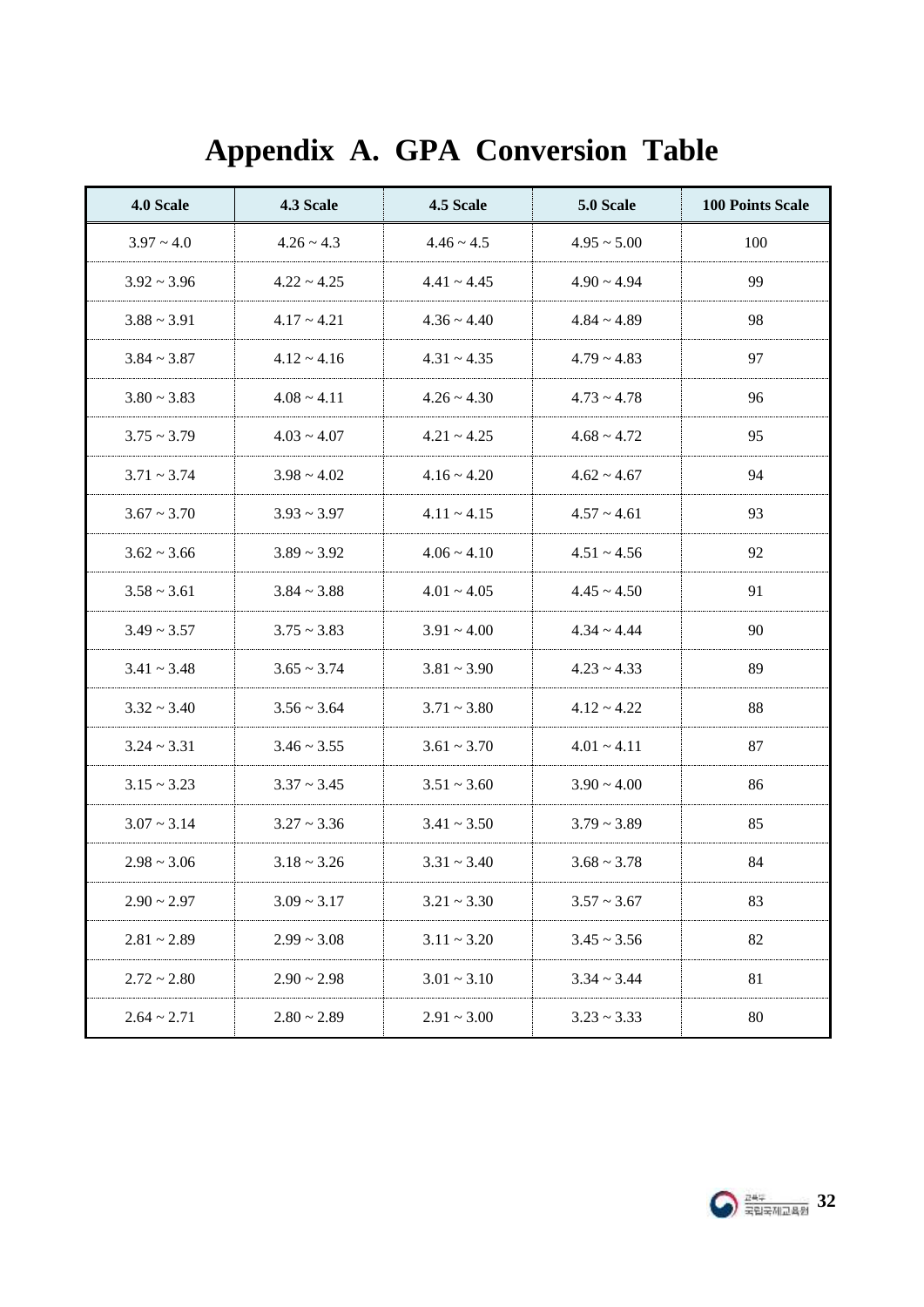## **Appendix B. Contact Information of Korean Embassies**

<span id="page-34-0"></span>

| No. | <b>County/Region</b>      | <b>Office</b>                                                | <b>Phone</b>               | Fax                     | <b>Email</b>                                |
|-----|---------------------------|--------------------------------------------------------------|----------------------------|-------------------------|---------------------------------------------|
| 1   | Afghanistan               | Embassy of the Republic of<br>Korea in Afghanistan           | 93-20-210-2481             | 93-20-210-2725          | kabul@mofa.go.kr                            |
| 2   | Albania                   | Embassy of the Republic of<br>Korea in Greece                | 30-210-698-4080            | 30-210-698-4082         | gremb@mofa.go.kr                            |
| 3   | Algeria                   | Embassy of the Republic of<br>Korea in Algeria               | 213-21-54-65-55            | 213-21-54-60-70         | koemal@mofa.go.kr                           |
| 4   | Angola                    | Embassy of the Republic of<br>Korea in Angola                | 244-222-006-067            | 244-222-006-066         | korembassy_angola@mofa.<br>go.kr            |
| 5   | Argentina                 | Embassy of the Republic of<br>Korea in Argentina             | 54-11-4802-8062            | 54-11-4803-6993         | argentina@mofa.go.kr                        |
| 6   | Armenia                   | Embassy of the Republic of<br>Korea in Russia                | 7-495-783-2727             | 7-495-783-2777;<br>2797 | embru@mofa.go.kr                            |
| 7   | Australia                 | Embassy of the Republic of<br>Korea in Australia             | 61-2-6270-4100             | 61-2-6273-4839          | australia@mofa.go.kr                        |
| 8   | Austria                   | Embassy of the Republic of<br>Korea in Austria               | 43-1-478-1991              | 43-1-478-1013           | mail@koreaemb.at                            |
| 9   | Azerbaijan                | Embassy of the Republic of<br>Korea in Azerbaijan            | 994-12-596-7901            | 994-12-596-7904         | azeremb@mofa.go.kr                          |
| 10  | Bahamas, The              | Embassy of the Republic of<br>Korea in Dominican Republic    | 1-809-482-6505             | 1-809-482-6504          | embcod@mofa.go.kr                           |
| 11  | Bahrain                   | Embassy of the Republic of<br>Korea in Bahrain               | 973-1753-1120              | 973-1753-1140,<br>0577  | koreanembassy.bahrain@g<br>mail.com         |
| 12  | Bangladesh                | Embassy of the Republic of<br>Korea in Bangladesh            | 880-2-881-<br>2088~90      | 880-2-882-3871          | embdhaka@mofa.go.kr                         |
| 13  | <b>Barbados</b>           | Embassy of the Republic of<br>Korea in Trinidad and Tobago   | 1-868-622-9081:<br>1069    | 1-868-628-8745          | trinidad@mofa.go.kr,<br>koremb.tt@gmail.com |
| 14  | <b>Belarus</b>            | Embassy of the Republic of<br>Korea in Belarus               | 375-17-306-<br>$0147 - 9$  | 375-17-306-0160         | belemb@mofa.go.kr                           |
| 15  | Belgium                   | Embassy of the Republic of<br>Korea in Belgium               | 32-2-675-5777              | 32-2-675-5221           | eukorea@mofa.go.kr                          |
| 16  | Benin                     | Embassy of the Republic of<br>Korea in Ghana                 | 233-30-277-6157            | 233-30-277-2313         | ghana@mofa.go.kr                            |
| 17  | Bolivia                   | Embassy of the Republic of<br>Korea in Bolivia               | $591 - 2 - 211 - 0361 - 3$ | 591-2-211-0365          | coreabolivia@mofa.go.kr                     |
| 18  | Bosnia and<br>Herzegovina | Embassy of the Republic of<br>Korea in Croatia               | 385-1-4821-282             | 385-1-482-1274          | croatia@mofa.go.kr                          |
| 19  | Botswana                  | Embassy of the Republic of<br>Korea in South Africa          | 27-12-460-2508             | 27-12-460-1158          | embsa@mofa.go.kr                            |
| 20  | <b>Brazil</b>             | Embassy of the Republic of<br>Korea in Brazil                | 55-61-3321-2500            | 55-61-3321-2508         | emb-br@mofa.go.kr                           |
| 21  | Brunei                    | Embassy of the Republic of<br>Korea in Brunei                | 673-233-0248               | 673-233-0254            | brunei@mofa.go.kr                           |
| 22  | Bulgaria                  | Embassy of the Republic of<br>Korea in Bulgaria              | 359-2-971-2181             | 359-2-971-3388          | korean-<br>embassy@mofa.go.kr               |
| 23  | Burkina Faso              | Embassy of the Republic of<br>Korea in Cote d'Ivoire         | 225-2248-<br>6701;6703     | 225-2248-6757           | ambcoabj@mofa.go.kr                         |
| 24  | Burundi                   | Embassy of the Republic of<br>Korea in Rwanda                | 250-252-577-577            | 250-252-572-127         | koremb-<br>rwanda@hotmail.com               |
| 25  | Cambodia                  | Embassy of the Republic of<br>Korea in Cambodia              | 855-23-211-900             | 855-23-219 200          | cambodia@mofa.go.kr                         |
| 26  | Canada                    | Embassy of the Republic of<br>Korea in Canada                | 1-613-244-5010             | 1-613-244-5034          | canada@mofa.go.kr                           |
| 27  | Canada-Quebec             | Consulate General of the<br>Republic of Korea in<br>Montreal | 1-514-845-2555             | 1-514-845-1119          | montreal@mofa.go.kr                         |
| 28  | Chile                     | Embassy of the Republic of<br>Korea in Chile                 | 56-2-2228-4214             | 56-2-2206-2355          | embajadadecoreaenchile@<br>gmail.com        |

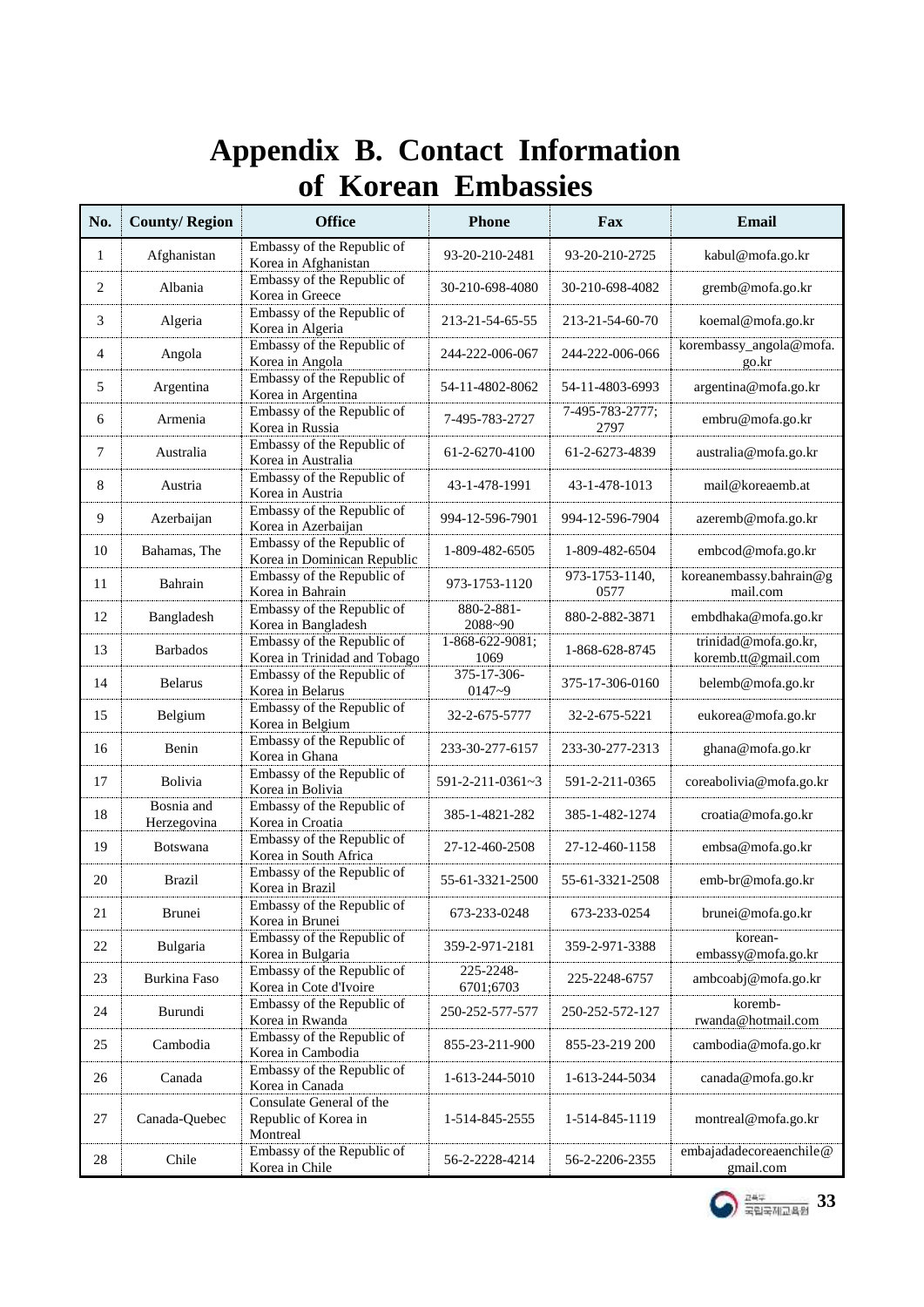| No. | <b>County/Region</b>     | <b>Office</b>                                             | <b>Phone</b>                     | Fax                   | Email                                           |
|-----|--------------------------|-----------------------------------------------------------|----------------------------------|-----------------------|-------------------------------------------------|
| 29  | China                    | Embassy of the Republic of<br>Korea in China              | 86-10-8531-0700                  | 86-10-8531-0726       | chinaconsul@mofa.go.kr                          |
| 30  | Colombia                 | Embassy of the Republic of<br>Korea in Colombia           | 571-616-7200                     | 571-610-0338          | embacorea@mofa.go.kr                            |
| 31  | Comoros                  | Embassy of the Republic of<br>Korea in Kenya              | 254-20-361-5000                  | 254-20-374-1337       | emb-ke@mofa.go.kr                               |
| 32  | Congo, Republic of       | Embassy of the Republic of<br>Korea in DR Congo           | $243 - 1 - 503 - 5001 - 4$       | 243-1-505-0005        | amb-congo@mofa.go.kr                            |
| 33  | Costa Rica               | Embassy of the Republic of<br>Korea in Costa Rica         | 506-2220-3160                    | 506-2220-3168         | koco@mofa.go.kr                                 |
| 34  | Cote d'Ivoire            | Embassy of the Republic of<br>Korea in Cote d'Ivoire      | 225-2248-6701;<br>6703           | 225-2248-6757         | ambcoabj@mofa.go.kr                             |
| 35  | Croatia                  | Embassy of the Republic of<br>Korea in Croatia            | 385-1-4821-282                   | 385-1-482-1274        | croatia@mofa.go.kr                              |
| 36  | Czech Republic           | Embassy of the Republic of<br>Korea in Czech Republic     | 420-234-090-411                  | 420-234-090-450       | czech@mofa.go.kr                                |
| 37  | Denmark                  | Embassy of the Republic of<br>Korea in Denmark            | 45-39-46-04-00                   | 45-39-46-04-22        | korembdk@mofa.go.kr                             |
| 38  | Djibouti                 | Embassy of the Republic of<br>Korea in Ethiopia           | 251-11-3-72-81-<br>$11 - 14$     | 251-11-3-72-81-<br>15 | ethiopia@mofa.go.kr                             |
| 39  | Dominican<br>Republic    | Embassy of the Republic of Korea<br>in Dominican Republic | 1-809-482-6505                   | 1-809-482-6504        | embcod@mofa.go.kr                               |
| 40  | DR Congo                 | Embassy of the Republic of<br>Korea in DR Congo           | $243 - 1 - 503 - 5001 - 4$       | 243-1-505-0005        | amb-congo@mofa.go.kr                            |
| 41  | Ecuador                  | Embassy of the Republic of<br>Korea in Ecuador            | $593 - 2 - 290 - 9227$ ~<br>9229 | 593-2250-1190         | ecuador@mofa.go.kr                              |
| 42  | Egypt                    | Embassy of the Republic of<br>Korea in Egypt              | 20-2-3761-1234~7                 | 20-2-3761-1238        | egypt@mofa.go.kr                                |
| 43  | El Salvador              | Embassy of the Republic of<br>Korea in El Salvador        | 503-2263-9145                    | 503-2263-0783         | embcorea@mofa.go.kr                             |
| 44  | <b>Equatorial Guinea</b> | Embassy of the Republic of<br>Korea in Equatorial Guinea  | 240-333-890-775                  |                       | malabo@mofa.go.kr                               |
| 45  | Eritrea                  | Embassy of the Republic of<br>Korea in Sudan              | 249-1-8358-<br>$0031 - 2$        | 249-1-8358-0025       | sudan@mofa.go.kr                                |
| 46  | Estonia                  | Embassy of the Republic of<br>Korea in Finland            | 358-9-251-5000                   | 358-9-2515-0055       | korembfi@mofa.go.kr                             |
| 47  | Ethiopia                 | Embassy of the Republic of<br>Korea in Ethiopia           | 251-11-3-72-81-<br>$11 - 14$     | 251-11-3-72-81-<br>15 | ethiopia@mofa.go.kr                             |
| 48  | Fiji                     | Embassy of the Republic of<br>Korea in Fiji               | 679-330-0977                     | 679-330-8059          | korembfj@mofa.go.kr                             |
| 49  | Finland                  | Embassy of the Republic of<br>Korea in Finland            | 358-9-251-5000                   | 358-9-2515-0055       | korembfi@mofa.go.kr                             |
| 50  | France                   | Embassy of the Republic of<br>Korea in France             | 33-01-4753-0101                  | 33-1-47-53-01-78      | con-fr@mofa.go.kr                               |
| 51  | Gabon                    | Embassy of the Republic of<br>Korea in Gabon              | 241-0173-4000                    | 241-0173-9905         | $g$ a b o n - a m b c o r e e $@$<br>mofa.go.kr |
| 52  | Gambia, The              | Embassy of the Republic of<br>Korea in Senegal            | 221-33-824-0672                  | 221-33-824-0695       | senegal@mofa.go.kr                              |
| 53  | Georgia                  | Embassy of the Republic of<br>Korea in Georgia            | 995-32-297-03-<br>18:20          | 995-32-242-74-40      | georgia@mofa.go.kr                              |
| 54  | Germany                  | Consulate General of the<br>Republic of Korea in Bonn     | 49-228-943-790                   | 49-228-372-7894       | admin-bn@mofa.go.kr                             |
| 55  | Ghana                    | Embassy of the Republic of<br>Korea in Ghana              | 233-30-277-6157                  | 233-30-277-2313       | ghana@mofa.go.kr                                |
| 56  | Greece                   | Embassy of the Republic of<br>Korea in Greece             | 30-210-698-4080                  | 30-210-698-4082       | gremb@mofa.go.kr                                |
| 57  | Guatemala                | Embassy of the Republic of<br>Korea in Guatemala          | 502-2382-4051                    | 502-2382-4057         | korembsy@mofa.go.kr,<br>embcor.gt@mofa.go.kr    |
| 58  | Guyana                   | Embassy of the Republic of<br>Korea in Venezuela          | 58-212-954-1270                  | 58-212-954-0619       | venezuela@mofa.go.kr                            |

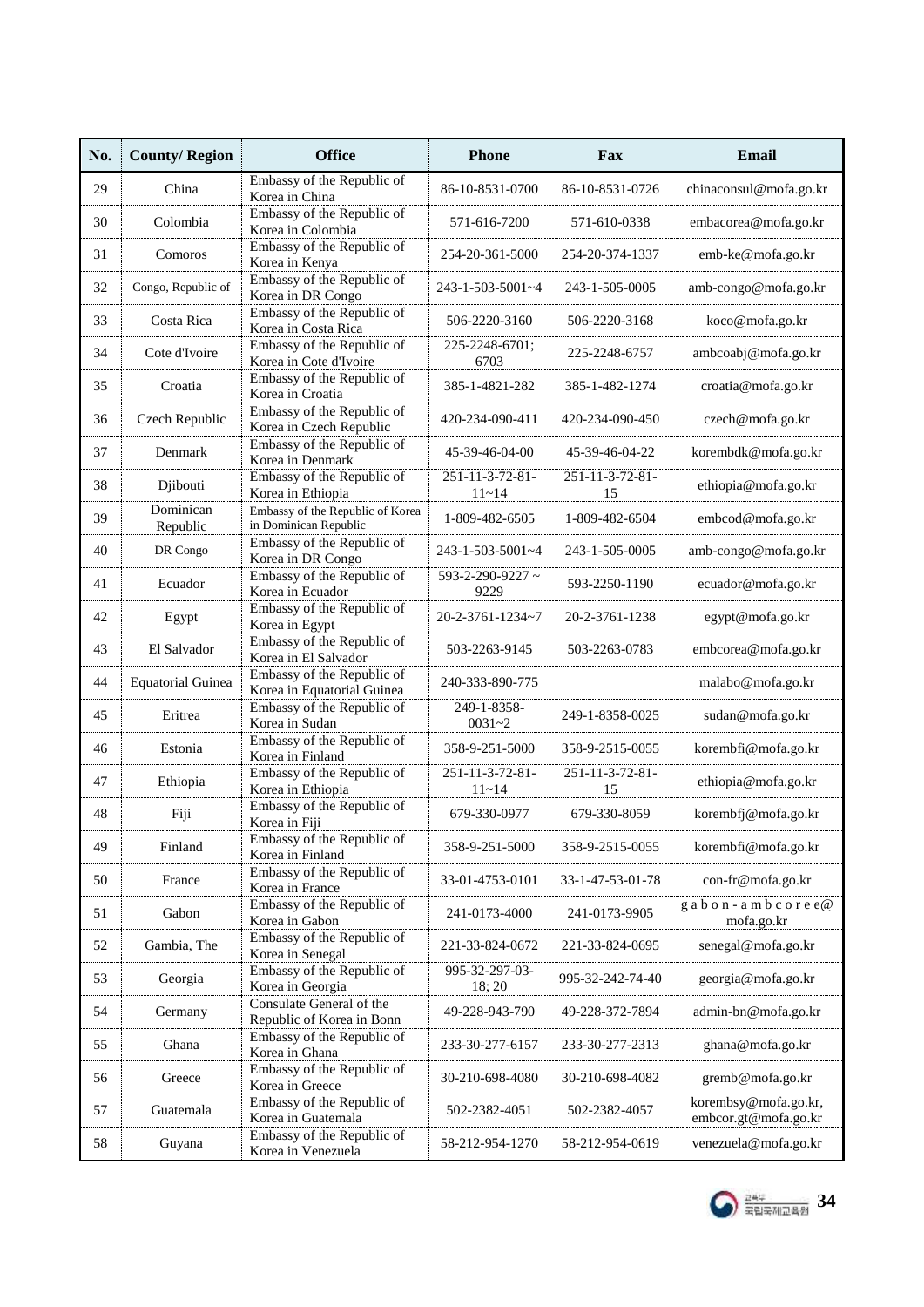| No. | <b>County/Region</b> | <b>Office</b>                                              | <b>Phone</b>               | Fax                      | Email                    |
|-----|----------------------|------------------------------------------------------------|----------------------------|--------------------------|--------------------------|
| 59  | Haiti                | Embassy of the Republic of<br>Korea in Dominican Republic  | 1-809-482-6505             | 1-809-482-6504           | embcod@mofa.go.kr        |
| 60  | Honduras             | Embassy of the Republic of<br>Korea in Honduras            | $504 - 2235 - 5561 - 3$    | 504-2235-5564            | coreaembajada@mofa.go.kr |
| 61  | Hong Kong            | Consulate General of the<br>Republic of Korea in Hong Kong | 852-2529-4141              | 852-2861-3699            | hkg-info@mofa.go.kr      |
| 62  | Hungary              | Embassy of the Republic of<br>Korea in Hungary             | 36-1-462-3080              | 36-1-351-1182            | hungary@mofa.go.kr       |
| 63  | India                | Embassy of the Republic of<br>Korea in India               | 91-11-4200-7000            | 91-11-2688-4840          | india@mofa.go.kr         |
| 64  | Indonesia            | Embassy of the Republic of<br>Korea in Indonesia           | 62-21-2967-2555            | 62-21-2967-2556,<br>2557 | koremb_in@mofa.go.kr     |
| 65  | Iran                 | Embassy of the Republic of<br>Korea in Iran                | 98-21-8805-<br>4900~4      | 98-21-8805-4899          | emb-ir@mofa.go.kr        |
| 66  | Iraq                 | Embassy of the Republic of<br>Korea in Iraq                | 964-77-0725-2006           |                          | kembiraq@mofa.go.kr      |
| 67  | Ireland              | Embassy of the Republic of<br>Korea in Ireland             | 353-1-660 8800             | 353-1-660-8716           | irekoremb@mofa.go.kr     |
| 68  | Israel               | Embassy of the Republic of<br>Korea in Israel              | 972-9-951-0318             | 972-9-956-9853           | israel@mofa.go.kr        |
| 69  | Italy                | Embassy of the Republic of<br>Korea in Italy               | 39-06-8024-61              | 39-06-8024-6259          | consul-it@mofa.go.kr     |
| 70  | Jamaica              | Embassy of the Republic of<br>Korea in Jamaica             | 1-876-924-2731             | 1-876-924-7325           | jamaica@mofa.go.kr       |
| 71  | Japan                | Embassy of the Republic of<br>Korea in Japan               | 81-3-6400-0643             | 81-3-3452-7426           | education_jp@mofa.go.kr  |
| 72  | Jordan               | Embassy of the Republic of<br>Korea in Jordan              | 962-6-593-0745~6           | 962-6-593-0280           | jordan@mofa.go.kr        |
| 73  | Kazakhstan           | Consulate General of the<br>Republic of Korea in Almaty    | 7-727-291-0490             | 7-727-291-0399           | almakorea@mofa.go.kr     |
| 74  | Kenya                | Embassy of the Republic of<br>Korea in Kenya               | 254-20-361-5000            | 254-20-374-1337          | emb-ke@mofa.go.kr        |
| 75  | Kuwait               | Embassy of the Republic of<br>Korea in Kuwait              | 965-2537-8621              | 965-2537-8629            | kuwait@mofa.go.kr        |
| 76  | Kyrgyz Republic      | Embassy of the Republic of<br>Korea in Kyrgyz Republic     | 996-312-579-771            | 996-312-579-774          | korea.kg@gmail.com       |
| 77  | Laos                 | Embassy of the Republic of<br>Korea in Laos                | $856 - 21 - 352 - 031 - 3$ | 856-21-352-035           | laos@mofa.go.kr          |
| 78  | Latvia               | Embassy of the Republic of<br>Korea in Latvia              | 371-6732-4274              | 371-6780-9190            | koremb.lv@mofa.go.kr     |
| 79  | Lebanon              | Embassy of the Republic of<br>Korea in Lebanon             | 961-5-953-167~9            | 961-5-953-170            | lbkor@mofa.go.kr         |
| 80  | Lesotho              | Embassy of the Republic of<br>Korea in South Africa        | 27-12-460-2508             | 27-12-460-1158           | embsa@mofa.go.kr         |
| 81  | Libya                | Embassy of the Republic of<br>Korea in Libya               | 218-21-483-<br>1322/1323/  | 218-21-483-1324          | libya@mofa.go.kr         |
| 82  | Madagascar           | Embassy of the Republic of<br>Korea in Madagascar          | 261-20-222-2933            | 261-20-224-9970          | ambcoreemg@mofa.go.kr    |
| 83  | Malawi               | Embassy of the Republic of<br>Korea in Zimbabwe            | 263-4-756-541~4            | 263-4-756-554            | admirok@zol.co.zw        |
| 84  | Malaysia             | Embassy of the Republic of<br>Korea in Malaysia            | 603-4251-2336              | 603-4252-1425            | korem-my@mofa.go.kr      |
| 85  | Mauritania           | Embassy of the Republic of<br>Korea in Morocco             | 212-537-75-1767            | 212-537-75-0189          | morocco@mofa.go.kr       |
| 86  | Mauritius            | Embassy of the Republic of<br>Korea in Kenya               | 254-20-361-5000            | 254-20-374-1337          | emb-ke@mofa.go.kr        |
| 87  | Mexico               | Embassy of the Republic of<br>Korea in Mexico              | 52-55-5202-9866            | 52-55-5540-7446          | embcoreamx@mofa.go.kr    |

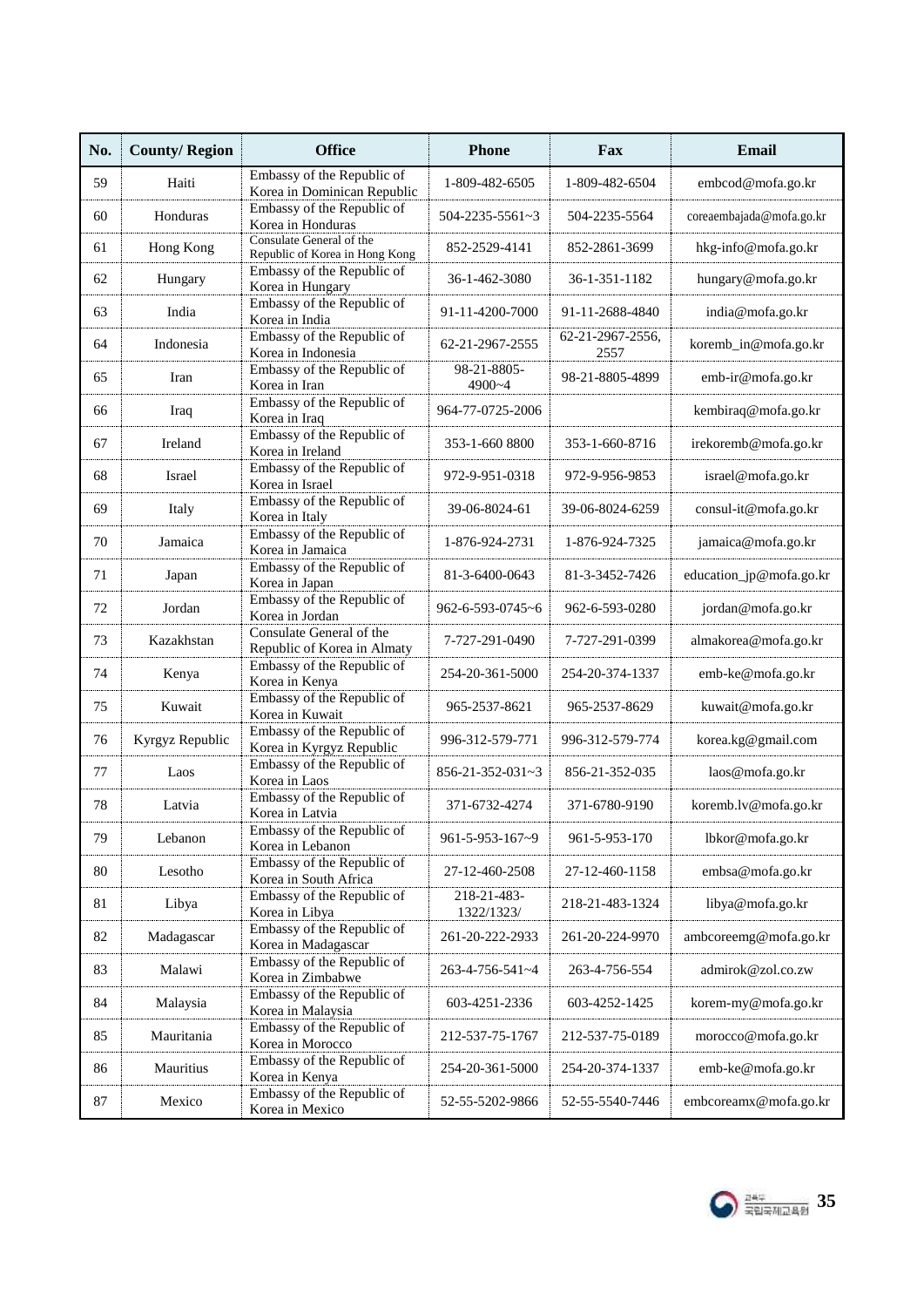| No. | <b>County/Region</b>                | <b>Office</b>                                              | <b>Phone</b>                    | Fax                     | <b>Email</b>                     |
|-----|-------------------------------------|------------------------------------------------------------|---------------------------------|-------------------------|----------------------------------|
| 88  | Mongolia                            | Embassy of the Republic of<br>Korea in Mongolia            | 976-11-32-1548                  | 976-11-31-1157          | kormg@mofa.go.kr                 |
| 89  | Montenegro                          | Embassy of the Republic of<br>Korea in Serbia              | 381-11-3674-225                 | 381-11-3674-229         | koreanembsb@hotmail.co.kr        |
| 90  | Morocco                             | Embassy of the Republic of<br>Korea in Morocco             | 212-537-75-1767                 | 212-537-75-0189         | morocco@mofa.go.kr               |
| 91  | Mozambique                          | Embassy of the Republic of<br>Korea in Mozambique          | 258-21-495-625                  | 258-21-495-638          | embassy_mz@mofa.go.kr            |
| 92  | Myanmar                             | Embassy of the Republic of<br>Korea in Myanmar             | 95-1-527-142                    | 95-1-513-286            | myanmar@mofa.go.kr               |
| 93  | Namibia                             | Embassy of the Republic of<br>Korea in Angola              | 244-222-006-067                 | 244-222-006-066         | korembassy_angola@mofa.<br>go.kr |
| 94  | Nepal                               | Embassy of the Republic of<br>Korea in Nepal               | 977-1-427-0172                  | 977-1-427-2041          | konepemb@mofa.go.kr              |
| 95  | Netherlands                         | Embassy of the Republic of<br>Korea in Netherlands         | 31-70-740-0200                  | 31-70-350-4712          | koreanembassynl@mofa.go<br>.kr   |
| 96  | New Zealand                         | Embassy of the Republic of<br>Korea in New Zealand         | 64-4-473-9073~4                 | 64-4-472-3865           | info-nz@mofa.go.kr               |
| 97  | Nicaragua                           | Embassy of the Republic of<br>Korea in Nicaragua           | 505-2267-6777                   | 505-2254-8131           | nicaragua@mofa.go.kr             |
| 98  | Nigeria                             | Embassy of the Republic of<br>Korea in Nigeria             | 234-9-461-2701                  | 234-9-461-2702          | emb-ng@mofa.go.kr                |
| 99  | Norway                              | Embassy of the Republic of<br>Korea in Norway              | 47-2254-7090                    | 47-2256-1411            | kornor@mofa.go.kr                |
| 100 | Oman                                | Embassy of the Republic of<br>Korea in Oman                | 968-2469-1490~2                 | 968-2469-1495           | emboman@mofa.go.kr               |
| 101 | Pakistan                            | Embassy of the Republic of<br>Korea in Pakistan            | 92-51-227-<br>$9380 - 1; 5 - 7$ | 92-51-227-9391          | pakistan@mofa.go.kr              |
| 102 | Palestine                           | Korean Mission in Palestine                                | 972-2-240-2846~7                | 972-2-240-2848          | palestine@mofa.go.kr             |
| 103 | Panama                              | Embassy of the Republic of<br>Korea in Panama              | 507-264-8203;<br>8360           | 507-264-8825            | panama@mofa.go.kr                |
| 104 | Paraguay                            | Embassy of the Republic of<br>Korea in Paraguay            | 595-21-605-606;<br>401; 419     | 595-21-601-376          | paraguay@mofa.go.kr              |
| 105 | Peru                                | Embassy of the Republic of<br>Korea in Peru                | 51-1-632-5000                   | 51-1-632-5010           | peru@mofa.go.kr                  |
| 106 | Philippines                         | Embassy of the Republic of<br>Korea in Philippines         | 63-2-856-9210                   | 63-2-856-9008           | philippines@mofa.go.kr           |
| 107 | Poland                              | Embassy of the Republic of<br>Korea in Poland              | 48-22-559-<br>2900~04           | 48-22-559-2905          | koremb_waw@mofa.go.kr            |
| 108 | Portugal                            | Embassy of the Republic of<br>Korea in Portugal            | 351-21-793-<br>$7200 - 3$       | 351-21-797-7176         | embpt@mofa.go.kr                 |
| 109 | Romania                             | Embassy of the Republic of<br>Korea in Romania             | 40-21-230-7198                  | 40-21-230-7629          | romania@mofa.go.kr               |
| 110 | Russia                              | Embassy of the Republic of<br>Korea in Russia              | 7-495-783-2727                  | 7-495-783-2777;<br>2797 | embru@mofa.go.kr                 |
| 111 | Rwanda                              | Embassy of the Republic of<br>Korea in Rwanda              | 250-252-577-577                 | 250-252-572-127         | koremb-rwanda@hotmail.<br>com    |
| 112 | Saint Vincent and<br>the Grenadines | Embassy of the Republic of<br>Korea in Trinidad and Tobago | 1-868-622-9081;<br>1069         | 1-868-628-8745          | trinidad@mofa.go.kr              |
| 113 | Saudi Arabia                        | Embassy of the Republic of<br>Korea in Saudi Arabia        | 966-11-488-2211                 | 966-11-488-1317         | emsau@mofa.go.kr                 |
| 114 | Senegal                             | Embassy of the Republic of<br>Korea in Senegal             | 221-33-824-0672                 | 221-33-824-0695         | senegal@mofa.go.kr               |
| 115 | Serbia                              | Embassy of the Republic of<br>Korea in Serbia              | 381-11-3674-225                 | 381-11-3674-229         | koreanembsb@hotmail.co.kr        |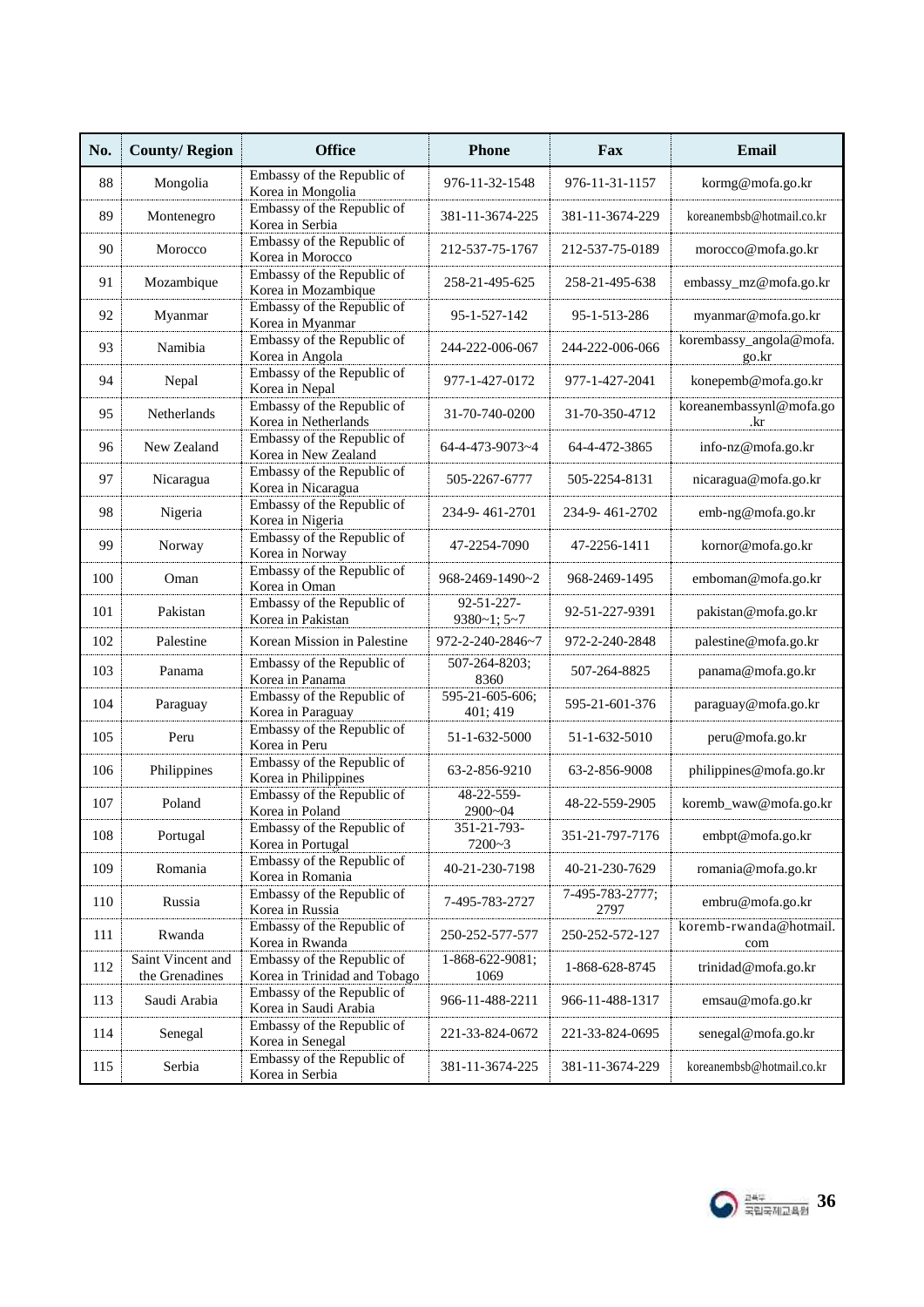| No. | <b>County/Region</b>   | <b>Office</b>                                              | <b>Phone</b>                    | Fax                                 | Email                                       |
|-----|------------------------|------------------------------------------------------------|---------------------------------|-------------------------------------|---------------------------------------------|
| 116 | Singapore              | Embassy of the Republic of<br>Korea in Singapore           | 65-6256-1188                    | 65-6254-3191                        | korembsg@mofa.go.kr                         |
| 117 | Slovakia               | Embassy of the Republic of<br>Korea in Slovakia            | 421-2-3307-0711                 | 421-2-3307-0730                     | admin2@rokembassy.sk                        |
| 118 | Slovenia               | Embassy of the Republic of<br>Korea in Austria             | 43-1-478-1991                   | 43-1-478-1013                       | mail@koreaemb.at                            |
| 119 | Somalia                | Embassy of the Republic of<br>Korea in Kenya               | 254-20-361-5000                 | 254-20-374-1337                     | emb-ke@mofa.go.kr                           |
| 120 | South Africa           | Embassy of the Republic of<br>Korea in South Africa        | 27-12-460-2508                  | 27-12-460-1158                      | embsa@mofa.go.kr                            |
| 121 | Spain                  | Embassy of the Republic of<br>Korea in Spain               | 34-91-353-2000                  | 91-353-2001                         | embspain.adm@mofa.go.kr                     |
| 122 | Sri Lanka              | Embassy of the Republic of<br>Korea in Sri Lanka           | 94-11-269-9036~8                | 94-11-269-6699                      | korembsl@mofa.go.kr                         |
| 123 | Sudan                  | Embassy of the Republic of<br>Korea in Sudan               | 249-1-8358-<br>$0031 - 2$       | 249-1-8358-0025                     | sudan@mofa.go.kr                            |
| 124 | Sweden                 | Embassy of the Republic of<br>Korea in Sweden              | 46-8-5458-9400                  | 46-8-660-2818                       | koremb.sweden@mofa.go.<br>kr                |
| 125 | Switzerland            | Embassy of the Republic of<br>Korea in Switzerland         | 41-31-356-2444                  | 41-31-356-2450                      | swiss@mofa.go.kr                            |
| 126 | Syria                  | Embassy of the Republic of<br>Korea in Lebanon             | 961-5-953-167~9                 | 961-5-953-170                       | lbkor@mofa.go.kr                            |
| 127 | Taiwan                 | Korean Mission in Taipei                                   | 886-2-2758-<br>$8320 - 5$       | 886-2-2757-7006                     | taipei@mofa.go.kr                           |
| 128 | Tajikistan             | Embassy of the Republic of<br>Korea in Tajikistan          | 992-44-600-2114;<br>9116        | 992-37-224-6142                     | tajik@mofa.go.kr                            |
| 129 | Tanzania               | Embassy of the Republic of<br>Korea in Tanzania            | 255-22-211-<br>$6086 - 8$       | 255-22-211-6099                     | embassy-tz@mofa.go.kr                       |
| 130 | Thailand               | Embassy of the Republic of<br>Korea in Thailand            | $662 - 247 - 7537 - 9$          | 662-247-7535                        | koembth@mofa.go.kr                          |
| 131 | Timor-Leste            | Embassy of the Republic of<br>Korea in Timor-Leste         | 670-332-1635                    | 670-332-1636                        | koreadili@mofa.go.kr                        |
| 132 | Togo                   | Embassy of the Republic of<br>Korea in Ghana               | 233-30-277-6157                 | 233-30-277-2313                     | ghana@mofa.go.kr                            |
| 133 | Trinidad and<br>Tobago | Embassy of the Republic of<br>Korea in Trinidad and Tobago | 1-868-622-9081;<br>1069         | 1-868-628-8745                      | trinidad@mofa.go.kr,<br>koremb.tt@gmail.com |
| 134 | Tunisia                | Embassy of the Republic of<br>Korea in Tunisia             | 216-71-799-905                  | 216-71-791-923                      | tunisie@mofa.go.kr                          |
| 135 | Turkey                 | Embassy of the Republic of<br>Korea in Turkey              | 90-312-468-4822                 | 90-312-468-2279                     | turkey@mofa.go.kr                           |
| 136 | Turkmenistan           | Embassy of the Republic of<br>Korea in Turkmenistan        | 993-12-94-72-<br>$86 - 8$       | 993-12-94-72-89                     | korembtm@mofa.go.kr                         |
|     |                        | Embassy of the Republic of<br>Korea in the USA             | 202-939-5600                    | 202-797-0595                        |                                             |
|     |                        | Chicago Korean Education<br>Center                         | 312-822-9485<br>(ext. 118, 132) | 312-822-0253                        | kec.chicago@gmail.com                       |
|     |                        | Houston Korean Education<br>Center                         | 713-961-4104                    | 713-961-4135                        | hkecsec@gmail.com                           |
| 137 | U.S.A                  | Korean Education Center in<br>L.A.                         | 213-386-3112~3                  | 213-386-3138                        | kecla3112@gmail.com                         |
|     |                        | Korean Education Center in<br>New York                     | 646-674-6051                    | 646-674-6055                        | edu@koreanconsulate.org                     |
|     |                        | Korean Education Center in<br>San Francisco                | 415-590-4058                    | 415-921-5946                        | sfkoreanedu2@gmail.com                      |
|     |                        | Korean Education Center in<br>Washington D.C.              | 202-939-5681                    | 202-265-2127                        | was_educn@moe.go.kr                         |
| 138 | Uganda                 | Embassy of the Republic of<br>Korea in Uganda              | 256-414-500-<br>$197 - 8$       | 256-414-500-199;<br>256-781-354-605 | emb.kampala@mofa.go.kr                      |
| 139 | Ukraine                | Embassy of the Republic of<br>Korea in Ukraine             | 380-44-246-3759;<br>61          | 380-44-246-3757                     | koremb@mofa.go.kr                           |

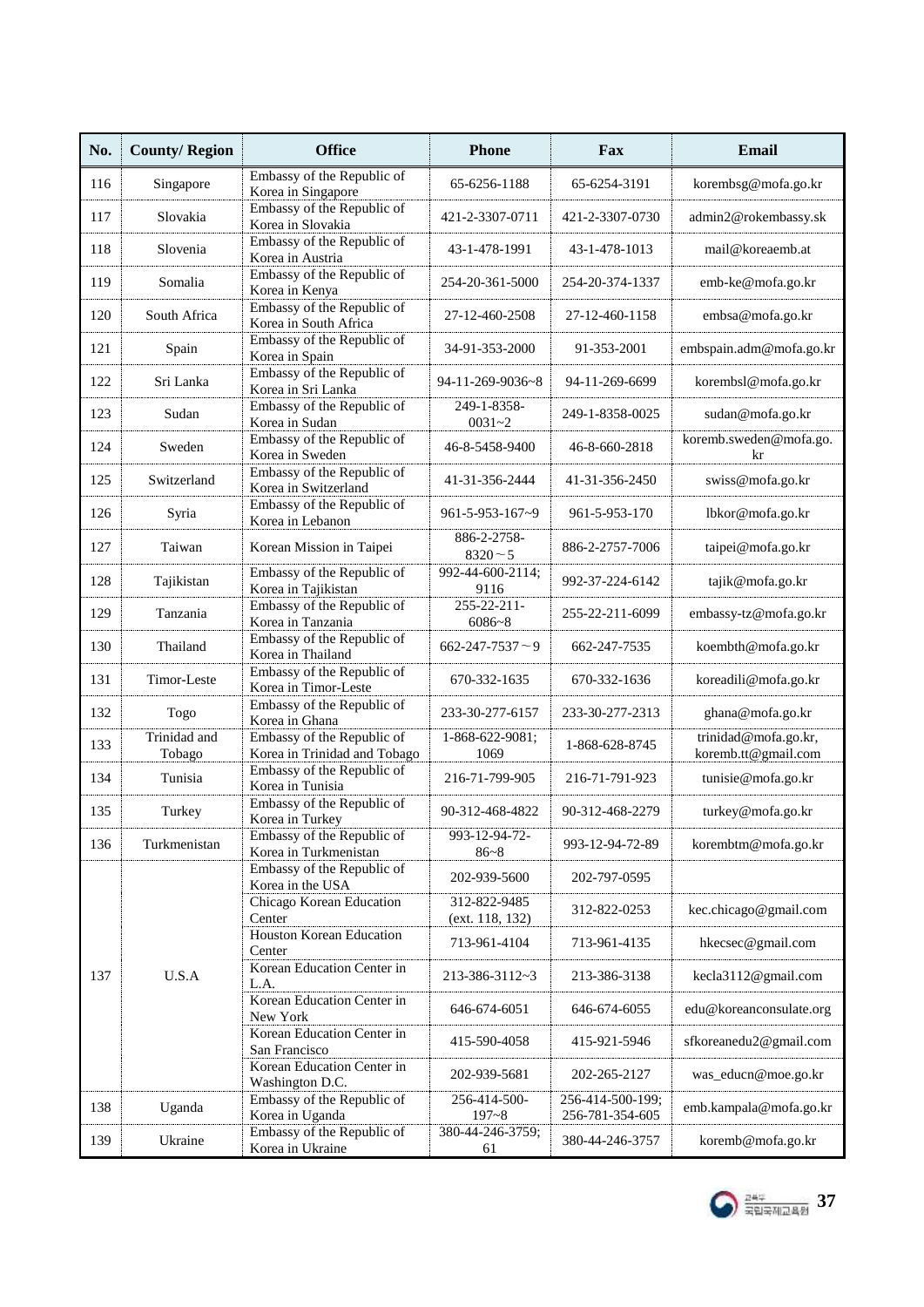| No. | <b>County/Region</b> | <b>Office</b>                                     | <b>Phone</b>               | Fax             | Email                    |
|-----|----------------------|---------------------------------------------------|----------------------------|-----------------|--------------------------|
| 140 | United Kingdom       | Embassy of the Republic of<br>Korea in UK         | 44-20-7227-5500            | 44-20-7227-5503 | koreanembinuk@mofa.go.kr |
| 141 | Uruguay              | Embassy of the Republic of<br>Korea in Uruguay    | 598-2628-9374~5            | 598-2628-9376   | koemur@mofa.go.kr        |
| 142 | Uzbekistan           | Embassy of the Republic of<br>Korea in Uzbekistan | 998-71-252-<br>$3151 - 3$  | 998-71-140-0248 | uzkoremb@mofa.go.kr      |
| 143 | Venezuela            | Embassy of the Republic of<br>Korea in Venezuela  | 58-212-954-1270            | 58-212-954-0619 | venezuela@mofa.go.kr     |
| 144 | Vietnam              | Embassy of the Republic of<br>Korea in Vietnam    | $84 - 4 - 3831 - 5110 - 6$ | 84-4-3831-5117  | korembviet@mofa.go.kr    |
| 145 | Zambia               | Embassy of the Republic of<br>Korea in Zimbabwe   | $263 - 4 - 756 - 541 - 4$  | 263-4-756-554   | admirok@zol.co.zw        |
| 146 | Zimbabwe             | Embassy of the Republic of<br>Korea in Zimbabwe   | $263 - 4 - 756 - 541 - 4$  | 263-4-756-554   | admirok@zol.co.zw        |

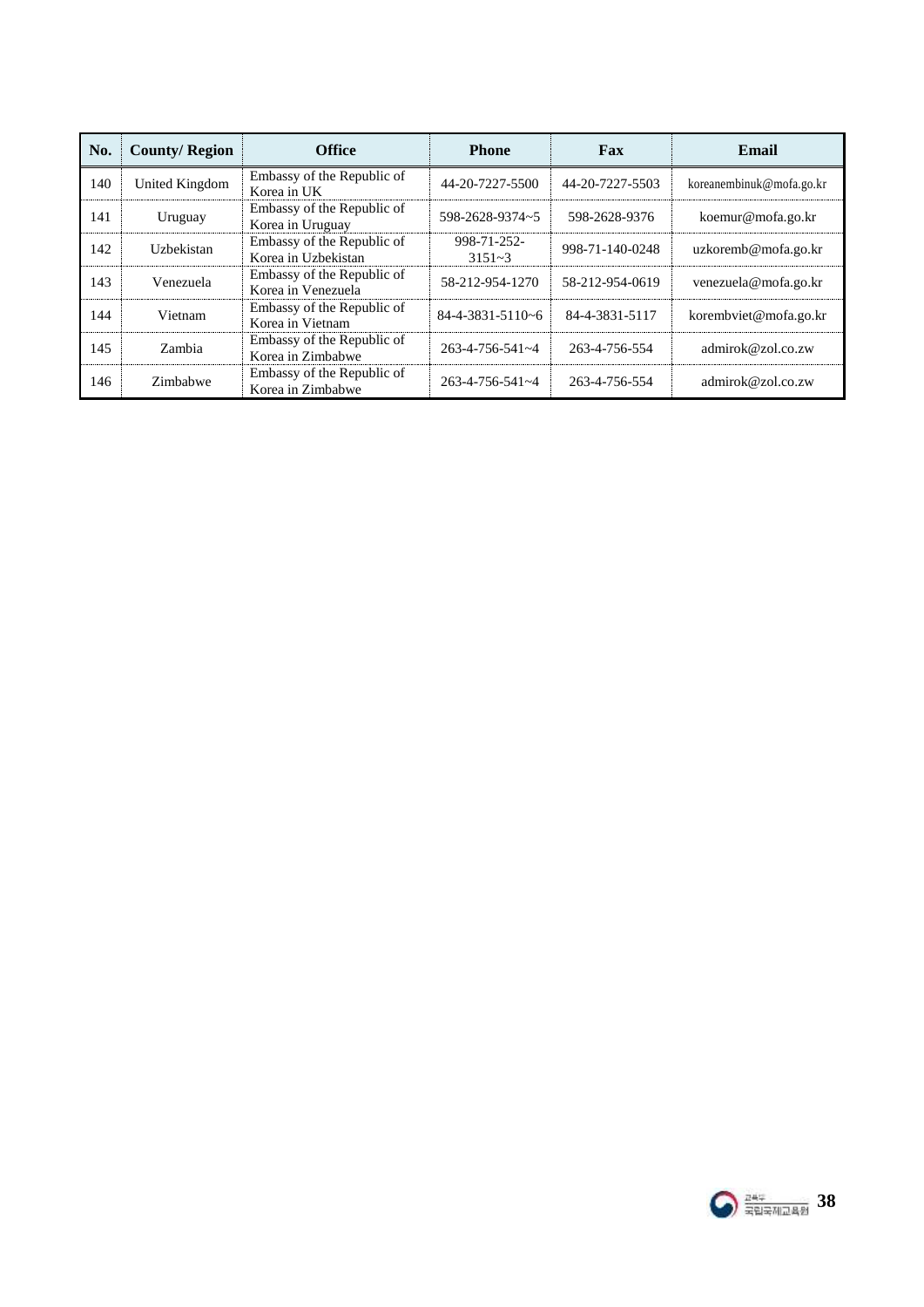## **Appendix C. Contact Information of Korean Universities**

<span id="page-40-0"></span>

| No.            | University                                                                   |                                                                                        | Phone<br>(Country code:<br>82) | Fax<br>(Country code:<br>82) | Email                  |
|----------------|------------------------------------------------------------------------------|----------------------------------------------------------------------------------------|--------------------------------|------------------------------|------------------------|
| 1              | Academy of Korean Studies<br>(Graduate School of Korean Studies)<br>한국학중앙연구원 |                                                                                        | 31-730-8183                    | 31-730-8189                  | nylee@aks.ac.kr        |
| 2              | Ajou University                                                              | Graduate School<br>일반대학원                                                               | 31-219-2302                    | 31-214-1500                  | grad@ajou.ac.kr        |
| 3              | 아주대학교                                                                        | Graduate School of<br><b>International Studies</b><br>국제대학원                            | 31-219-1552                    | 31-214-1554                  | gsis@ajou.ac.kr        |
| $\overline{4}$ |                                                                              | Andong National University<br>안동대학교                                                    | 54-820-7101                    | 54-820-7108                  | cieca@anu.ac.kr        |
| 5              |                                                                              | <b>Busan University of Foreign Studies</b><br>부산외국어대학교                                 | 51-509-5329                    | 51-509-5340                  | tj2020@bufs.ac.kr      |
| 6              |                                                                              | Chonbuk National University<br>전북대학교                                                   | 63-270-4757                    | 63-270-2999                  | kgsp@jbnu.ac.kr        |
| 7              | Chonnam National University<br>전남대학교                                         |                                                                                        | 62-530-1277                    | 62-530-1269                  | gradia@jnu.ac.kr       |
| 8              | Chosun University<br>조선대학교                                                   |                                                                                        | 62-230-6498                    | 62-608-5229                  | sungwoo2@chosun.ac.kr  |
|                | Chung-Ang<br>university<br>중앙대학교                                             | <b>Graduate School</b><br>일반대학원                                                        | 2-820-6211                     | 2-813-8069                   | gsadmin@cau.ac.kr      |
|                |                                                                              | Graduate School of<br><b>International Studies</b><br>국제대학원                            | 2-820-5623                     | 2-827-0155                   | gsis@cau.ac.kr         |
| 9              |                                                                              | <b>Graduate School Advanced</b><br>Imaging Science, Mulitimedia<br>and Film<br>첨단영상대학원 | 2-820-5408                     | 2-824-6726                   | mcader@cau.ac.kr       |
|                |                                                                              | <b>Graduate School of Business</b><br>경영전문대학원                                          | 2-820-5037                     | 2-812-4337                   | caumba@cau.ac.kr       |
| 10             | Chungbuk National University<br>충북대학교                                        |                                                                                        | 43-261-3293                    | 43-268-2068                  | exchange@cbnu.ac.kr    |
| 11             | Chungnam National University<br>충남대학교                                        |                                                                                        | 42-821-6591                    | 42-823-5875                  | grad@cnu.ac.kr         |
| 12             | Daegu University<br>대구대학교                                                    |                                                                                        | 53-850-5037,<br>5038           | 53-850-5039                  | sunny@daegu.ac.kr      |
| 13             |                                                                              | Daejeon University<br>대전대학교                                                            | 42-280-2124                    | 42-272-8533                  | ssamuel@dju.kr         |
| 14             |                                                                              | Dankook University<br>단국대학교                                                            | 31-8005-2205                   | 31-8021-7134                 | junyoung@dankook.ac.kr |

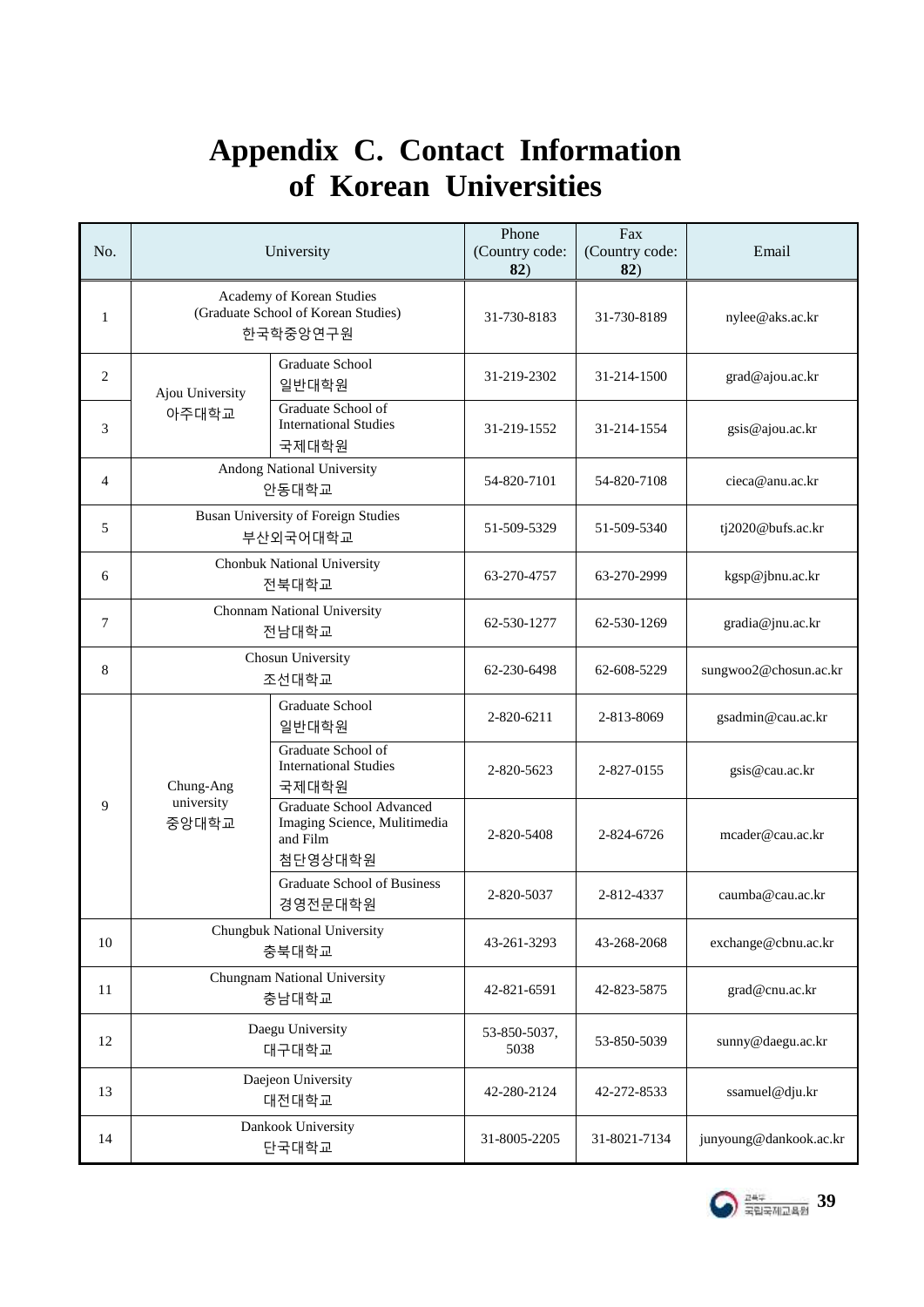| No. | University                         |                                                               | Phone<br>(Country code:<br>82) | Fax<br>(Country code:<br>82) | Email                                           |
|-----|------------------------------------|---------------------------------------------------------------|--------------------------------|------------------------------|-------------------------------------------------|
| 15  | Dong-A University<br>동아대학교         |                                                               | 51-200-6442                    | 51-200-6445                  | bk1016@dau.ac.kr                                |
| 16  |                                    | Dongguk University<br>동국대학교                                   | 2-2260-3440                    | 2-2260-4945                  | kgsp@dongguk.edu                                |
| 17  |                                    | Dongguk University, Gyeongju<br>동국대학교, 경주                     | 54-770-2882                    | 54-770-2385                  | iiae@dongguk.ac.kr,<br>alexischoi@dongguk.ac.kr |
| 18  |                                    | Dongseo University<br>동서대학교                                   | 51-320-2746                    | 51-320-2094                  | ysleee@dongseo.ac.kr                            |
|     | Ewha Womans                        | Office of Admissions<br>입학처                                   | 2-3277-2997                    | 2-364-0208                   | wisdom.p@ewha.ac.kr                             |
| 19  | University<br>이화여자대학교              | Graduate School of International<br><b>Studies</b><br>국제대학원   | 2-3277-3956                    | 2-365-0942                   | yhlee1115@ewha.ac.kr                            |
| 20  |                                    | Gwangju Institute of Science and Technology (GIST)<br>광주과학기술원 | 62-715-2054                    | 62-715-2059                  | admis@gist.ac.kr                                |
|     | <b>Hallym University</b><br>한림대학교  |                                                               | $33 - 248 - 1341 - 8$          | 33-248-1349                  | iao88@hallym.ac.kr                              |
| 21  | Handong Global University<br>한동대학교 |                                                               | 54-260-1715                    | 54-260-1719                  | hslee@handong.edu                               |
| 22  | Hannam University<br>한남대학교         |                                                               | 42-629-8123                    | 42-629-7955                  | jyjung@hnu.kr                                   |
| 23  | Hanseo University<br>한서대학교         |                                                               | 41-660-1302                    | 41-660-1301                  | louiskim1398@gmail.com                          |
| 24  | Hanyang University                 |                                                               | 2-2220-2449                    | 2-2220-1798                  | eunouo@hanyang.ac.kr                            |
|     |                                    | 한양대학교                                                         | 2-2220-2445                    | 2-2220-1798                  | hyeon628@hanyang.ac.kr                          |
| 25  |                                    | <b>Incheon National University</b><br>인천대학교                   | 32-835-8012                    | 32-835-0702                  | gradinu@inu.ac.kr                               |
| 26  |                                    | Inha University<br>인하대학교                                      | 32-860-8227                    | 32-865-8226                  | sooji@inha.ac.kr                                |
| 27  | Inje University<br>인제대학교           |                                                               | 55-320-3642                    | 55-336-0225                  | heeeq@inje.ac.kr                                |
| 28  |                                    | Jeju National University<br>제주대학교                             | 64-754-8240                    | 64-702-0563                  | taeyoungc@jejunu.ac.kr                          |
| 29  |                                    | Jeonju University<br>전주대학교                                    | 63-220-2122                    | 63-220-2075                  | jspark@jj.ac.kr                                 |

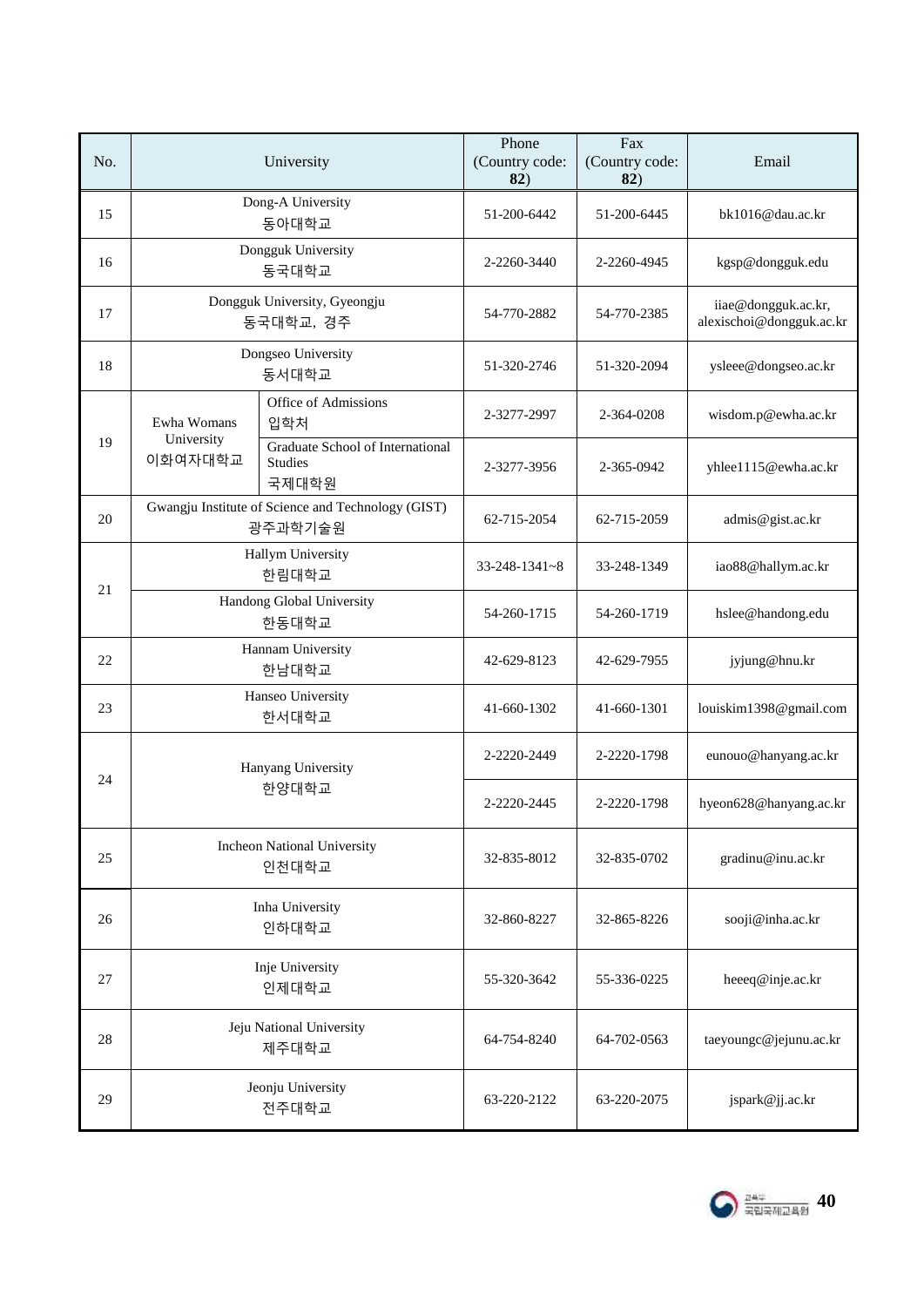| No. | University                                |                                                                                    | Phone<br>(Country code:<br>82) | Fax<br>(Country code:<br>82) | Email                    |
|-----|-------------------------------------------|------------------------------------------------------------------------------------|--------------------------------|------------------------------|--------------------------|
| 30  |                                           | <b>KAIST</b><br>(Korea Advanced Institute of Science and<br>Technology)<br>한국과학기술원 | 42-350-2352                    | 42-350-2930                  | advanced.adm@kaist.ac.kr |
| 31  | Kangwon National<br>University            | Kangwon Campus<br>강원캠퍼스                                                            | 33-250-6985                    | 33-259-5522                  | enter@kangwon.ac.kr      |
|     | 강원대학교                                     | Samcheok Campus<br>삼척캠퍼스                                                           | $33 - 570 -$<br>6891/6892      | 33-570-6308                  | ojh@kangwon.ac.kr        |
| 32  |                                           | KDI School of Public Policy and Management<br>한국개발연구원국제정책대학원                       | 44-550-1281                    | 44-550-1103                  | jm_hong@kdischool.ac.kr  |
|     |                                           |                                                                                    | 44-550-1211                    | 44-550-1103                  | dw_kang@kdischool.ac.kr  |
| 33  |                                           | Keimyung University<br>계명대학교                                                       | 53-580-6252                    | 53-580-6255                  | 407011@kmu.ac.kr         |
| 34  | Kongju National University<br>공주대학교       |                                                                                    | 41-850-8054                    | 41-850-8058                  | jinyeo91@kongju.ac.kr    |
| 35  | Konkuk University<br>건국대학교                |                                                                                    | 2-2049-6208                    | 2-2049-6214                  | kgsp@konkuk.ac.kr        |
| 36  | Konyang University<br>건양대학교               |                                                                                    | 41-730-5134                    | 41-730-5383                  | interedu@konyang.ac.kr   |
| 37  | Kookmin University<br>국민대학교               |                                                                                    | 2-910-5835                     | 2-910-5830                   | enterkmu@kookmin.ac.kr   |
| 38  | Korea Polytechnic University<br>한국산업기술대학교 |                                                                                    | 31-8041-0792                   | 31-8041-0799                 | hyunjune5@kpu.ac.kr      |
| 39  |                                           | Korea University<br>고려대학교                                                          | 2-3290-1358                    | 2-925-2633                   | hyunjuoh@korea.ac.kr     |
| 40  |                                           | Kumoh National Institute of Technology<br>금오공과대학교                                  | 54-478-7223                    | 54-478-7222                  | eugene@kumoh.ac.kr       |
|     |                                           | Seoul Campus<br>서울캠퍼스 일반대학<br>원                                                    | 2-961-0121~4                   | 2-961-9582                   | kgsp_gs@khu.ac.kr        |
| 41  | Kyung Hee University<br>경희대학교             | Global Campus<br>국제캠퍼스 일반대학<br>원                                                   | 31-201-3501~4                  | 31-204-8118                  | khwb6000@khu.ac.kr       |
|     |                                           | Graduate School of Pan-<br>Pacific International<br>Studies<br>국제대학원               | 31-201-2146~9                  | 31-204-8120                  | gsp@khu.ac.kr            |
| 42  |                                           | Kyungpook National University<br>경북대학교                                             | 53-950-2433                    | 53-950-2419                  | bootae@knu.ac.kr         |
| 43  |                                           | Kyungsung University<br>경성대학교                                                      | 51-663-4065                    | 51-663-4069                  | sarahcho@ks.ac.kr        |

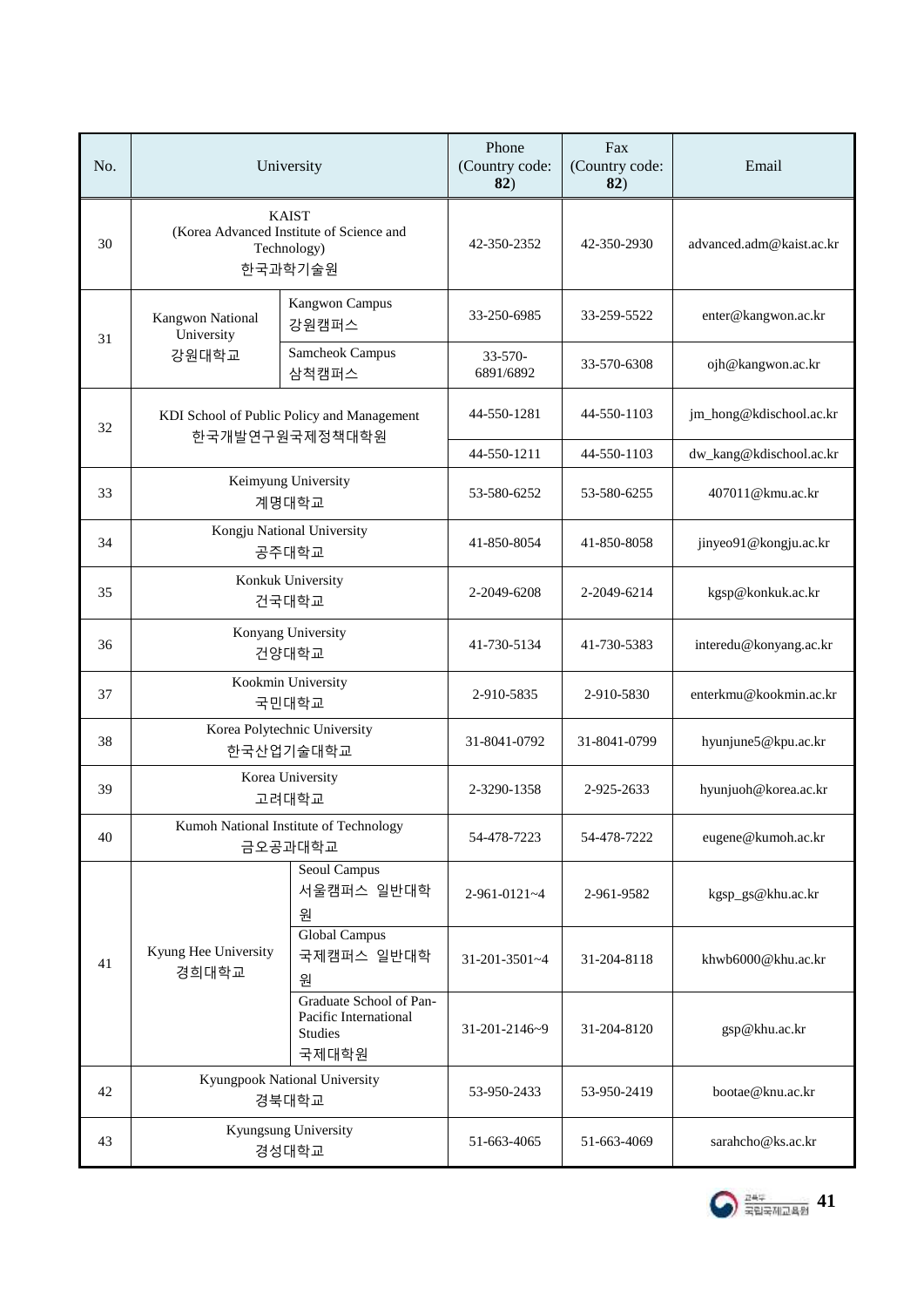| No. | University                                  |                                                                     | Phone<br>(Country code:<br>82)                                        | Fax<br>(Country code:<br>82) | Email                     |
|-----|---------------------------------------------|---------------------------------------------------------------------|-----------------------------------------------------------------------|------------------------------|---------------------------|
| 44  |                                             | Myongji University<br>명지대학교                                         | 31-330-6862                                                           | 31-338-9356                  | gsadmin@mju.ac.kr         |
| 45  |                                             | Namseoul University<br>남서울대학교                                       | 41-580-2774                                                           | 41-582-2290                  | bse4414@nsu.ac.kr         |
|     |                                             |                                                                     | $41 - 580 - 3572 - 3$                                                 | 41-582-2290                  | nkim@nsu.ac.kr            |
|     | <b>PAI CHAI</b><br><b>UNIVERSITY</b>        | <b>Graduate School</b><br>대학원교학팀                                    | 42-520-5262                                                           |                              | veritas@pcu.ac.kr         |
| 46  | 배재대학교                                       | <b>International Affairs</b><br>국제학생교류팀                             | 42-520-5243                                                           |                              | ryanpark@pcu.ac.kr        |
| 47  |                                             | Pohang University of Science and Technology<br>포항공과대학교              | 54-279-3782                                                           | 54-279-3725                  | cyson@postech.ac.kr       |
| 48  | <b>Pukyong National University</b><br>부경대학교 |                                                                     | 51-629-6846                                                           | 51-629-6910                  | jekim@pknu.ac.kr          |
| 49  | <b>Pusan National University</b><br>부산대학교   |                                                                     | 51-510-3636                                                           | 51-510-3851                  | gkspnu@pusan.ac.kr        |
|     | Sangmyung University                        | <b>Graduate School</b><br>일반대학원                                     | 2-2287-7084                                                           |                              | lsk@smu.ac.kr             |
| 50  | 상명대학교                                       | <b>International Student</b><br>Services Team<br>국제학생지원팀            | 2-2287-7085                                                           |                              | krpark@smu.ac.kr          |
| 51  | Semyung University<br>세명대학교                 |                                                                     | 43-649-1185                                                           | 43-644-7177                  | syj81@semyung.ac.kr       |
| 52  |                                             | Seoul National University<br>서울대학교                                  | 2-880-6971                                                            | 2-873-5021                   | hsong12@snu.ac.kr         |
| 53  |                                             | Seoul National University of Science and<br>Technology<br>서울과학기술대학교 | 2-970-9214                                                            | 2-970-9229                   | admission@seoultech.ac.kr |
| 54  |                                             | Silla University<br>신라대학교                                           | 51-999-5512                                                           | 51-999-5519                  | kms@silla.ac.kr           |
|     |                                             |                                                                     | Graduate School<br>일반대학원                                              | 2-705-8168                   | 2-705-8166                |
| 55  | <b>Sogang University</b><br>서강대학교           |                                                                     | <b>Graduate School</b><br>of International<br><b>Studies</b><br>국제대학원 | 2-705-8753                   | 2-705-8755                |
| 56  |                                             | Sookmyung Women's University<br>숙명여자대학교                             | 2-710-9813                                                            | 2-710-9285                   | admission@sookmyung.ac.kr |
| 57  |                                             | Soonchunhyang University<br>순천향대학교                                  | 41-530-1097                                                           | 41-530-1490                  | onizeka17@sch.ac.kr       |
| 58  |                                             | Soongsil University<br>숭실대학교                                        | 2-820-0255                                                            | 2-824-4381                   | grad@ssu.ac.kr            |